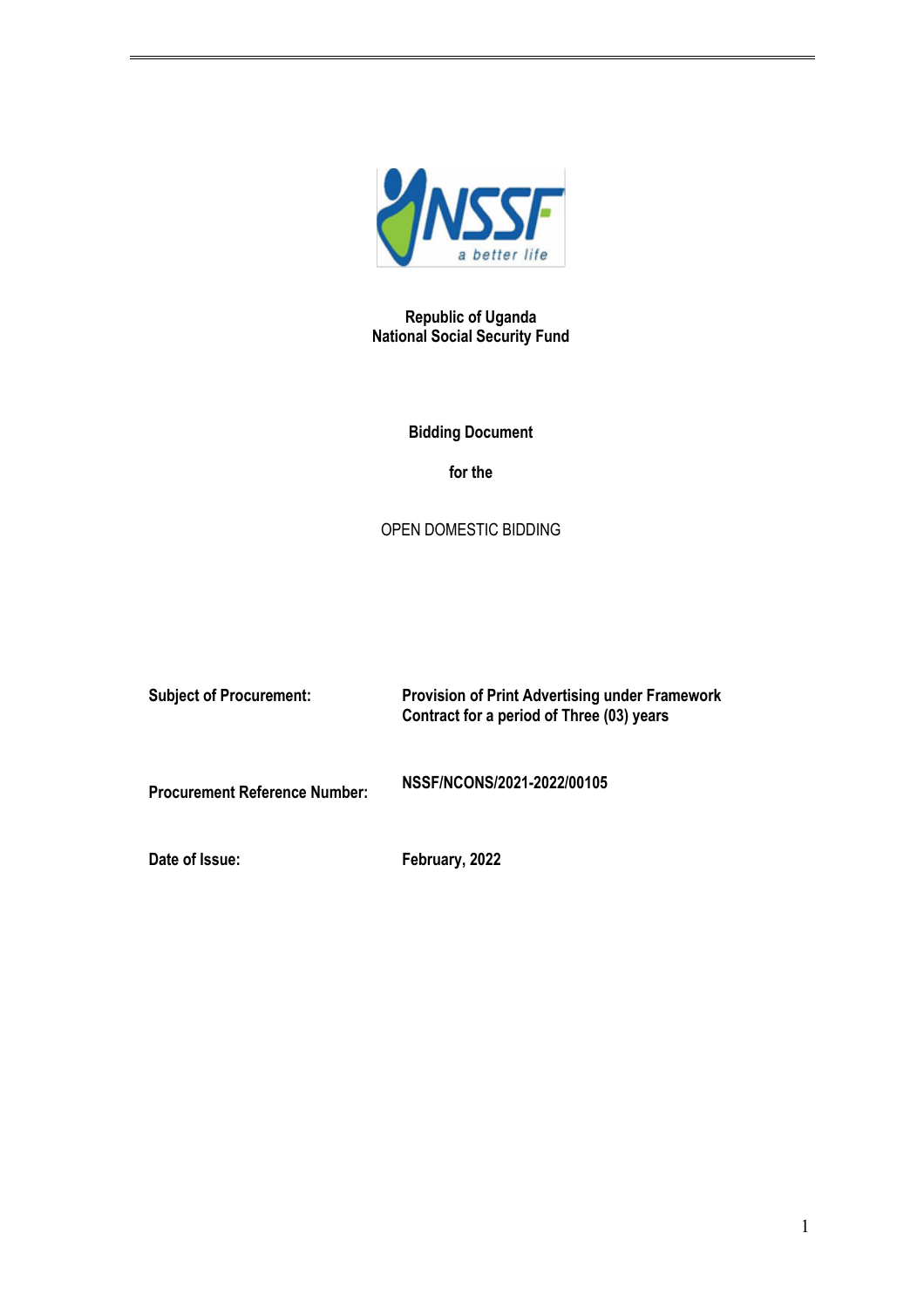#### **Standard Bidding Document**

#### **Table of Contents**

#### **Part 1 – Bidding Procedures**

Section 1 – Instructions to Bidders

Section 2 – Bid Data Sheet

Section 3 – Evaluation Methodology and Criteria

Section 4 – Bidding Forms

Section 5 – Eligible Countries

#### **Part 2 – Statement of Requirements**

Section 6 – Statement of Requirements

# **Part 3 – Contract**

Section 7 – General Conditions of Contract for the Procurement of Supplies

Section 8 – Special Conditions of Contract

Section 9 – Contract Forms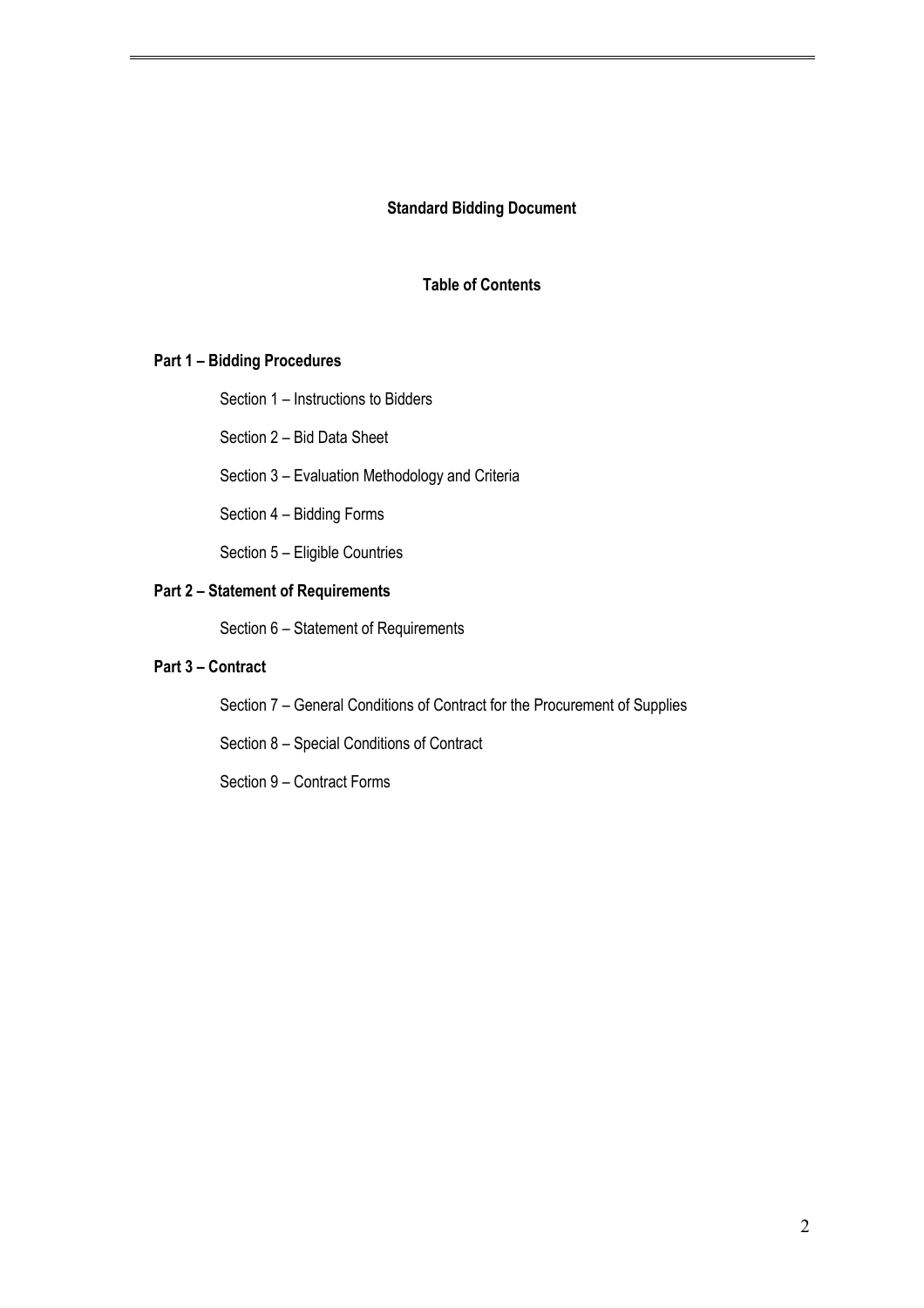# **PART 1 - Bidding Procedures**

# Section 1. Instructions to Bidders

# **Table of Clauses**

| <u>A</u>                                                                |                                                                                |  |
|-------------------------------------------------------------------------|--------------------------------------------------------------------------------|--|
|                                                                         |                                                                                |  |
| $\frac{1}{2}$ $\frac{2}{3}$ $\frac{4}{4}$ $\frac{5}{5}$                 |                                                                                |  |
|                                                                         |                                                                                |  |
|                                                                         |                                                                                |  |
|                                                                         |                                                                                |  |
| <u>B.</u>                                                               |                                                                                |  |
|                                                                         |                                                                                |  |
|                                                                         |                                                                                |  |
| $rac{6}{7}$ .<br>$rac{7}{8}$ .                                          |                                                                                |  |
| <u>c.</u>                                                               |                                                                                |  |
| 9.                                                                      |                                                                                |  |
| <u>10.</u>                                                              |                                                                                |  |
| 11.                                                                     |                                                                                |  |
| $\overline{12}$                                                         |                                                                                |  |
| $\overline{13}$ .                                                       |                                                                                |  |
| $\overline{14}$ .                                                       |                                                                                |  |
| 15.                                                                     |                                                                                |  |
| <u>16.</u>                                                              |                                                                                |  |
| 17.                                                                     |                                                                                |  |
| <u>18.</u>                                                              |                                                                                |  |
| <u>19.</u>                                                              |                                                                                |  |
| 20.                                                                     |                                                                                |  |
| <u>21.</u>                                                              |                                                                                |  |
| $\frac{22}{22}$                                                         |                                                                                |  |
| $\overline{\mathsf{D}}$                                                 |                                                                                |  |
| $\frac{23}{24}$<br>$\frac{24}{25}$                                      |                                                                                |  |
|                                                                         |                                                                                |  |
|                                                                         |                                                                                |  |
| <u>26.</u>                                                              |                                                                                |  |
| 27.                                                                     |                                                                                |  |
| <u>Е.</u>                                                               |                                                                                |  |
| 28.                                                                     |                                                                                |  |
|                                                                         |                                                                                |  |
|                                                                         |                                                                                |  |
|                                                                         |                                                                                |  |
| $\frac{29}{30} \frac{30}{31} \frac{31}{32} \frac{33}{33} \frac{33}{36}$ | Preliminary Examination of Bids - Eligibility and Administrative Compliance 17 |  |
|                                                                         |                                                                                |  |
|                                                                         |                                                                                |  |
|                                                                         |                                                                                |  |
|                                                                         |                                                                                |  |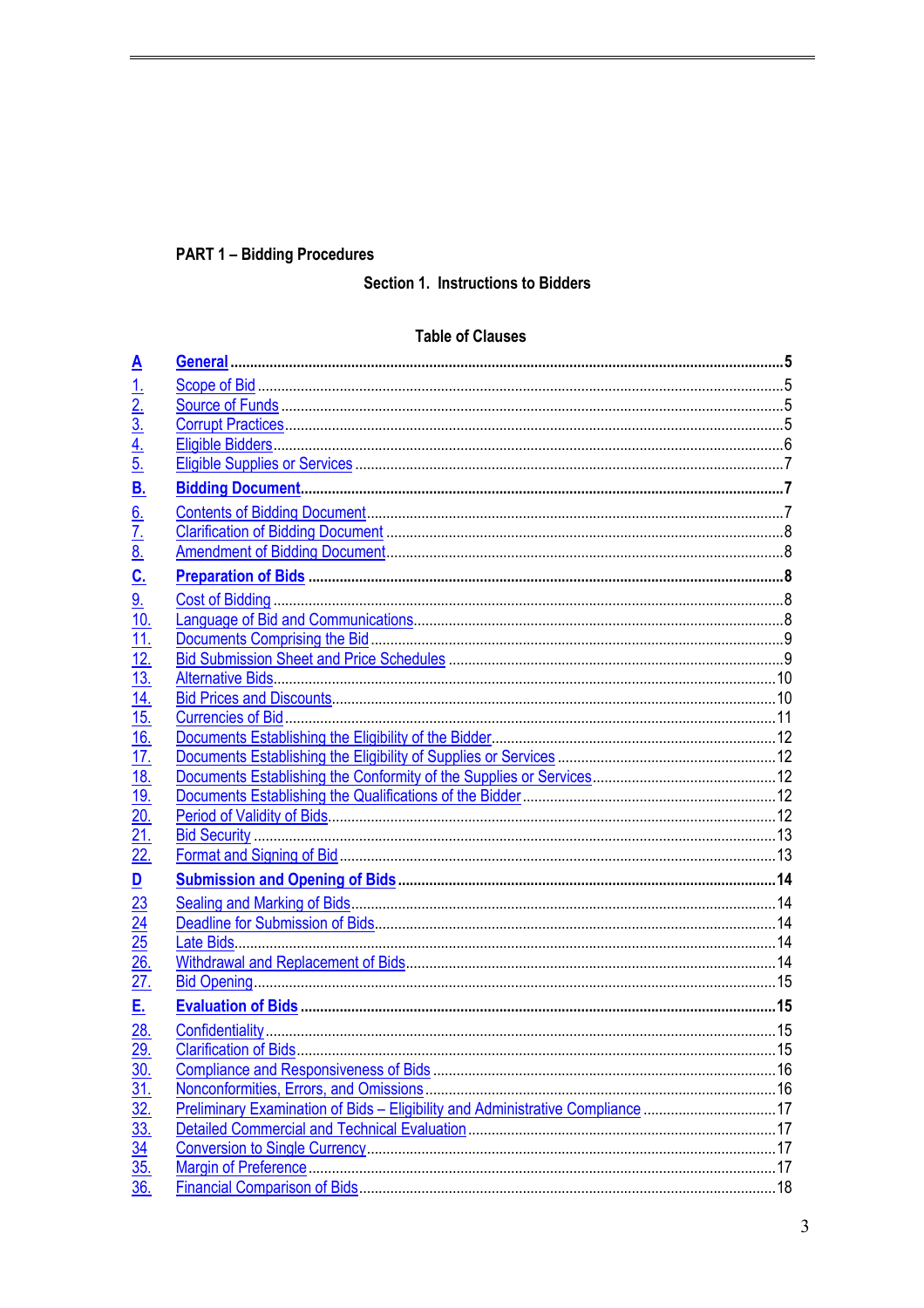| <u>37.</u>                         |  |
|------------------------------------|--|
| $\overline{38}$<br>$\overline{39}$ |  |
|                                    |  |
| 40.                                |  |
| $\overline{41}$                    |  |
| $\frac{42}{43}$                    |  |
|                                    |  |
| $\overline{44}$ .                  |  |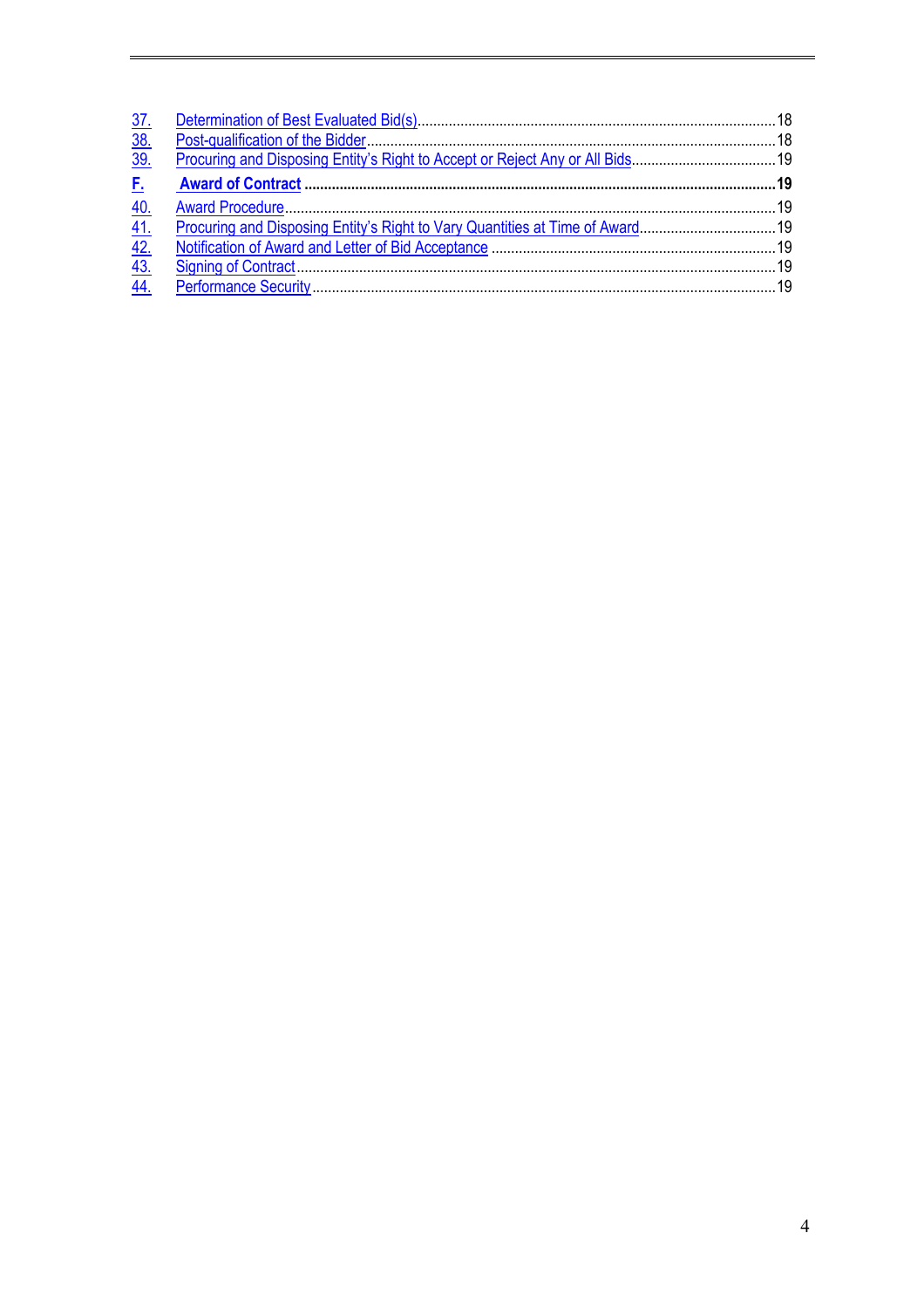# **Section 1. Instructions to Bidders**

# **A. General**

# **1. Scope of Bid**

- 1.1 The Procuring and Disposing Entity indicated in the Bid Data Sheet (BDS), invites bids for the provision of Supplies or Services as specified in Section 6, Statement of Requirements. Bids are invited for an estimated quantity of Supplies or Services as specified in Section 6, Statement of Requirements, under a framework contract arrangement. The Instructions to Bidders should be read in conjunction with the BDS. The subject and procurement reference number, and number of lots of this Bidding Document are provided in the BDS.
- 1.2 Throughout these Bidding Documents:

(a) the term "in writing" means communicated in written form with proof of receipt;

- (b) if the context so requires, singular means plural and vice versa; and
- (c) "day" means working day.

# **2. Source of Funds**

- 2.1 The Procuring and Disposing Entity indicated in the BDS has an approved budget from Government funds towards the cost of the procurement named in the BDS. The Procuring and Disposing Entity intends to use these funds to place a contract for which these Bidding Documents are issued.
- 2.2 Payments will be made directly by the Procuring and Disposing Entity for each call-off order and will be subject in all respects to the terms and conditions of the resulting contract placed by the Procuring and Disposing Entity.

#### **3. Corrupt Practices**

3.1 It is the Government of Uganda's policy to require that Procuring and Disposing Entities, as well as Bidders and Providers observe the highest standards of ethics during procurement and the execution of contracts. In pursuit of this policy, the Government of Uganda represented by the Public Procurement and Disposal of Public Assets Authority (herein referred to as the Authority);

(a) defines, for the purposes of this provision, the terms set forth below as follows:

- (i) (i) (i)  $\qquad$  (i)  $\qquad$  (i)  $\qquad$   $\qquad$   $\qquad$   $\qquad$   $\qquad$   $\qquad$   $\qquad$   $\qquad$   $\qquad$   $\qquad$   $\qquad$   $\qquad$   $\qquad$   $\qquad$   $\qquad$   $\qquad$   $\qquad$   $\qquad$   $\qquad$   $\qquad$   $\qquad$   $\qquad$   $\qquad$   $\qquad$   $\qquad$   $\qquad$   $\qquad$   $\qquad$   $\qquad$   $\qquad$   $\qquad$   $\qquad$ giving, receiving, or soliciting of anything of value to influence the action of a public official in the procurement process or in contract execution; and
- (ii) (ii) (ii)  $\qquad$  (ii)  $\qquad$   $\qquad$   $\qquad$   $\qquad$   $\qquad$   $\qquad$   $\qquad$   $\qquad$   $\qquad$   $\qquad$   $\qquad$   $\qquad$   $\qquad$   $\qquad$   $\qquad$   $\qquad$   $\qquad$   $\qquad$   $\qquad$   $\qquad$   $\qquad$   $\qquad$   $\qquad$   $\qquad$   $\qquad$   $\qquad$   $\qquad$   $\qquad$   $\qquad$   $\qquad$   $\qquad$   $\qquad$   $\qquad$ misrepresentation of facts in order to influence a procurement process or the execution of a contract to the detriment of the Procuring and Disposing Entity, and includes collusive practices among Bidders prior to or after bid submission designed to establish bid prices at artificial, non competitive levels and to deprive the Procuring and Disposing Entity of the benefits of free and open competition;
- (b)will reject a recommendation for award if it determines that the Bidder recommended for award has engaged in corrupt or fraudulent practices in competing for the Contract;
- (c) will suspend a Provider from engaging in any public procurement proceeding for a stated period of time, if it at any time determines that the Provider has engaged in corrupt or fraudulent practices in competing for, or in executing, a Government contract.
- 3.2 Furthermore, Bidders shall be aware of the provision stated in Sub-Clause 3.2 and Sub-Clause 35.1 (a)(iii) of the General Conditions of Contract.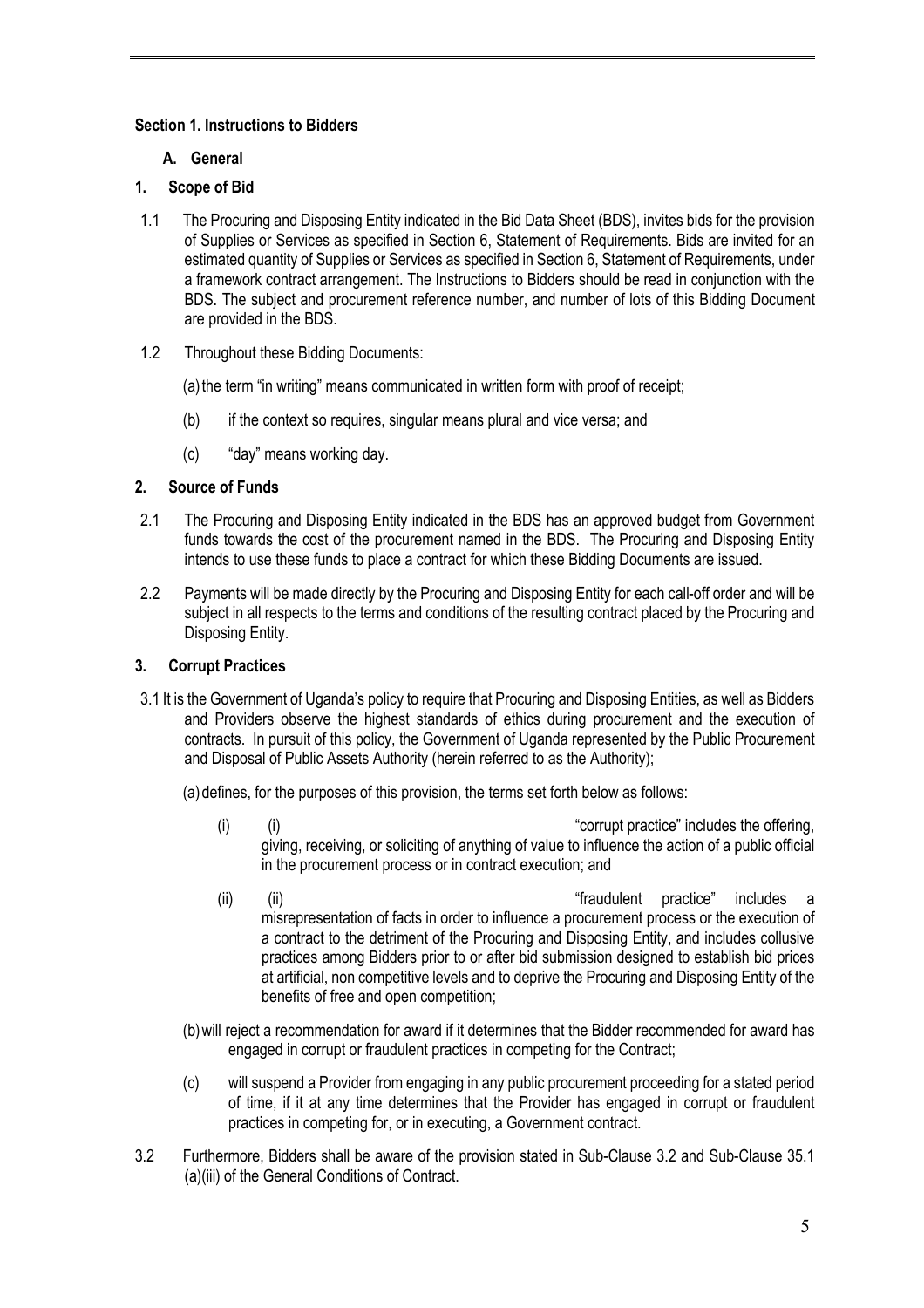- 3.3 In pursuit of the policy defined in Sub-Clause 3.1, the Procuring and Disposing Entity may terminate a contract for Supplies or Services if it at any time determines that corrupt or fraudulent practices were engaged in by representatives of the Procuring and Disposing Entity or of a Bidder or Provider during the procurement or the execution of that contract, without the Procuring and Disposing Entity having taken timely and appropriate action satisfactory to the Government to remedy the situation.
- 3.4 In pursuit of the policy defined in Sub-clause 3.1, the Government of Uganda requires representatives of both the Procuring and Disposing Entities and of Bidders and Providers to adhere to the relevant codes of ethical conduct. The Code of Ethical Conduct for Bidders and Providers is available from the Authority and Bidders are required to indicate their acceptance of this Code through the declarations in the Bid Submission Sheet.
- 3.5 Any communications between a Bidder and the Procuring and Disposing Entity related to matters of alleged fraud or corruption must be made in writing and addressed to the Accounting Officer of the Procuring and Disposing Entity.

#### **4. Eligible Bidders**

- 4.1 A Bidder, and all parties constituting the Bidder, shall meet the following criteria to be eligible to participate in public procurement:
	- (a) the bidder has the legal capacity to enter into a contract;
	- (b) the bidder is not:
		- (i) insolvent;
		- (ii) in receivership:
		- (iii) bankrupt; or
		- (iv) being wound up
	- (c) the bidder's business activities have not been suspended;
	- (d) the bidder is not the subject of legal proceedings for any of the circumstances in (b); and
	- (e) the bidder has fulfilled his or her obligations to pay taxes and social security contributions.
- 4.2 A Bidder may be a natural person, private entity, government-owned entity, subject to ITB Sub-Clause 4.6, any combination of them with a formal intent to enter into an agreement or under an existing agreement in the form of a joint venture, consortium, or association. In the case of a joint venture, consortium, or association, unless otherwise specified in the BDS, all parties shall be jointly and severally liable.
- 4.3 A Bidder, and all parties constituting the Bidder including sub-contractors, shall have the nationality of an eligible country, in accordance with Section 5, Eligible Countries. A Bidder shall be deemed to have the nationality of a country if the Bidder is a citizen or is constituted, incorporated, or registered and operates in conformity with the provisions of the laws of that country. This criterion shall also apply to the determination of the nationality of proposed subcontractors for any part of the Contract including related services.
- 4.4 A Bidder shall not have a conflict of interest. All Bidders found to be in conflict of interest shall be disqualified. A Bidder may be considered to have a conflict of interest with one or more parties in this bidding process, if they:
	- (a) have controlling shareholders in common; or
	- (b) receive or have received any direct or indirect subsidy from any of them; or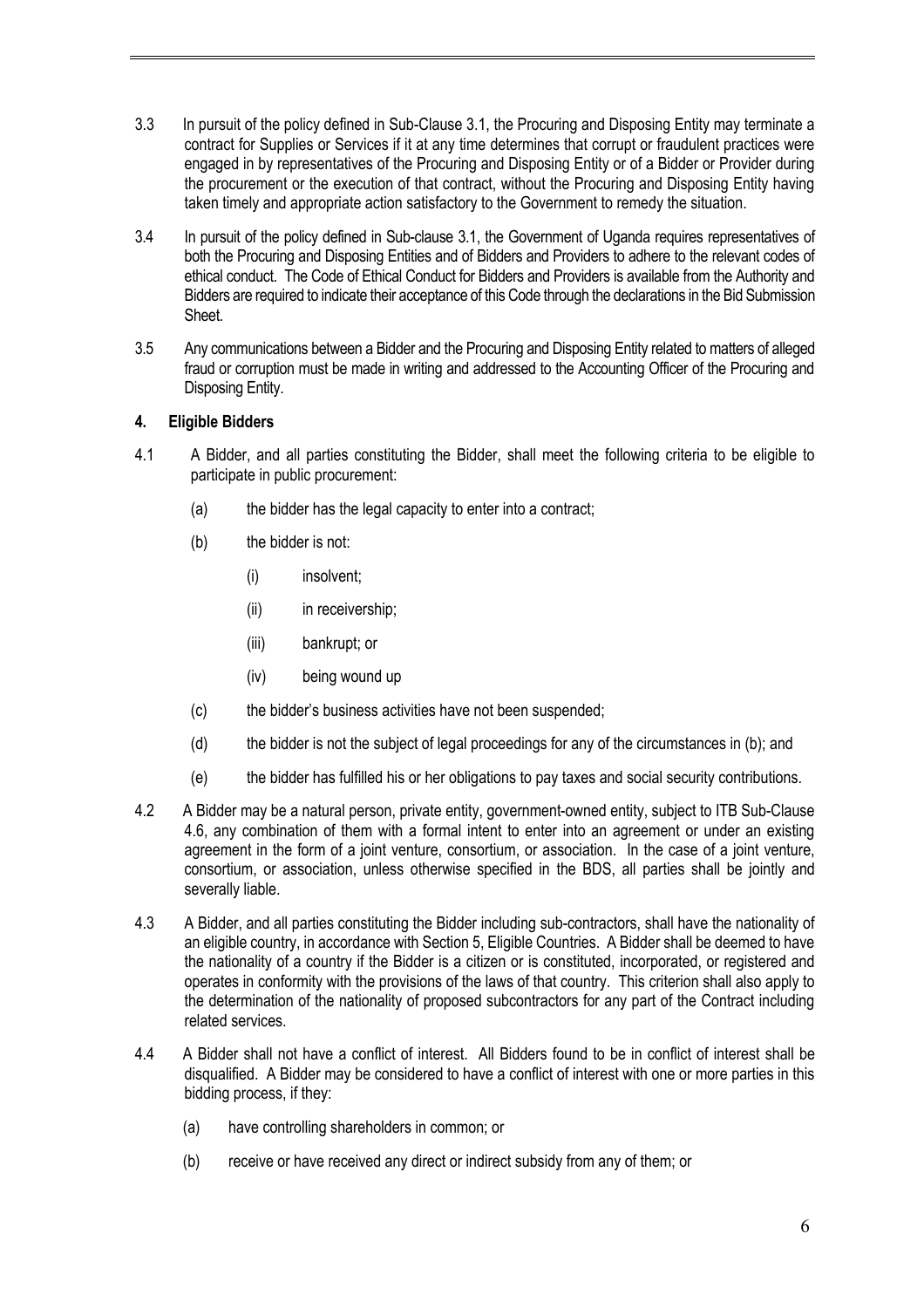- (c) have the same legal representative for purposes of this bid; or
- (d)have a relationship with each other, directly or through common third parties, that puts them in a position to have access to information about or influence on the bid of another Bidder, or influence the decisions of the Procuring and Disposing Entity regarding this bidding process; or
- (e) submit more than one bid in this bidding process, except for alternative offers permitted under ITB Clause 13. However, this does not limit the participation of subcontractors in more than one bid, or as Bidders and subcontractors simultaneously; or
- (f) participated as a contractor or consultant in the preparation of the design or technical specifications of the Supplies or services that are the subject of the bid.
- 4.5 A firm that is under a declaration of suspension by the Authority in accordance with ITB Clause 3.1 (c), at the date of the deadline for bid submission or thereafter, shall be disqualified.
- 4.6 Government-owned enterprises shall be eligible only if they can establish that they are legally and financially autonomous and operate under commercial law.
- 4.7 Bidders shall provide such evidence of their continued eligibility satisfactory to the Procuring and Disposing Entity, as the Procuring and Disposing Entity shall reasonably request.

#### **5. Eligible Supplies or Services**

- 5.1 All Supplies or Services to be supplied under the Contract shall have as their country of origin an eligible country in accordance with Section 5, Eligible Countries.
- 5.2 For purposes of this Clause, the term "Supplies" means goods, raw materials, products, equipment or objects of any kind and description in solid, liquid or gaseous form, or in the form of electricity, or intellectual and proprietary rights as well as services incidental to the provision of such supplies where the value of such services does not exceed the value of the supplies.
- 5.3 The term "country of origin" means the country where the Supplies have been mined, grown, cultivated, produced, manufactured, or processed, or through manufacture, processing, or assembly, another commercially recognised article results that differs substantially in its basic characteristics from its imported components.
- 5.4 The nationality of the Provider that produces, assembles, distributes, or sells the Supplies shall not determine their origin.
- 5.5 If so required in the BDS, the Bidder shall demonstrate that it has been duly authorised by the Manufacturer of the Supplies to supply, in the Republic of Uganda, the Supplies indicated in its bid.

#### **B. Bidding Document**

#### **6. Contents of Bidding Document**

6.1 The Bidding Document consists of Parts 1, 2, and 3, which include all the Sections indicated below, and should be read in conjunction with any addenda issued in accordance with ITB Clause 8.

#### **PART 1 Bidding Procedures**

- Section 1. Instructions to Bidders (ITB)
- Section 2. Bid Data Sheet (BDS)
- Section 3. Evaluation Methodology and Criteria
- Section 4. Bidding Forms
- Section 5. Eligible Countries

#### **PART 2 Statement of Requirements**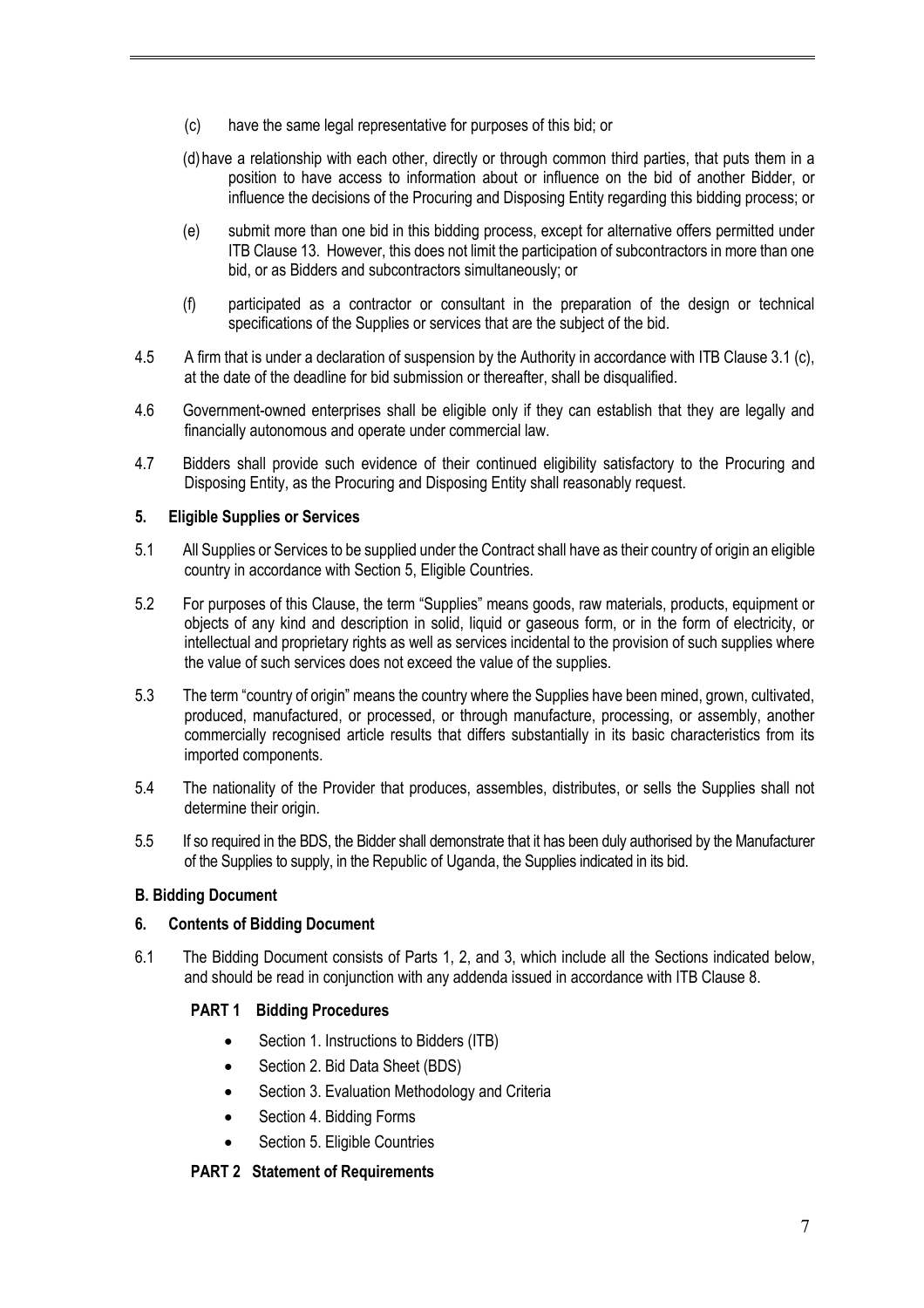• Section 6. Statement of Requirements

# **PART 3 Contract**

- Section 7. General Conditions of Contract (GCC) for the Procurement of Supplies or Services
- Section 8. Special Conditions of Contract (SCC)
- Section 9. Contract Forms
- 6.2 The Bid Notice or any Pre-qualification Notice is not part of the Bidding Document.
- 6.3 Bidders who did not obtain the Bidding Document directly from the Procuring and Disposing Entity will be rejected during evaluation. Where a Bidding Document is obtained from the Procuring and Disposing Entity on a Bidder's behalf, the Bidder's name must be registered with the Procuring and Disposing Entity at the time of sale and issue.
- 6.4 The Bidder is expected to examine all instructions, forms, terms, and specifications in the Bidding Document. Failure to furnish all information or documentation required by the Bidding Document, may result in the rejection of the bid.

# **7. Clarification of Bidding Document**

7.1 A prospective Bidder requiring any clarification of the Bidding Document shall contact the Procuring and Disposing Entity in writing at the Procuring and Disposing Entity's address indicated in the BDS. The Procuring and Disposing Entity will respond in writing to any request for clarification, provided that such request is received no later than the number of days prior to the deadline for submission of bids indicated in the BDS. The Procuring and Disposing Entity shall forward copies of its response to all Bidders who have acquired the Bidding Document directly from it, including a description of the inquiry but without identifying its source. Should the Procuring and Disposing Entity deem it necessary to amend the Bidding Document as a result of a clarification, it shall do so following the procedure under ITB Clause 8 and Sub-Clause 24.2.

#### **8. Amendment of Bidding Document**

- 8.1 At any time prior to the deadline for submission of bids, the Procuring and Disposing Entity may amend the Bidding Document by issuing addenda.
- 8.2 Any addendum issued shall be part of the Bidding Document and shall be communicated in writing to all who have obtained the Bidding Document directly from the Procuring and Disposing Entity.
- 8.3 To give prospective Bidders reasonable time in which to take an addendum into account in preparing their bids, the Procuring and Disposing Entity may, at its discretion, extend the deadline for the submission of bids, pursuant to ITB Sub-Clause 24.2.

# **C. Preparation of Bids**

#### **9. Cost of Bidding**

9.1 The Bidder shall bear all costs associated with the preparation and submission of its bid, and the Procuring and Disposing Entity shall not be responsible or liable for those costs, regardless of the conduct or outcome of the bidding process.

#### **10. Language of Bid and Communications**

- 10.1 The medium of communication shall be in writing unless otherwise specified in the BDS.
- 10.2 The bid, as well as all correspondence and documents relating to the bid exchanged by the Bidder and the Procuring and Disposing Entity, shall be written in English unless otherwise specified in the BDS.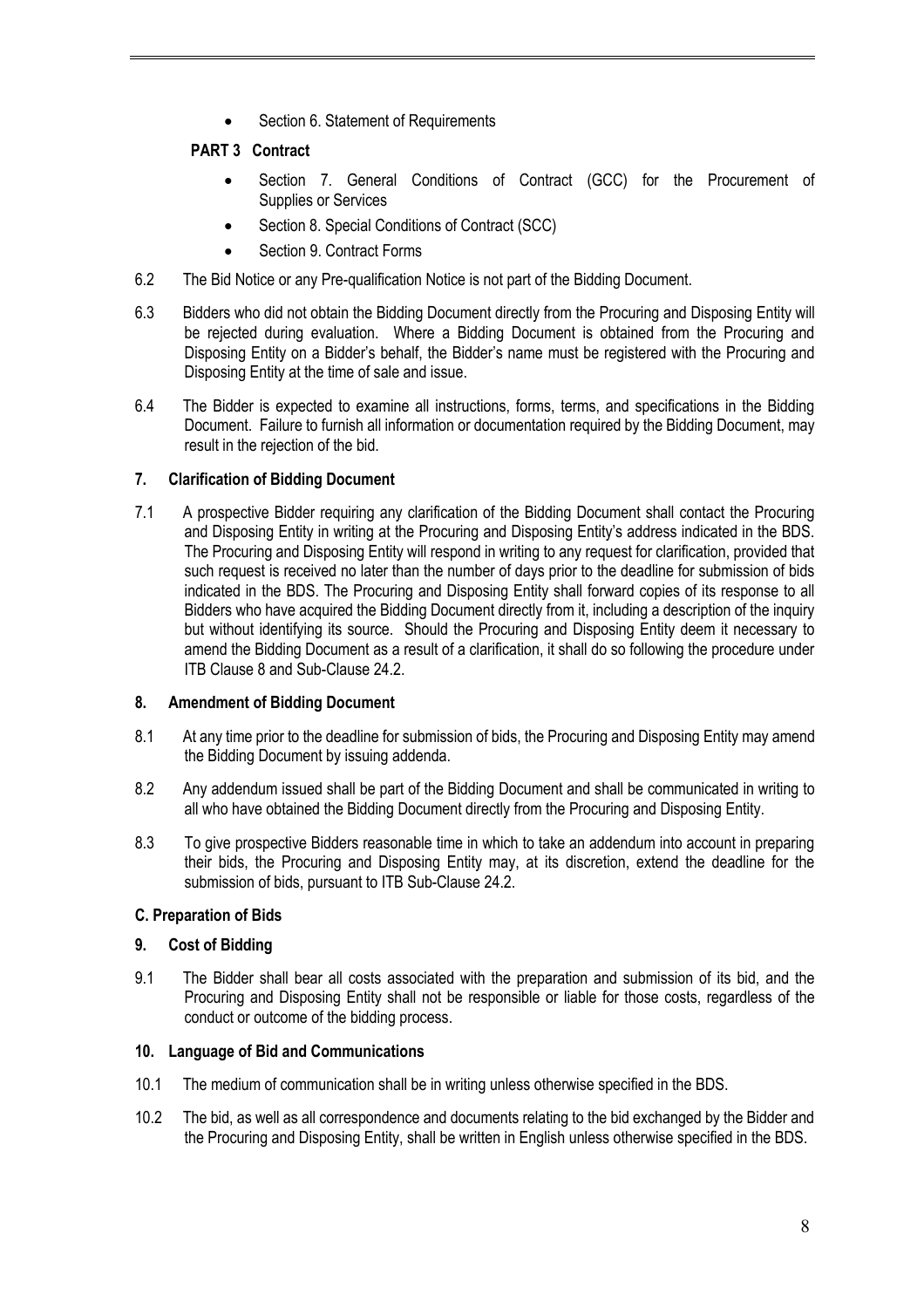10.3 Supporting documents and printed literature that are part of the bid may be in another language provided they are accompanied by an accurate translation of the relevant passages in English, in which case, for purposes of interpretation of the bid, such translation shall govern.

#### **11. Documents Comprising the Bid**

- 11.1 The bid shall comprise the following:
	- (a) the Bid Submission Sheet and the applicable Price Schedules, in accordance with ITB Clauses 12, 14, and 15;
	- (b) a Bid Security, in accordance with ITB Clause 21;
	- (c) written confirmation authorising the signatory of the bid to commit the Bidder, in accordance with ITB Clause 22;
	- (d) documentary evidence in accordance with ITB Clause 16 establishing the Bidder's eligibility to bid;
	- (e) documentary evidence in accordance with ITB Clause 17 establishing that the Supplies or Services to be supplied by the Bidder are of eligible origin;
	- (f) documentary evidence in accordance with ITB Clauses 18 and 30, that the Supplies or Services conform to the Bidding Documents;
	- (g) documentary evidence in accordance with ITB Clause 19 establishing the Bidder's qualifications to perform the contract if its bid is accepted; and
	- (h) any other document(s) required in the  $\sum_{i=1}^{n}$  any other document(s) required in the BDS.

#### **12. Bid Submission Sheet and Price Schedules**

- 12.1 The Bidder shall submit the Bid Submission Sheet using the form provided in Section 4, Bidding Forms. This form must be completed without any alterations to its format, and no substitutes shall be accepted. All blank spaces shall be filled in with the information requested, which includes:
	- (a) the reference of the Bidding Document and the number of each addenda received;
	- (b) a brief description of the Supplies or Services offered;
	- (c) the total bid price, based on the estimated quantities specified in Section 6, Statement of Requirements;
	- (d) any discounts offered and the methodology for their application;
	- (e) the period of validity of the bid ;
	- (f) a commitment to submit any Performance Security required and the amount;
	- (g) a declaration of nationality of the Bidder;
	- (h) a commitment to adhere to the Code of Ethical Conduct for Bidders and Providers;
	- (i) a declaration that the Bidder, including all parties comprising the Bidder, is not participating, as a Bidder, in more than one bid in this bidding process; except for alternative bids in accordance with ITB Clause 13;
	- (j) confirmation that the Bidder has not been suspended by the Authority;
	- (k) a declaration on gratuities and commissions; and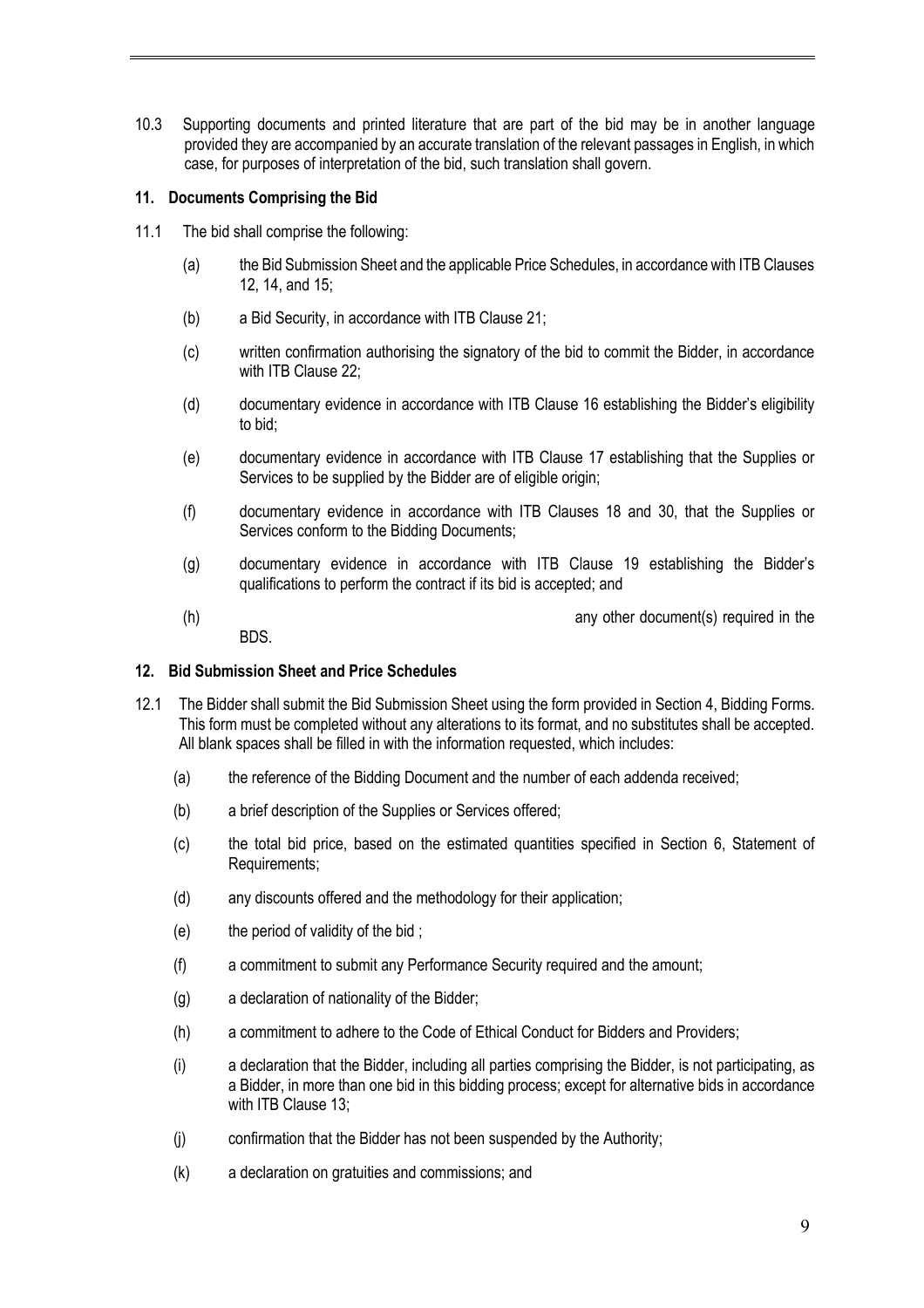- (l) an authorised signature.
- 12.2 The Bidder shall submit the Price Schedule for Supplies or Services, using the format provided in Section 4, Bidding Forms. The Price Schedule shall include, as appropriate:
	- (a) the item number;
	- (b) a brief description of the Supplies or Services to be supplied;
	- (c) their country of origin and percentage of Ugandan content;
	- (d) the quantity, which shall be the estimated quantity specified in Section 6, Statement of Requirements;
	- (e) the unit prices;
	- (f) customs duties and all taxes paid or payable in Uganda;
	- (g) the total price per item;
	- (h) subtotals and totals per Price Schedule; and
	- (i) an authorised signature.

#### **13. Alternative Bids**

- 13.1 Alternative bids shall not be considered unless otherwise indicated in the BDS.
- 13.2 Where permitted, alternative bids do not need to conform precisely to the Statement of Requirements, but must -
	- (a) meet the objectives and/or performance requirements prescribed in the Statement of Requirements;
	- (b) be substantially within any delivery or completion schedule, budget or other performance parameters stated in the solicitation document; and
	- (c) clearly state the benefits of the alternative bid over any solution which conforms precisely to the Statement of Requirements, in terms of technical performance, price, operating costs or any other benefit.
- 13.3 A bidder may submit both a main bid which conforms precisely to the Statement of Requirements and an alternative bid.
- 13.4 Where a bidder submits more than one bid, each bid shall be submitted as a completely separate bid and shall conform to the instructions for preparation and submission of bids in its own right, without any reliance on any other bid. In particular, each bid shall be separately signed, authorised, sealed, labelled and submitted in accordance with the instructions for submission of bids and shall be accompanied by a separate Bid Security, if so required. Such bids shall be labelled "Main Bid" and "Alternative Bid".
- 13.5 The evaluation of alternative bids shall use the same methodology, criteria and weights as the evaluation of main bids, except that the detailed technical evaluation shall take into account only the objectives and/or performance requirements prescribed in the Statement of Requirements.

#### **14. Bid Prices and Discounts**

- 14.1 The prices and discounts quoted by the Bidder in the Bid Submission Sheet and in the Price Schedules shall conform to the requirements specified below.
- 14.2 All items in the Schedule of Supply must be listed and priced separately in the Price Schedules. Items not listed in the Price Schedule shall be assumed to be not included in the bid, and provided that the bid is substantially responsive, the corresponding adjustment shall be applied in accordance with ITB Sub-Clause 31.3.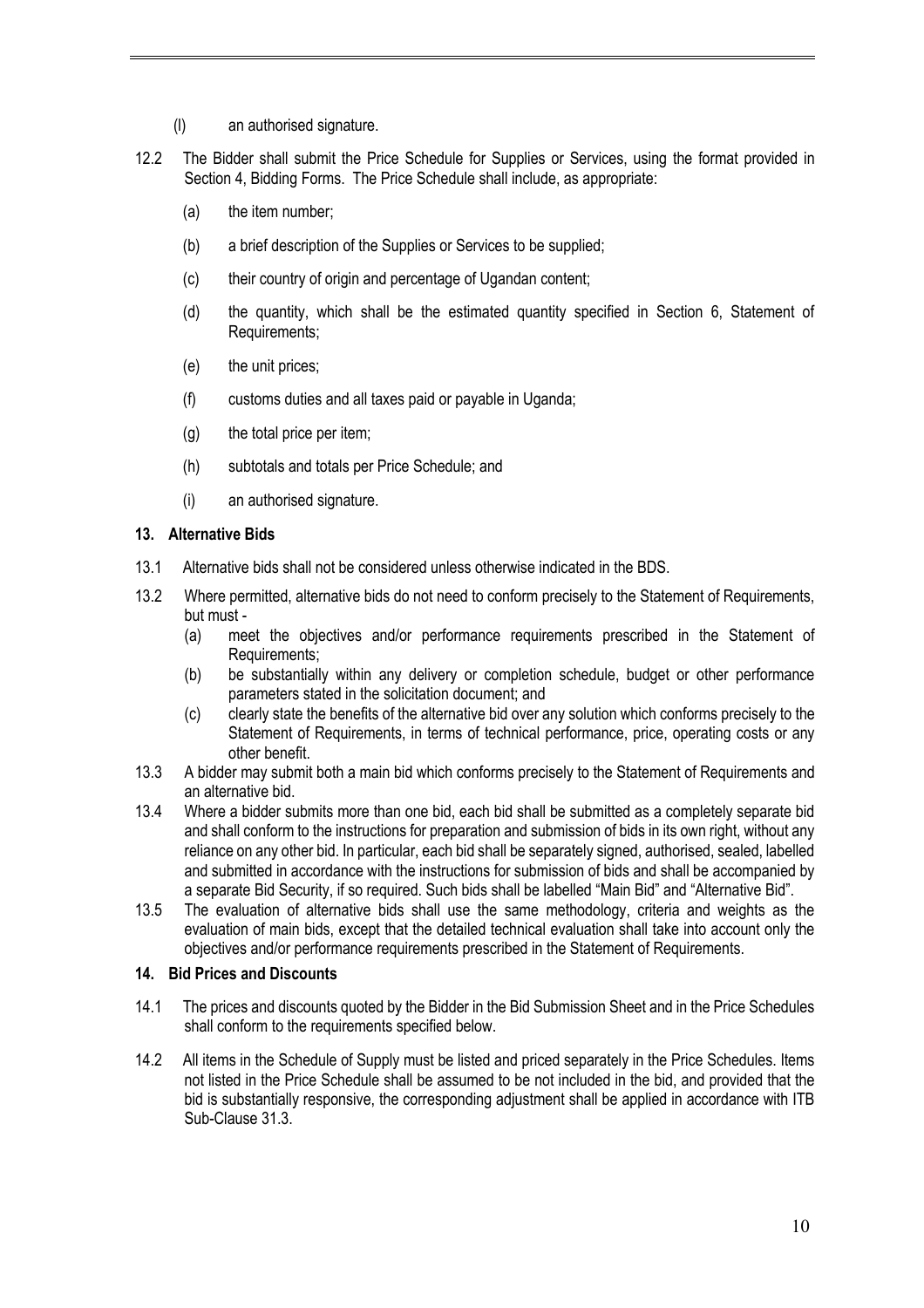- 14.3 The price to be quoted in the Bid Submission Sheet, in accordance with ITB Sub-Clause 12.1(c), shall be the total price of the bid, based on the estimated quantities specified, excluding any discounts offered.
- 14.4 The Bidder shall quote any unconditional and conditional discounts and the methodology for their application in the Bid Submission Sheet, in accordance with ITB Sub-Clause 12.1(d) and ITB Sub-Clause 14.8 respectively.
- 14.5 The terms EXW, CIF, CIP, and other similar terms shall be governed by the rules prescribed in the edition of Incoterms, published by The International Chamber of Commerce, as specified in the BDS.
- 14.6 Prices quoted on the Price Schedule for Supplies or Services, shall be disaggregated, when appropriate as indicated in this sub-clause. This disaggregation shall be solely for the purpose of facilitating the comparison of bids by the Procuring and Disposing Entity. This shall not in any way limit the Procuring and Disposing Entity's right to contract on any of the terms offered:
	- (a) for Supplies;
		- (iii) (i) the price of the Supplies, quoted CIP or other Incoterm as specified in the BDS;
		- (iv) (ii) all custom duties, sales tax, and other taxes applicable in Uganda, paid or payable, on the Supplies or on the components and raw materials used in their manufacture or assembly, if the Contract is awarded to the Bidder; and
		- $(v)$  (iii) the total price for the item.

(b)for Services;

- (vi) (i) the price of the Services;
- (vii) (ii) all custom duties, sales tax, and other taxes applicable in Uganda, paid or payable, on the Services, if the Contract is awarded to the Bidder; and
- (viii) (iii) the total price for the item.
- 14.7 Prices quoted by the Bidder shall be fixed during the Bidder's performance of the Contract and not subject to variation on any account, unless otherwise specified in the BDS. A bid submitted with an adjustable price quotation shall be treated as non responsive and shall be rejected, pursuant to ITB Clause 30. However, if in accordance with the BDS, prices quoted by the Bidder shall be subject to adjustment during the performance of the Contract, a bid submitted with a fixed price quotation shall not be rejected, but the price adjustment shall be treated as zero.
- 14.8 If so indicated in ITB Sub-Clause 1.1, bids are being invited for individual contracts (lots) or for any combination of contracts (packages). Bidders wishing to offer any price reduction for the award of more than one Contract shall specify in their bid the price reductions applicable to each package, or alternatively, to individual Contracts within the package. Price reductions or discounts shall be submitted in accordance with ITB Sub-Clause 14.4, provided the bids for all lots are submitted and opened at the same time.

#### **15. Currencies of Bid**

- 15.1 Bid prices shall be quoted in the following currencies:
	- (a)for Supplies or Services originating in Uganda, the bid prices shall be quoted in the currency of Uganda, unless otherwise specified in the BDS; and
	- (b) for Supplies or Services originating outside Uganda, or for imported parts or components of Supplies or Services originating outside Uganda, the bid prices shall be quoted in the currency of the expense or in the currency of the Bidder's country unless otherwise specified in the BDS.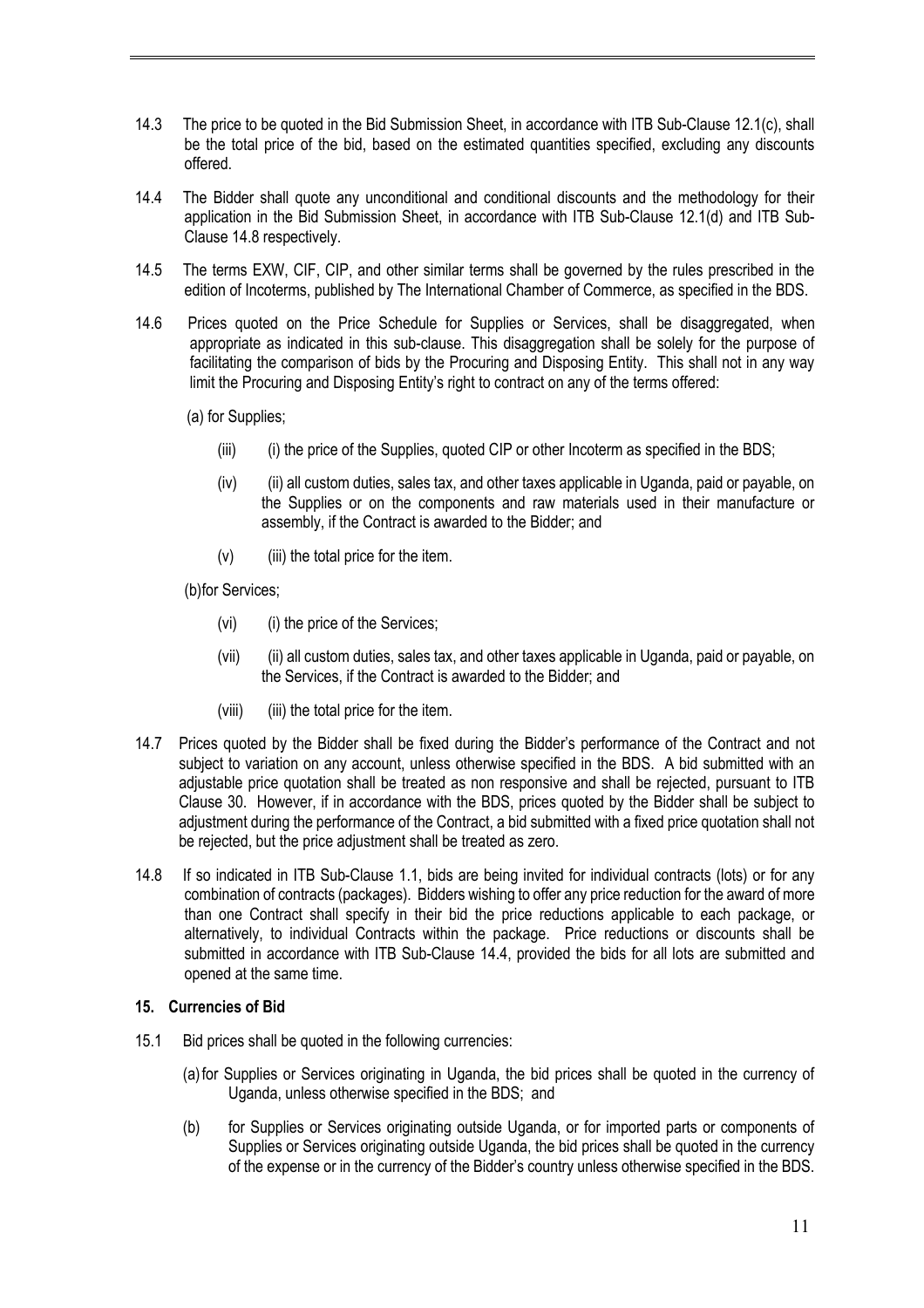- 15.2 Alternatively, the Procuring and Disposing Entity may request that prices quoted be expressed in the currency specified in the BDS. If the Bidder wishes to be paid in a currency or a combination of currencies different from the one in which it was requested to express its quotation, it shall as part of its offer:
	- (ix) (a) indicate its requirement to be paid in other currencies, including the amount in each currency or the percentage of the quoted price corresponding to each currency;
	- (x) (b) (b) in the Procuring and Disposing (x) (b)  $\sim$  justify, to the Procuring and Disposing Entity's satisfaction, the requirement to be paid in the currencies requested; and
	- (xi) (c) utilise the rate of exchange specified by the Procuring and Disposing Entity to express its offer in the currency required by the Procuring and Disposing Entity. The source, date, and type of exchange rate to be used is indicated in the BDS, in accordance with ITB Clause 34, and shall not precede the bid submission deadline by less than twenty (20) days.

# **16. Documents Establishing the Eligibility of the Bidder**

16.1 To establish their eligibility in accordance with ITB Clause 4, Bidders shall complete the eligibility declarations in the Bid Submission Sheet, included in Section 4, Bidding Forms and submit the documents required in Section 3 Evaluation Methodology and Criteria.

#### **17. Documents Establishing the Eligibility of Supplies or Services**

17.1 To establish the eligibility of the Supplies or Services, in accordance with ITB Clause 5, Bidders shall complete the country of origin declarations in the Price Schedule included in Section 4, Bidding Forms.

# **18. Documents Establishing the Conformity of the Supplies or Services**

- 18.1 To establish the conformity of the Supplies or Services to the Bidding Documents, the Bidder shall provide as part of its bid the documentary evidence specified in Section 6, Statement of Requirements.
- 18.2 The documentary evidence may be in the form of literature, drawings or data, and shall consist of a detailed description of the essential technical and performance characteristics of the Supplies or Services, demonstrating substantial responsiveness of the Supplies or Services to those requirements, and if applicable, a statement of deviations and exceptions to the provisions of the Statement of Requirements.
- 18.3 Standards for workmanship, process, material, and equipment, as well as references to brand names or catalogue numbers specified by the Procuring and Disposing Entity in the Statement of Requirement, are intended to be descriptive only and not restrictive. The Bidder may offer other standards of quality, brand names, and/or catalogue numbers, provided that it demonstrates, to the Procuring and Disposing Entity's satisfaction, that the substitutions ensure substantial equivalence or are superior to those specified in the Statement of Requirement.

#### **19. Documents Establishing the Qualifications of the Bidder**

19.1 To establish its qualifications to perform the Contract, the Bidder shall submit the evidence indicated for each qualification criteria specified in Section 3, Evaluation Methodology and Criteria.

#### **20. Period of Validity of Bids**

- 20.1 Bids shall remain valid for the period specified in the BDS after the date of the bid submission deadline prescribed by the Procuring and Disposing Entity. A bid valid for a shorter period shall be rejected by the Procuring and Disposing Entity as non-compliant.
- 20.2 In exceptional circumstances, prior to the expiration of the bid validity period, the Procuring and Disposing Entity may request Bidders to extend the period of validity of their bids. The request and the responses shall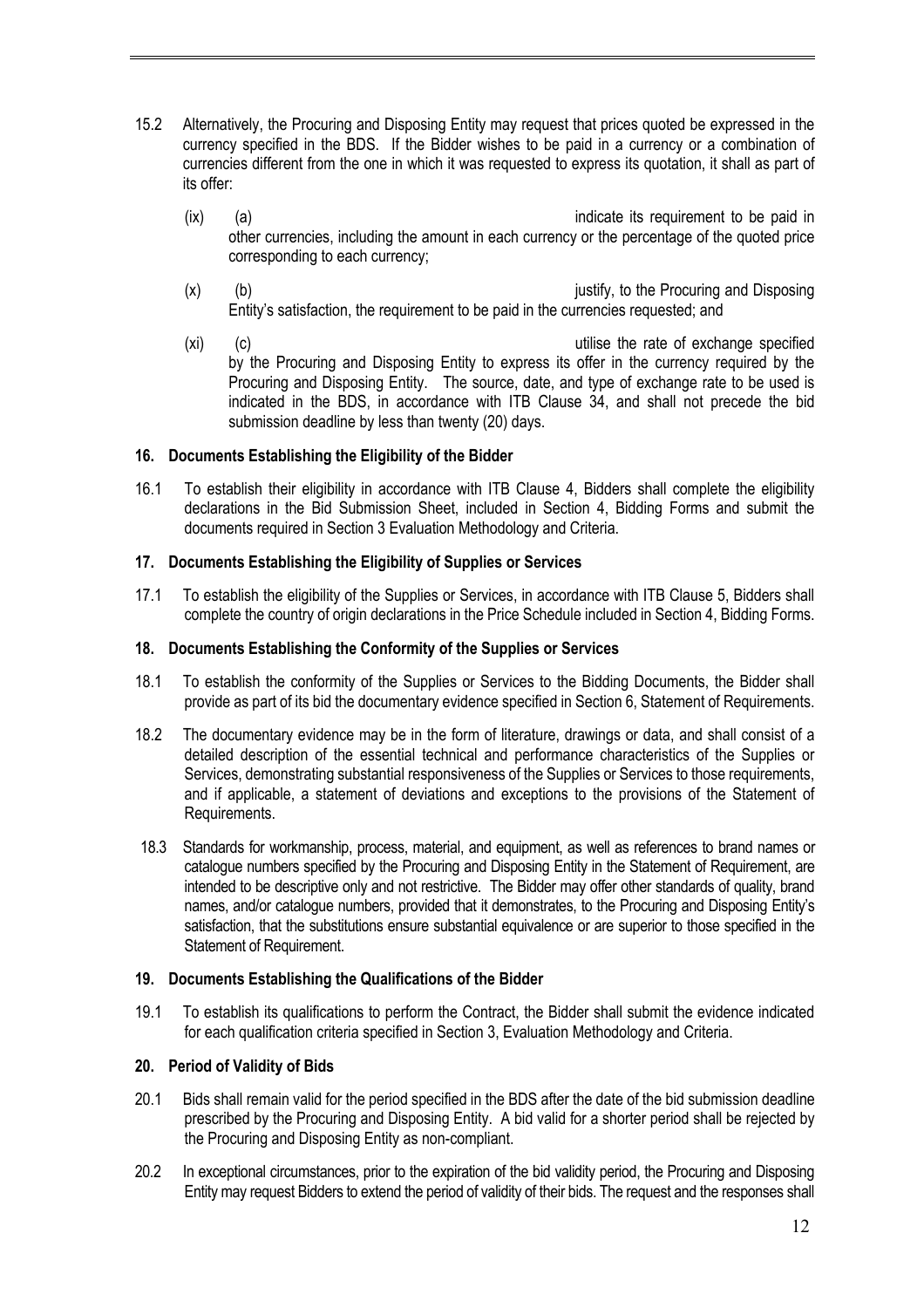be made in writing. If a Bid Security is requested in accordance with ITB Clause 21, it shall also be extended for a corresponding period. A Bidder may refuse the request without forfeiting its Bid Security. A Bidder granting the request shall not be required or permitted to modify its bid.

#### **21. Bid Security**

- 21.1 Unless otherwise specified in the BDS, the Bidder shall furnish as part of its bid, a Bid Security in original form and in the amount and currency specified in the BDS.
- 21.2 The Bid Security shall be, at the Bidder's option, in any of the following forms:
	- (a) a demand guarantee;
	- (b) an irrevocable letter of credit;
	- (c) a cashier's or certified check; or
	- (d) another security indicated in the BDS,

from a reputable source from an eligible country. The Bid Security shall be submitted either using the Bid Security Form included in Section 4, Bidding Forms, or in another substantially similar format. In either case, the form must include the complete name of the Bidder. The Bid Security shall be valid for twenty eight days beyond the end of the validity period of the bid. This shall also apply if the period for bid validity is extended.

- 21.3 Any bid not accompanied by a substantially responsive Bid Security, if one is required in accordance with ITB Sub-Clause 21.1 shall be rejected by the Procuring and Disposing Entity as non-compliant.
- 21.4 The Bid Security of all Bidders shall be returned as promptly as possible once the successful Bidder has signed the Contract and provided any required Performance Security.
- 21.5 The Bid Security may be forfeited:
	- (a)if a Bidder withdraws its bid during the period of bid validity specified by the Bidder on the Bid Submission Sheet, except as provided in ITB Sub-Clause 20.2; or
	- (b)if the successful Bidder fails to:
		- (i) sign the Contract in accordance with ITB Clause 43;
		- (ii) furnish any Performance Security in accordance with ITB Clause 44; or
		- (iii) accept the correction of its bid price pursuant to ITB Sub-Clause 31.5.

#### **22. Format and Signing of Bid**

- 22.1 The Bidder shall prepare one original of the documents comprising the bid as described in ITB Clause 11 and clearly mark it "ORIGINAL." In addition, the Bidder shall submit copies of the bid, in the number specified in the BDS and clearly mark each of them "COPY." In the event of any discrepancy between the original and the copies, the original shall prevail.
- 22.2 The original and all copies of the bid shall be typed or written in indelible ink and shall be signed by a person duly authorised to sign on behalf of the Bidder. This authorisation shall consist of a written confirmation as specified in the BDS and shall be attached to the bid. The name and position held by each person signing the authorisation must be typed or printed below the signature. All pages of the bid, except for unamended printed literature, shall be signed or initialled by the person signing the bid.
- 22.3 Any interlineations, erasures, or overwriting shall be valid only if they are signed or initialled by the person signing the bid.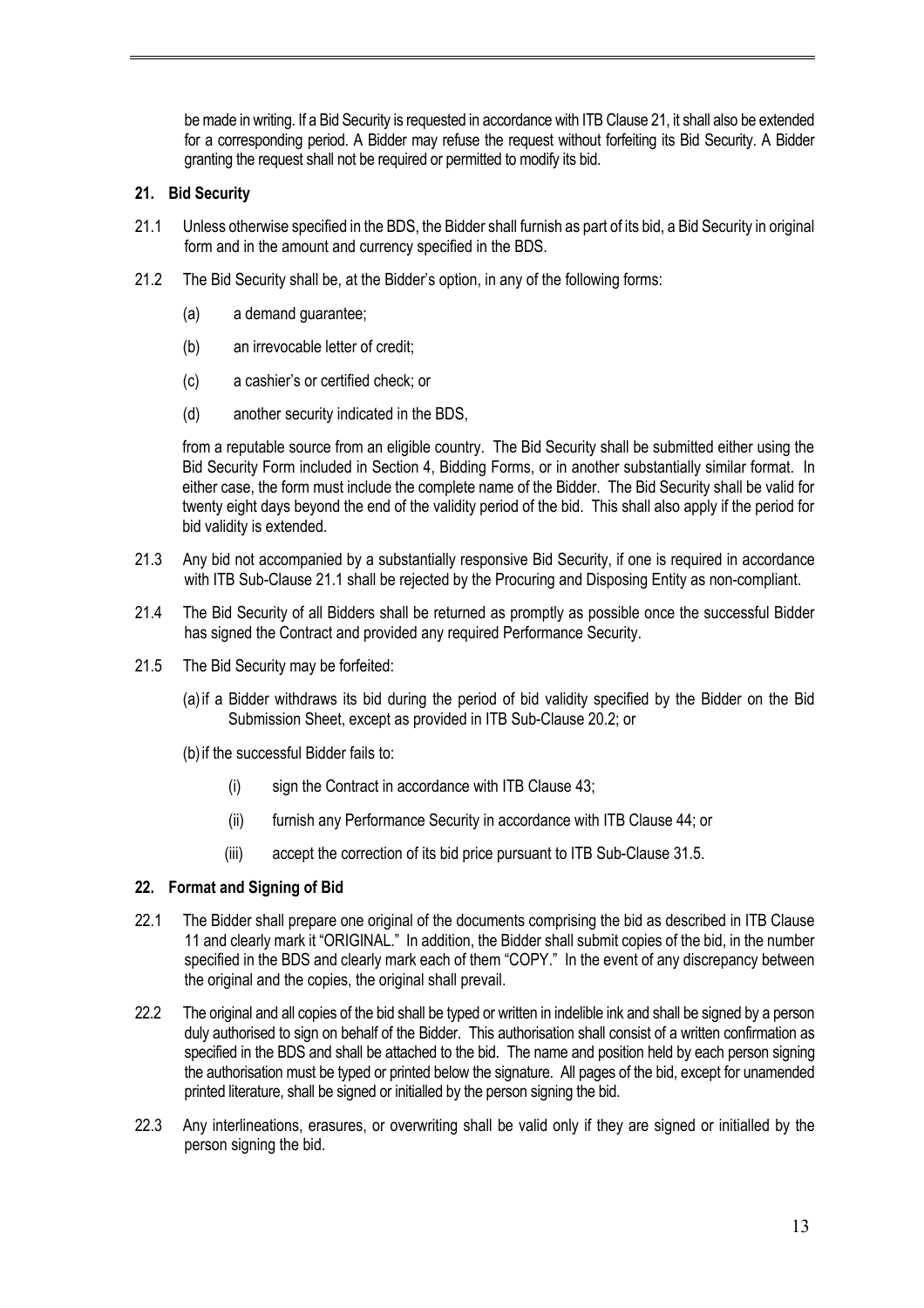# **D Submission and Opening of Bids**

## **23 Sealing and Marking of Bids**

- 23.1 The Bidder shall enclose the original and each copy of the bid, in separate sealed envelopes, duly marking the envelopes as "ORIGINAL" and "COPY." These envelopes containing the original and the copies shall then be enclosed in one single plain envelope securely sealed in such a manner that opening and resealing cannot be achieved undetected.
- 23.2 The inner and outer envelopes shall:
	- (a) bear the name and address of the Bidder;
	- (b) be addressed to the Procuring and Disposing Entity in accordance with ITB Sub-Clause 24.1;
	- (c) bear the Procurement Reference number of this bidding process; and
	- (d) bear a warning not to open before the time and date for bid opening, in accordance with ITB Sub-Clause 27.1.
- 23.3 If all envelopes are not sealed and marked as required, the Procuring and Disposing Entity will assume no responsibility for the misplacement or premature opening of the bid.

#### **24 Deadline for Submission of Bids**

- 24.1 Bids must be received by the Procuring and Disposing Entity at the address and no later than the date and time indicated in the BDS.
- 24.2 The Procuring and Disposing Entity may, at its discretion, extend the deadline for the submission of bids by amending the Bidding Documents in accordance with ITB Clause 8, in which case all rights and obligations of the Procuring and Disposing Entity and Bidders previously subject to the deadline shall thereafter be subject to the deadline as extended.

#### **25 Late Bids**

25.1 The Procuring and Disposing Entity shall not consider any bid that arrives after the deadline for submission of bids, in accordance with ITB Clause 24. Any bid received by the Procuring and Disposing Entity after the deadline for submission of bids shall be declared late, rejected, and returned unopened to the Bidder.

#### **26. Withdrawal and Replacement of Bids**

- 26.1 A Bidder may withdraw or replace its bid after it has been submitted at any time before the deadline for submission of bids by sending a written notice, duly signed by an authorised representative, which shall include a copy of the authorisation in accordance with ITB Sub-Clause 22.2. Any corresponding replacement of the bid must accompany the respective written notice. All notices must be:
	- (a) submitted in accordance with ITB Clauses 22 and 23 (except that withdrawals notices do not require copies), and in addition, the respective envelopes shall be clearly marked "WITHDRAWAL," or "REPLACEMENT," and
	- (b) received by the Procuring and Disposing Entity prior to the deadline prescribed for submission of bids, in accordance with ITB Clause 24.
- 26.2 Bids requested to be withdrawn in accordance with ITB Sub-Clause 26.1 shall be returned unopened to the Bidder.
- 26.3 No bid may be withdrawn or replaced in the interval between the deadline for submission of bids and the expiration of the period of bid validity specified by the Bidder on the Bid Submission Sheet or any extension thereof.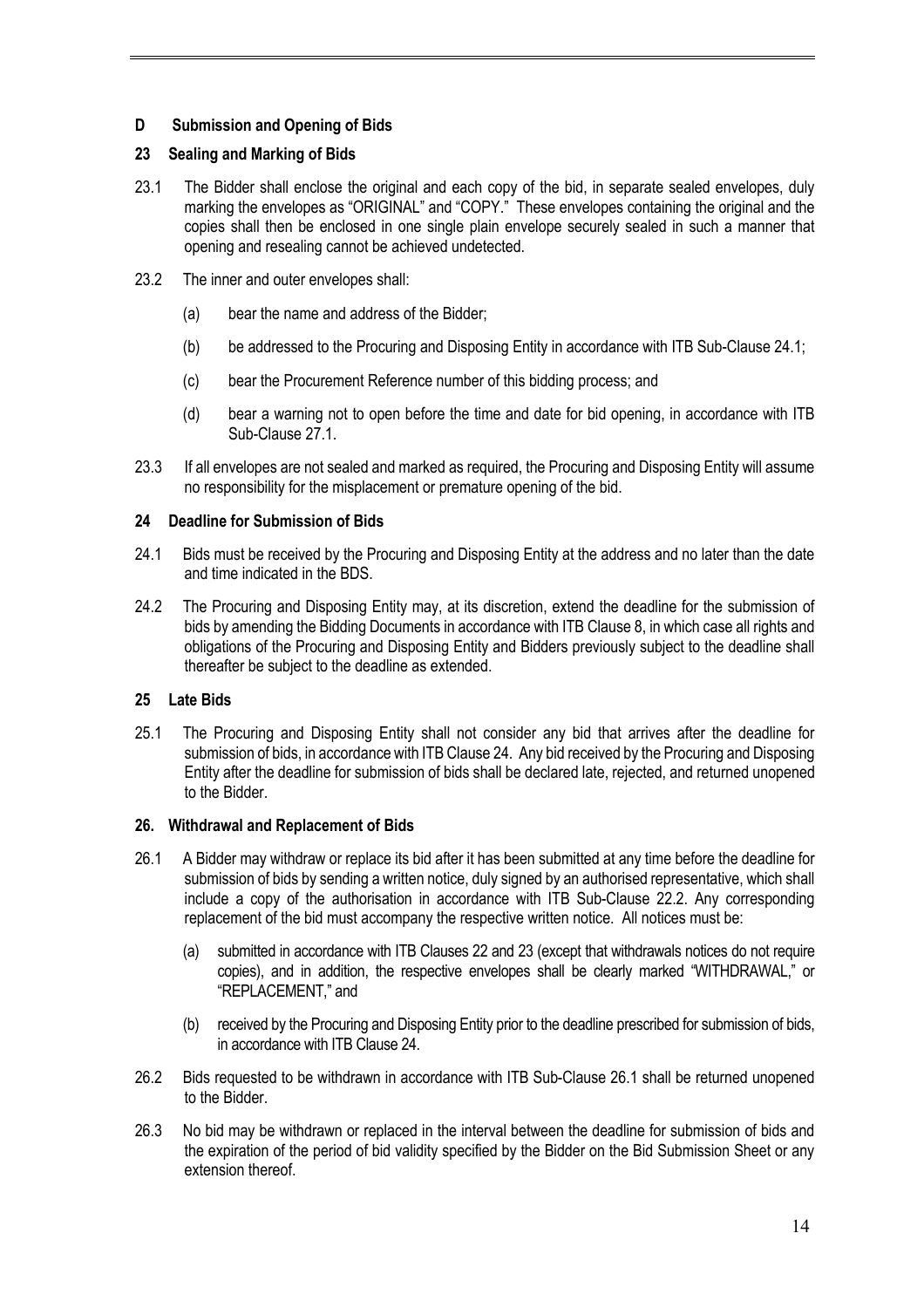26.4 Bids may only be modified by withdrawal of the original bid and submission of a replacement bid in accordance with ITB Sub-Clause 26.1. Modifications submitted in any other way shall not be taken into account in the evaluation of bids.

# **27. Bid Opening**

- 27.1 The Procuring and Disposing Entity shall conduct the bid opening in the presence of Bidders` designated representatives who choose to attend, at the address, date and time specified in the BDS.
- 27.2 First, envelopes marked "WITHDRAWAL" shall be opened and read out and the envelope with the corresponding bid shall not be opened, but returned to the Bidder. No bid withdrawal shall be permitted unless the corresponding withdrawal notice contains a valid authorisation to request the withdrawal and is read out at the bid opening.

All other envelopes including those marked "REPLACEMENT" shall be opened and the relevant details read out. Replacement bids shall be recorded as such on the record of the bid opening.

Only envelopes that are opened and read out at the bid opening shall be considered further.

- 27.3 All other envelopes shall be opened one at a time, reading out: the name of the Bidder; the bid price, per lot where applicable, including any discounts; the presence of a Bid Security, if required; and any other details that the Procuring and Disposing Entity may consider appropriate. Only discounts and alternative offers read out at the bid opening shall be considered for evaluation. No bid shall be rejected at the bid opening except for late bids, in accordance with ITB Sub-Clause 25.1.
- 27.4 The Procuring and Disposing Entity shall prepare a record of the bid opening that shall include, as a minimum: the name of the Bidder and whether there is a withdrawal and/or replacement; the bid price, per lot if applicable, including any discounts; and the presence or absence of a Bid Security, if one was required. The Bidders' representatives who are present shall be requested to sign the record. The omission of a Bidder's signature on the record shall not invalidate the contents and effect of the record. A copy of the record shall be distributed to Bidders upon payment of a fee and displayed on the Procuring and Disposing Entity's Notice Board within one working day from the date of the bid opening.

#### **E. Evaluation of Bids**

#### **28. Confidentiality**

- 28.1 Information relating to the examination, evaluation, comparison, and post-qualification of bids, and recommendation of contract award, shall not be disclosed to bidders or any other persons not officially concerned with such process until information detailing the Best Evaluated Bidder is communicated to all Bidders.
- 28.2 Any effort by a Bidder to influence the Procuring and Disposing Entity in the examination, evaluation, comparison, and post-qualification of the bids or contract award decisions may result in the rejection of its bid.
- 28.3 Notwithstanding ITB Sub-Clause 28.2, from the time of bid opening to the time of Contract award, if any Bidder wishes to contact the Procuring and Disposing Entity on any matter related to the bidding process, it should do so in writing.

#### **29. Clarification of Bids**

29.1 To assist in the examination, evaluation, comparison and post-qualification of the bids, the Procuring and Disposing Entity may, at its discretion, ask any Bidder for a clarification of its bid. Any clarification submitted by a Bidder that is not in response to a request by the Procuring and Disposing Entity shall not be considered. The Procuring and Disposing Entity's request for clarification and the response shall be in writing. No change in the prices or substance of the bid shall be sought, offered, or permitted,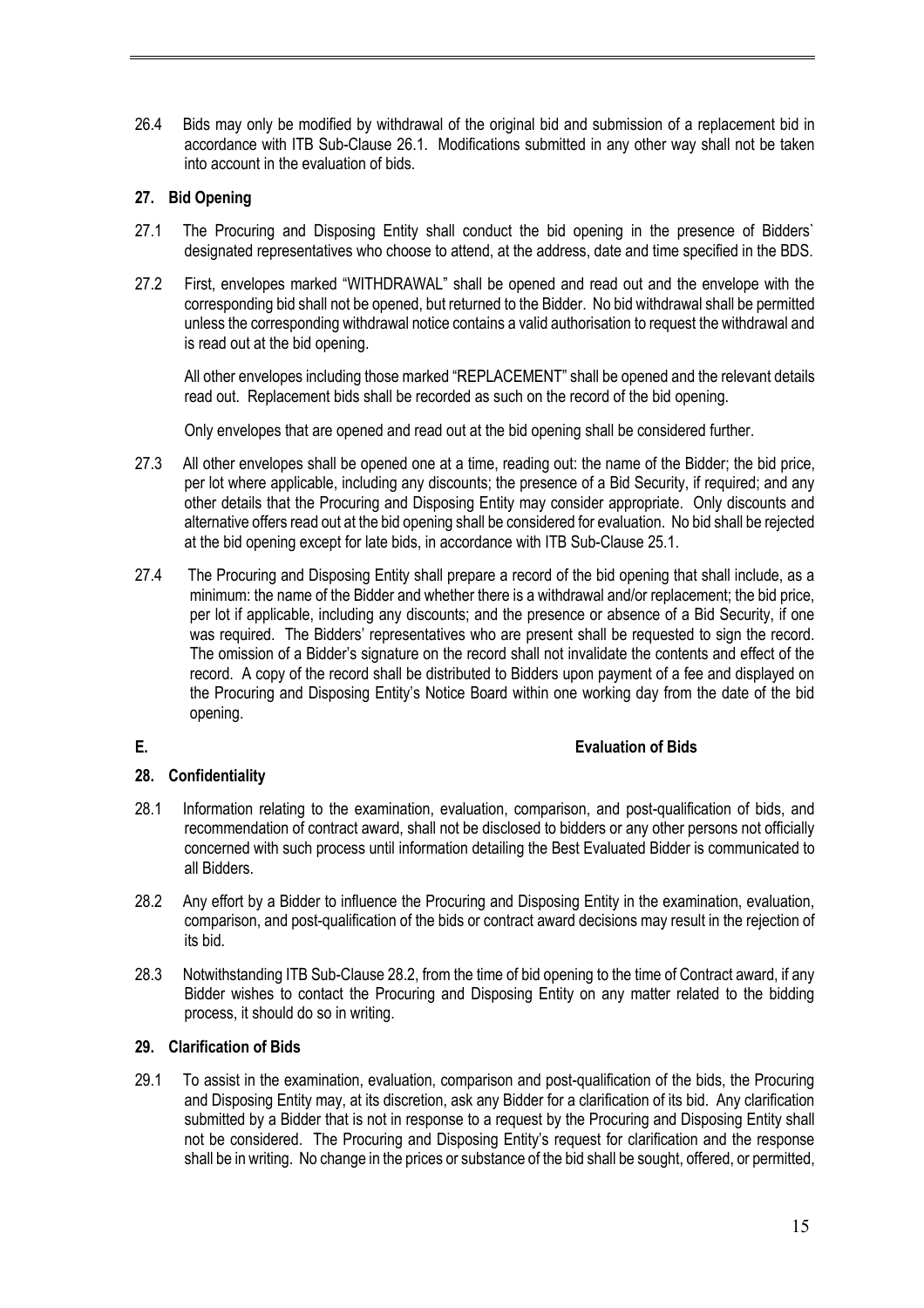except to confirm the correction of arithmetic errors discovered by the Procuring and Disposing Entity in the evaluation of the bids, in accordance with ITB Clause 31.4.

#### **30. Compliance and Responsiveness of Bids**

- 30.1 The Procuring and Disposing Entity's determination of a bid's compliance and responsiveness is to be based on the contents of the bid itself.
- 30.2 A substantially compliant and responsive bid is one that conforms to all the terms, conditions, and specifications of the Bidding Documents without material deviation, reservation, or omission. A material deviation, reservation, or omission is one that:
	- (a)affects in any substantial way the scope, quality, or performance of the Supplies or Services specified in the Contract; or
	- (b)limits in any substantial way, inconsistent with the Bidding Document, the Procuring and Disposing Entity's rights or the Bidder's obligations under the Contract; or
	- (c) if rectified would unfairly affect the competitive position of other Bidders presenting substantially compliant and responsive bids.
- 30.3 If a bid is not substantially compliant and responsive to the Bidding Document, it shall be rejected by the Procuring and Disposing Entity and may not subsequently be made compliant and responsive by the Bidder by correction of the material deviation, reservation, or omission.

#### **31. Nonconformities, Errors, and Omissions**

- 31.1 Provided that a bid is substantially compliant and responsive, the Procuring and Disposing Entity may waive any non-conformity or omissions in the bid that does not constitute a material deviation.
- 31.2 Provided that a bid is substantially compliant and responsive, the Procuring and Disposing Entity may request that the Bidder submit the necessary information or documentation, within a reasonable period of time, to rectify nonmaterial nonconformities or omissions in the bid related to documentation requirements. Such omission shall not be related to any aspect of the price of the bid. Failure of the Bidder to comply with the request may result in the rejection of its bid.
- 31.3Provided that a bid is substantially compliant and responsive, the Procuring and Disposing Entity shall rectify nonmaterial nonconformities or omissions. To this effect, the bid price shall be adjusted, for comparison purposes only, to reflect the price of the missing or non-conforming item or component. The cost of any missing items will be added to the bid price using the highest price from other Bids submitted.
- 31.4Provided that the bid is substantially compliant and responsive, the Procuring and Disposing Entity shall correct arithmetic errors on the following basis:
	- (a) if there is a discrepancy between the unit price and the total price that is obtained by multiplying the unit price and quantity, the unit price shall prevail and the total price shall be corrected, unless in the opinion of the Procuring and Disposing Entity there is an obvious misplacement of the decimal point in the unit price, in which case the total price as quoted shall govern and the unit price shall be corrected;
	- (b) if there is an error in a total corresponding to the addition or subtraction of subtotals, the subtotals shall prevail and the total shall be corrected; and
	- (c) if there is a discrepancy between words and figures, the amount in words shall prevail, unless the amount expressed in words is related to an arithmetic error, in which case the amount in figures shall prevail subject to (a) and (b) above.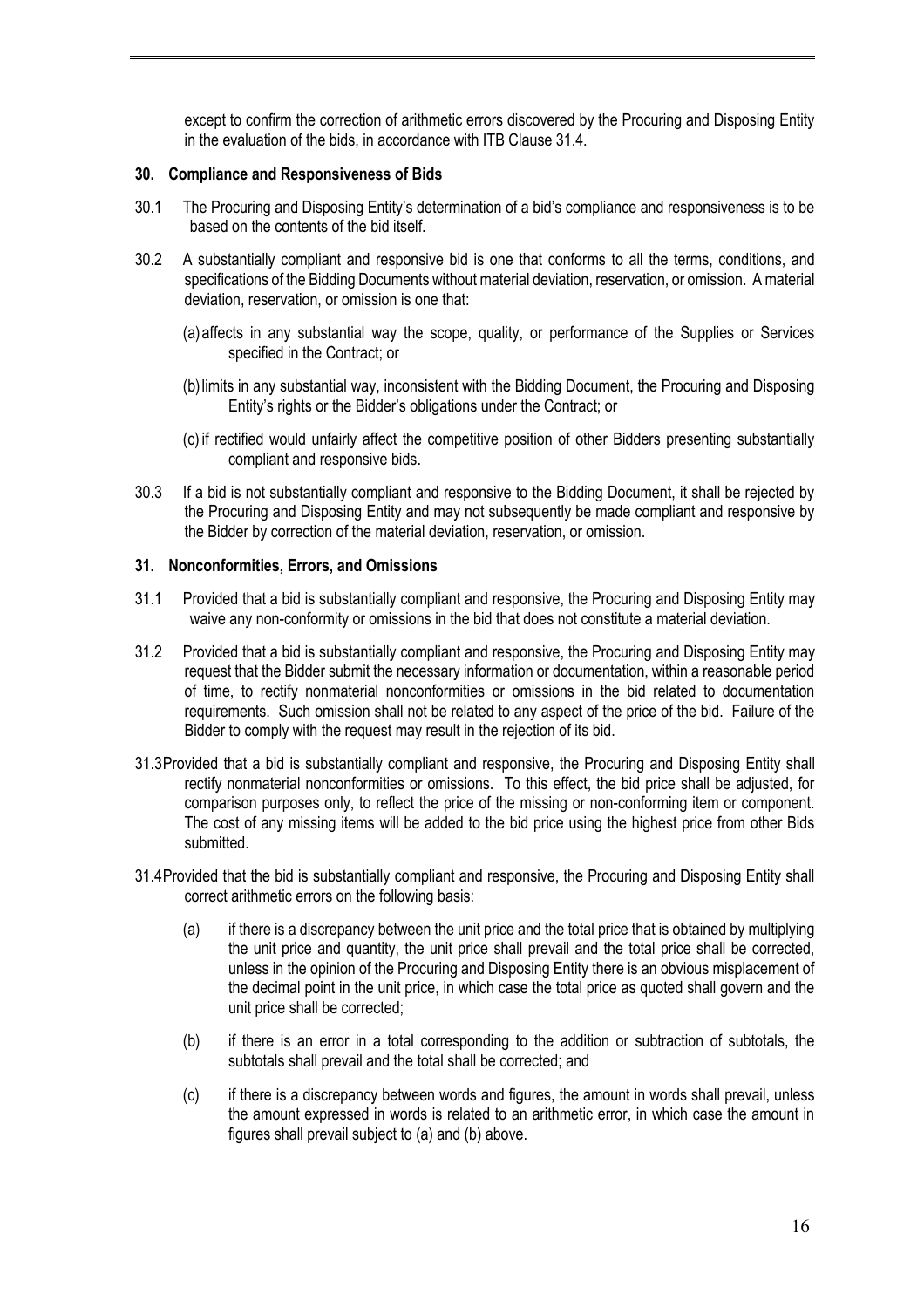31.5 If the Bidder that submitted the best evaluated bid does not accept the correction of errors, its bid shall be rejected and its Bid Security may be forfeited.

#### **32. Preliminary Examination of Bids – Eligibility and Administrative Compliance**

- 32.1 The Procuring and Disposing Entity shall examine the legal documentation and other information submitted by Bidders to verify the eligibility of Bidders and Supplies or services in accordance with ITB Clauses 4 and 5.
- 32.2 If after the examination of eligibility, the Procuring and Disposing Entity determines that the Bidder's Supplies or Services are not eligible, it shall reject the bid.
- 32.3 The Procuring and Disposing Entity shall examine the bids to confirm that all documents and technical documentation requested in ITB Clause 11 have been provided, and to determine the completeness of each document submitted.
- 32.4 The Procuring and Disposing Entity shall confirm that the following documents and information have been provided in the bid. If any of these documents or information is missing, the offer shall be rejected.
	- (a) the Bid Submission Sheet, including:

(i)a brief description of the Supplies or Services offered;

(ii)the price of the bid; and

(iii)the period of validity of the bid;

(b) the Price Schedule;

- (c) written confirmation of authorisation to commit the Bidder; and
- (d) a Bid Security, if applicable.

#### **33. Detailed Commercial and Technical Evaluation**

- 33.1 The Procuring and Disposing Entity shall examine the bid to confirm that all terms and conditions specified in the GCC and the SCC have been accepted by the Bidder without any material deviation or reservation.
- 33.2 If, after the examination of the terms and conditions, the Procuring and Disposing Entity determines that the bid is not substantially responsive in accordance with ITB Clause 30, it shall reject the bid.
- 33.3 The Procuring and Disposing Entity shall evaluate the technical aspects of the bid submitted in accordance with ITB Clause 18, to confirm that all requirements specified in Section 6, Statement of Requirements of the Bidding Document have been met without any material deviation or reservation.
- 33.4 If, after the technical evaluation, the Procuring and Disposing Entity determines that the bid is not substantially compliant in accordance with ITB Clause 30, it shall reject the bid.

#### **34 Conversion to Single Currency**

34.1 For evaluation and comparison purposes, the Procuring and Disposing Entity shall convert all bid prices expressed in amounts in various currencies into a single currency, using the selling exchange rate established by the source and on the date specified in the BDS.

#### **35. Margin of Preference**

35.1 Unless otherwise specified in the BDS, a margin of preference shall not apply. Where a Margin of Preference applies, its application and detail shall be specified in Section 3, Evaluation Methodology and Criteria.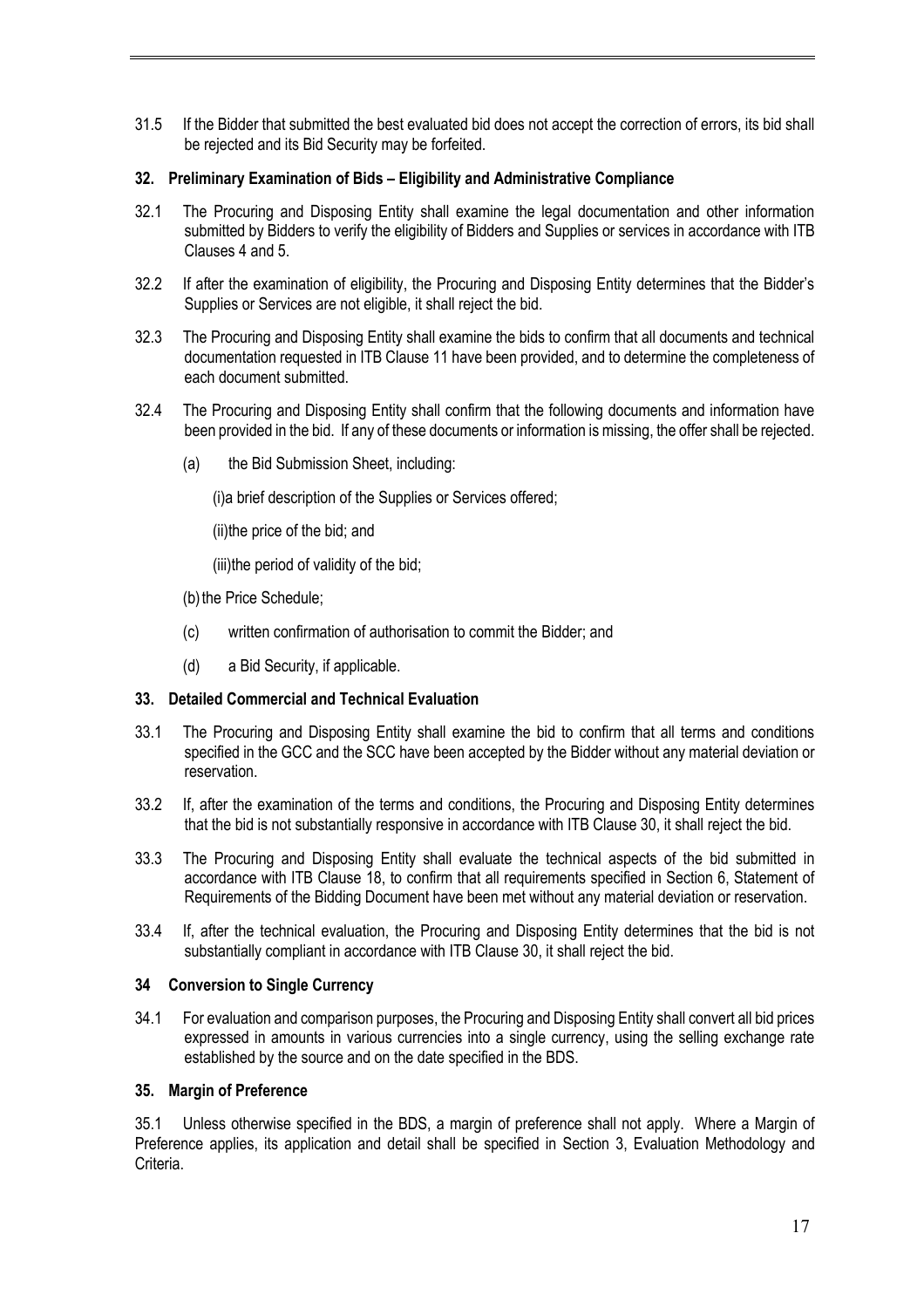#### **36. Financial Comparison of Bids**

- 36.1 The Procuring and Disposing Entity shall financially evaluate each bid that has been determined, up to this stage of the evaluation, to be substantially compliant and responsive.
- 36.2 To financially evaluate a bid, the Procuring and Disposing Entity shall only use the criteria and methodologies defined in this Clause and in Section 3, Evaluation Methodology and Criteria. No other criteria or methodology shall be permitted.
- 36.3 The Procuring and Disposing Entity's financial comparison of bids may require the consideration of factors other than costs, in addition to the bid price quoted in accordance with ITB Clause 14. These factors may be related to the characteristics, performance, and terms and conditions of purchase of the Supplies or Services. The factors selected, if any, shall be expressed in monetary terms to facilitate comparison of bids, unless otherwise specified in Section 3, Evaluation Methodology and Criteria. The factors to be used and the methodology of application shall be indicated of Section 3, Evaluation Methodology and Criteria.
- 36.4 To financially compare bids, the Procuring and Disposing Entity shall:
	- (a)determine the bid price, taking into account the costs listed of Section 3, Evaluation Methodology and Criteria;
	- (b) correct any arithmetic errors in accordance with ITB Sub-Clause 31.4;
	- (c) apply any unconditional discounts offered in accordance with ITB Sub-Clause 12.1(d);
	- (d)make adjustments for any nonmaterial nonconformities and omissions in accordance with ITB Sub-Clause 31.3;
	- (e)apply any non-cost factors in accordance with ITB Sub-Clause 36.3;
	- (f) convert all bids to a single currency in accordance with ITB Clause 34;
	- (g) apply any margin of preference in accordance with ITB Clause 35;
	- (h) determine the total evaluated price of each bid.

#### **37. Determination of Best Evaluated Bid(s)**

37.1 The Procuring and Disposing Entity shall compare all substantially compliant and responsive bids to determine the best evaluated bid or bids, in accordance with Section 3, Evaluation Methodology and Criteria.

#### **38. Post-qualification of the Bidder**

- 38.1 The Procuring and Disposing Entity shall determine to its satisfaction whether the Bidder that is selected as having submitted the best evaluated bid is qualified to perform the Contract satisfactorily.
- 38.2 The determination shall be based upon an examination of the documentary evidence of the Bidder's qualifications submitted by the Bidder, pursuant to ITB Clause 19, to clarifications in accordance with ITB Clause 29 and the qualification criteria indicated in Section 3, Evaluation Methodology and Criteria. Factors not included in Section 3 shall not be used in the evaluation of the Bidder's qualification.
- 38.3 An affirmative determination shall be a prerequisite for award of the Contract to the Bidder. A negative determination shall result in disqualification of the bid, in which event the Procuring and Disposing Entity shall proceed to the next best evaluated bid to make a similar determination of that Bidder's capabilities to perform satisfactorily.
- 38.4 If pre-qualification has been conducted, no post-qualification will be conducted but pre-qualification information shall be verified.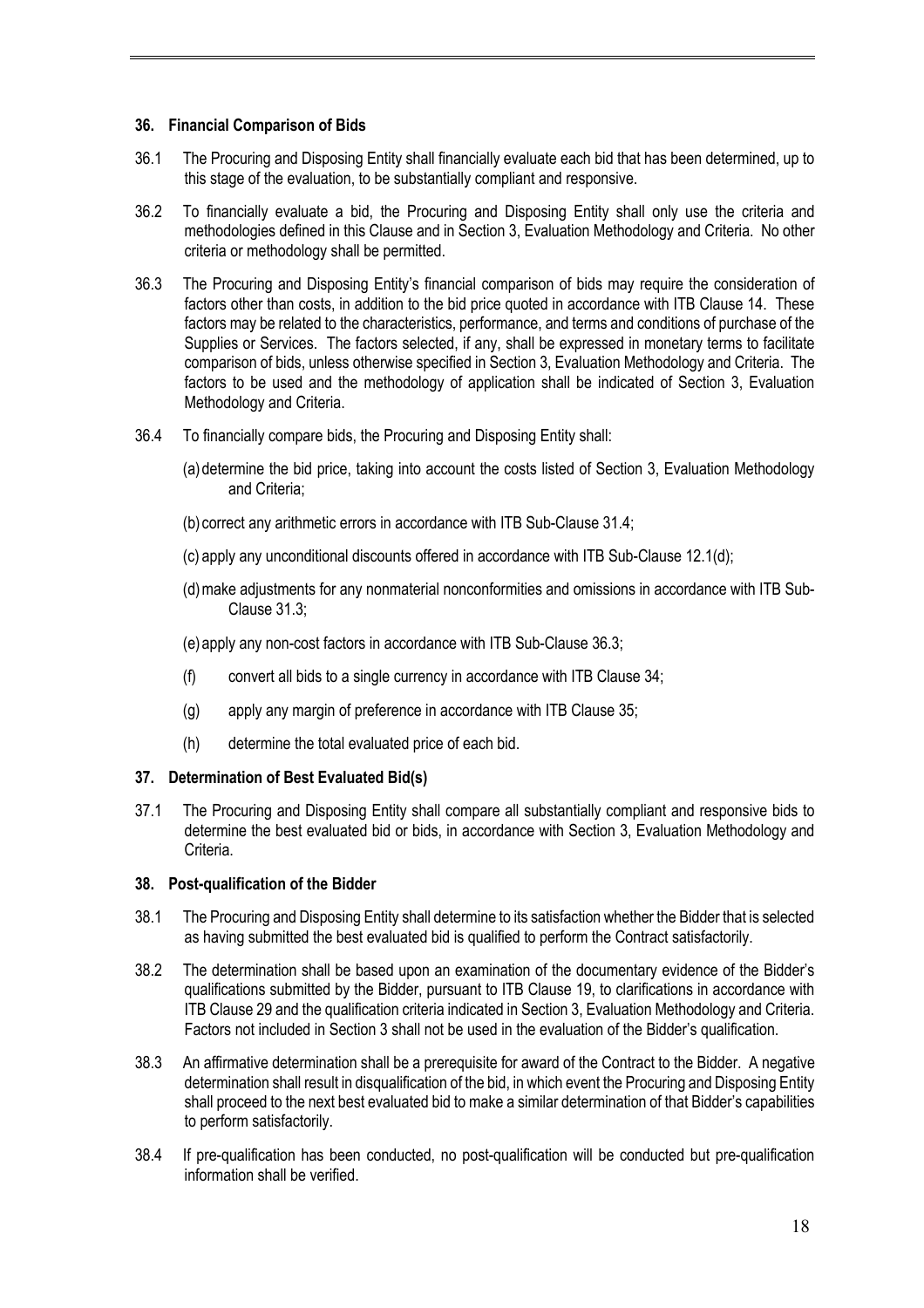# **39. Procuring and Disposing Entity's Right to Accept or Reject Any or All Bids**

39.1The Procuring and Disposing Entity reserves the right to accept or reject any bid, and to annul the bidding process and reject all bids at any time prior to contract award, without thereby incurring any liability to Bidders.

# **F. Award of Contract**

# **40. Award Procedure**

- 40.1 The Procuring Entity shall issue a Notice of Best Evaluated Bidder, place such Notice on public display for a prescribed period and copy the Notice to all Bidders prior to proceeding with contract award.
- 40.2 The Procuring and Disposing Entity shall award the Contract to the Bidder whose offer has been determined to be the best evaluated bid, provided that the Bidder is determined to be qualified to perform the Contract satisfactorily.
- 40.3 The Contract shall be a Framework Contract and shall not purchase the quantities specified, with the exception of any contract value specified as a minimum. Supplies or Services shall be purchased through call-off orders, in accordance with the Contract.

#### **41. Procuring and Disposing Entity's Right to Vary Quantities at Time of Award**

41.1 At the time the Contract is awarded, the Procuring and Disposing Entity reserves the right to increase or decrease the estimated quantity or minimum value of Supplies or Services originally specified in Section 6, Statement of Requirements, provided this does not exceed the percentages indicated in the BDS, and without any change in the unit prices or other terms and conditions of the bid and the Bidding Document.

#### **42. Notification of Award and Letter of Bid Acceptance**

- 42.1 Prior to the expiration of the period of bid validity, the Procuring and Disposing Entity shall notify the successful Bidder, in writing, that its bid has been accepted by issue of a Letter of Bid Acceptance.
- 42.2 Until a formal contract is prepared and executed, the Letter of Bid Acceptance shall constitute a binding Contract.

# **43. Signing of Contract**

- 43.1 Promptly after notification of contract award by the issue of a Letter of Bid Acceptance, the Procuring and Disposing Entity shall send the successful Bidder the Agreement and the Special Conditions of Contract.
- 43.2 Within twenty-eight (28) days of receipt of the Agreement, the successful Bidder shall sign, date, and return it to the Procuring and Disposing Entity.

# **44. Performance Security**

- 44.1 Within twenty-eight (28) days of the receipt of the Letter of Bid Acceptance from the Procuring and Disposing Entity, the successful Bidder shall furnish any Performance Security required in accordance with the GCC, using for that purpose the Performance Security Form included in Section 9, Contract Forms, or another form acceptable to the Procuring and Disposing Entity.
- 44.2 Failure of the successful Bidder to submit the above-mentioned Performance Security or sign the Contract shall constitute sufficient grounds for the annulment of the contract award and forfeiture of the Bid Security. In that event, the Procuring and Disposing Entity may award the Contract to the next best evaluated Bidder who is determined by the Procuring and Disposing Entity to be qualified to perform the Contract satisfactorily.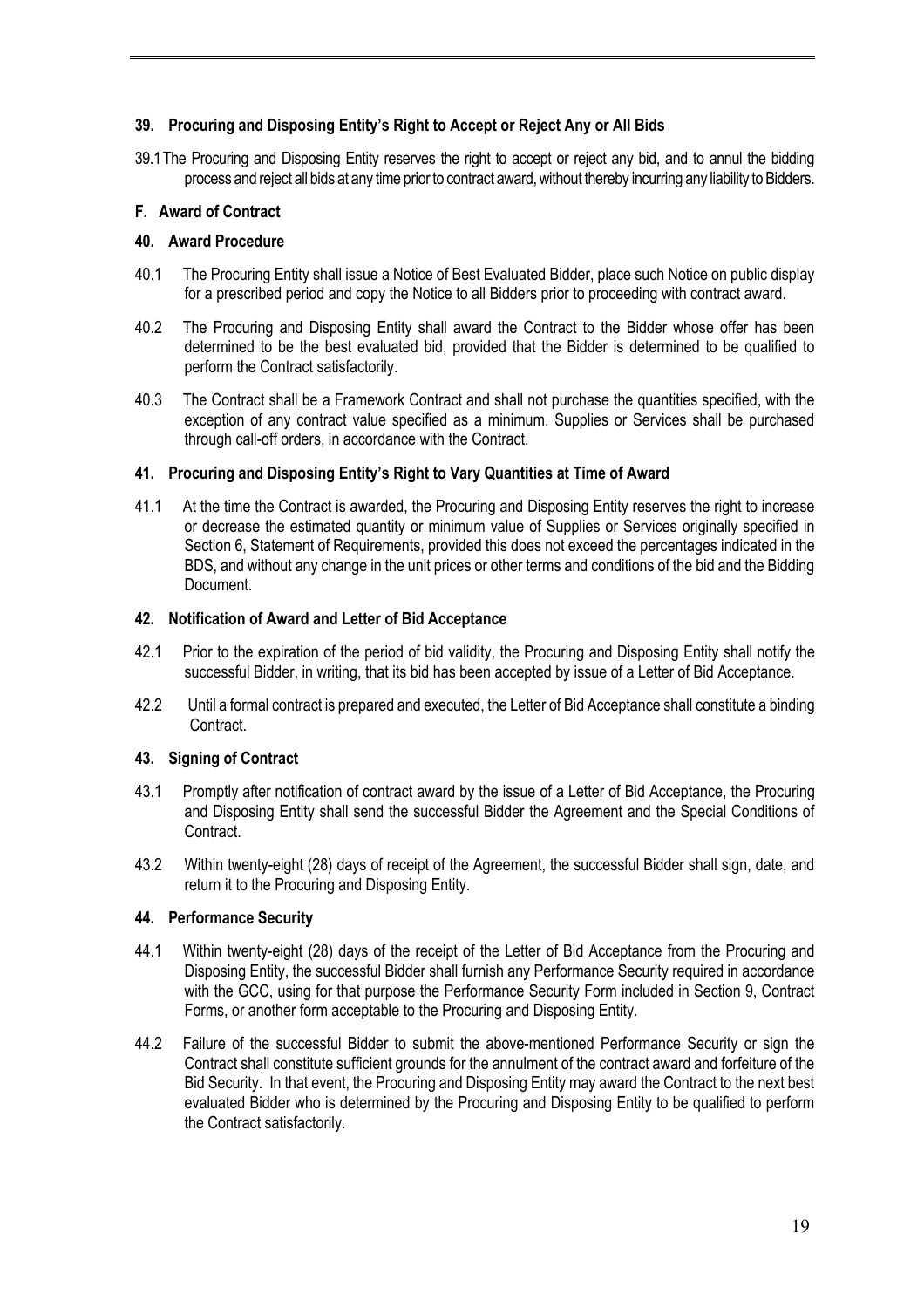| Section 2. Bid Data Sheet |  |  |  |  |
|---------------------------|--|--|--|--|
|---------------------------|--|--|--|--|

 $\mathbf{r}$ 

| <b>Instructions to</b><br><b>Bidders</b><br><b>Reference</b> | Data relevant to the ITB                                                                                                                                                                                                                                                              |                                                                                        |  |  |  |  |
|--------------------------------------------------------------|---------------------------------------------------------------------------------------------------------------------------------------------------------------------------------------------------------------------------------------------------------------------------------------|----------------------------------------------------------------------------------------|--|--|--|--|
| A. General                                                   |                                                                                                                                                                                                                                                                                       |                                                                                        |  |  |  |  |
| <b>ITB 1.1</b>                                               | The Procuring and Disposing Entity is: National Social Security Fund.                                                                                                                                                                                                                 |                                                                                        |  |  |  |  |
| <b>ITB 1.1</b>                                               | for a period of 03 (Three) years.                                                                                                                                                                                                                                                     | The subject of procurement is a framework contract for: Provision of Print advertising |  |  |  |  |
| <b>ITB 1.1</b>                                               | 2022/00105                                                                                                                                                                                                                                                                            | The Procurement Reference number of the Bidding Document is: NSSF/NCONS/2021-          |  |  |  |  |
| <b>ITB 1.1</b>                                               |                                                                                                                                                                                                                                                                                       | The number and identification of lots comprising this Bidding Document is: n/a         |  |  |  |  |
|                                                              | The proportion of each Lot that a Bidder may bid for is: n/a                                                                                                                                                                                                                          |                                                                                        |  |  |  |  |
|                                                              |                                                                                                                                                                                                                                                                                       | The minimum and maximum number of Lots a Bidder may bid for is: n/a                    |  |  |  |  |
| <b>ITB 5.5</b>                                               | The Bidder is required to include with its Bid, documentation from the Manufacturer of the<br>Supplies, that it has been duly authorised to supply, in Uganda, the Supplies indicated in<br>its bid by submitting the Manufacturers Authorisation Form in Section 4 Bidding Forms for |                                                                                        |  |  |  |  |
|                                                              | n/a                                                                                                                                                                                                                                                                                   |                                                                                        |  |  |  |  |
|                                                              |                                                                                                                                                                                                                                                                                       | <b>B. Bidding Document</b>                                                             |  |  |  |  |
| <b>ITB 7.1</b>                                               | For clarification purposes only, the Procuring and Disposing Entity's address is:                                                                                                                                                                                                     |                                                                                        |  |  |  |  |
|                                                              | Attention:                                                                                                                                                                                                                                                                            | Head Procurement and Disposal Unit                                                     |  |  |  |  |
|                                                              | <b>Street Address:</b>                                                                                                                                                                                                                                                                | Plot 1 Pilkington Road                                                                 |  |  |  |  |
|                                                              | Floor/Room number:                                                                                                                                                                                                                                                                    | 13th Floor, Workers House                                                              |  |  |  |  |
|                                                              | Town/City:                                                                                                                                                                                                                                                                            | Kampala                                                                                |  |  |  |  |
|                                                              | Postal Code/PO Box No:                                                                                                                                                                                                                                                                | 7140                                                                                   |  |  |  |  |
|                                                              | Country:                                                                                                                                                                                                                                                                              | Uganda                                                                                 |  |  |  |  |
|                                                              | Telephone:                                                                                                                                                                                                                                                                            |                                                                                        |  |  |  |  |
|                                                              | Facsimile number:                                                                                                                                                                                                                                                                     | 0417331301/6                                                                           |  |  |  |  |
|                                                              | Electronic mail address:                                                                                                                                                                                                                                                              | gmugabi@nssfug.org                                                                     |  |  |  |  |
| <b>ITB 7.1</b>                                               | The Procuring and Disposing Entity will respond to any request for clarification provided<br>that such request is received no later than 10 days prior to the deadline for submission of<br>Bids.                                                                                     |                                                                                        |  |  |  |  |
|                                                              |                                                                                                                                                                                                                                                                                       | <b>C. Preparation of Bids</b>                                                          |  |  |  |  |
| <b>ITB 10.1</b>                                              | The medium of communications shall be in writing.                                                                                                                                                                                                                                     |                                                                                        |  |  |  |  |
| <b>ITB 10.2</b>                                              | The language for the bid is English.                                                                                                                                                                                                                                                  |                                                                                        |  |  |  |  |
| ITB 11.1(h)                                                  | The Bidder shall submit with its bid the following additional documents:                                                                                                                                                                                                              |                                                                                        |  |  |  |  |

 $\blacksquare$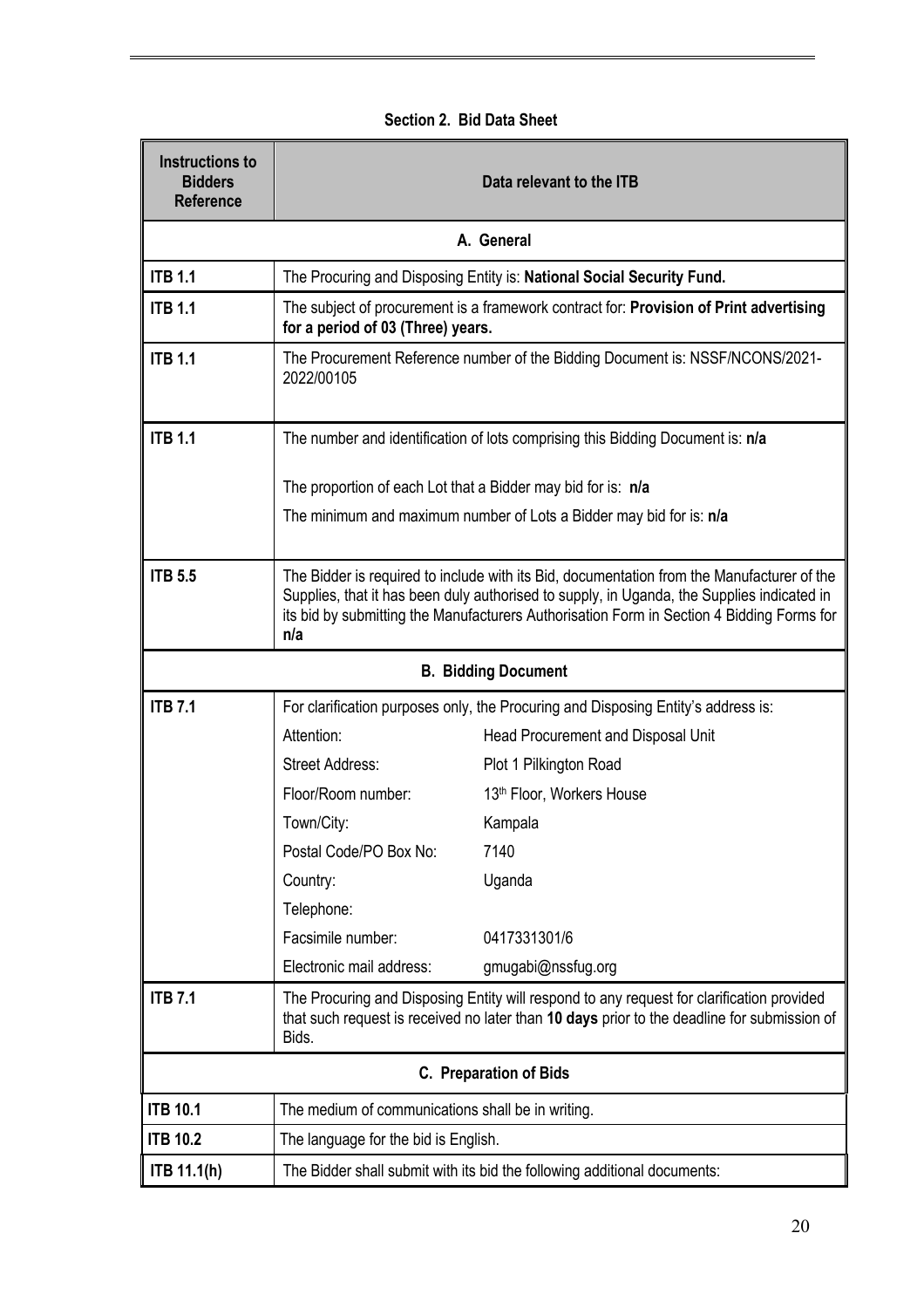| Instructions to<br><b>Bidders</b><br><b>Reference</b> | Data relevant to the ITB                                                                                                                                                                                                                                               |  |  |  |
|-------------------------------------------------------|------------------------------------------------------------------------------------------------------------------------------------------------------------------------------------------------------------------------------------------------------------------------|--|--|--|
|                                                       | n/a                                                                                                                                                                                                                                                                    |  |  |  |
| <b>ITB 13.1</b>                                       | Alternative Bids shall not be permitted.                                                                                                                                                                                                                               |  |  |  |
| <b>ITB 14.5</b>                                       | The Incoterms edition is: <b>INCOTERMS 2020</b>                                                                                                                                                                                                                        |  |  |  |
| ITB 14.6(a)(i)                                        | For Supplies, the Bidder shall quote prices using the following Incoterms:<br><b>DDP 2020</b>                                                                                                                                                                          |  |  |  |
| <b>ITB 14.7</b>                                       | The prices quoted by the Bidder shall be: Uganda Shillings.                                                                                                                                                                                                            |  |  |  |
| <b>ITB 15.1(a)</b>                                    | For Supplies or Services originating in Uganda the currency of the bid shall be:<br>Uganda<br>Shillings.                                                                                                                                                               |  |  |  |
| <b>ITB 15.1(b)</b>                                    | For Supplies or Services originating outside of Uganda the currency of the bid shall be:<br>Uganda Shillings.                                                                                                                                                          |  |  |  |
| <b>ITB 20.1</b>                                       | The bids shall be valid until 20th June, 2022.                                                                                                                                                                                                                         |  |  |  |
| <b>ITB 21.1</b>                                       | A Bid Security shall not be required                                                                                                                                                                                                                                   |  |  |  |
| <b>ITB 21.2</b>                                       | The amount and currency of the Bid Security shall be: N/A.                                                                                                                                                                                                             |  |  |  |
| <b>ITB 22.1</b>                                       | Number of Copies: The total number of bids to be submitted shall be: One.<br>A soft copy document will be submitted using the link below.<br>https://nssf-<br>my.sharepoint.com/:f:/g/personal/gnampijja_nssfug_org/EieTHVWiRMhJp0_PaV1gCGM<br>Bt8_OPf1YPJmthmaihDoCOg |  |  |  |
| <b>ITB 22.2</b>                                       | The written confirmation of authorisation to sign on behalf of the Bidder shall consist of: A<br>registered Powers of Attorney.                                                                                                                                        |  |  |  |
|                                                       | D. Submission and Opening of Bids                                                                                                                                                                                                                                      |  |  |  |
| <b>ITB 24.1</b>                                       | For bid submission purposes only, the Procuring and Disposing Entity's address is:<br>Attention: Head Procurement and Disposal Unit                                                                                                                                    |  |  |  |
|                                                       | Street Address: Plot 1 Pilkington Road                                                                                                                                                                                                                                 |  |  |  |
|                                                       | Floor/Room number: 13th Floor, Workers House                                                                                                                                                                                                                           |  |  |  |
|                                                       | Town/City: Kampala                                                                                                                                                                                                                                                     |  |  |  |
|                                                       | Postal Code: 7140                                                                                                                                                                                                                                                      |  |  |  |
|                                                       | Country: Uganda                                                                                                                                                                                                                                                        |  |  |  |
|                                                       | The deadline for bid submission is:                                                                                                                                                                                                                                    |  |  |  |
|                                                       | Date: 01st March 2022                                                                                                                                                                                                                                                  |  |  |  |
|                                                       | Time (local time): 11:00Am local time                                                                                                                                                                                                                                  |  |  |  |
| <b>ITB 27.1</b>                                       | The bid opening shall take place at:                                                                                                                                                                                                                                   |  |  |  |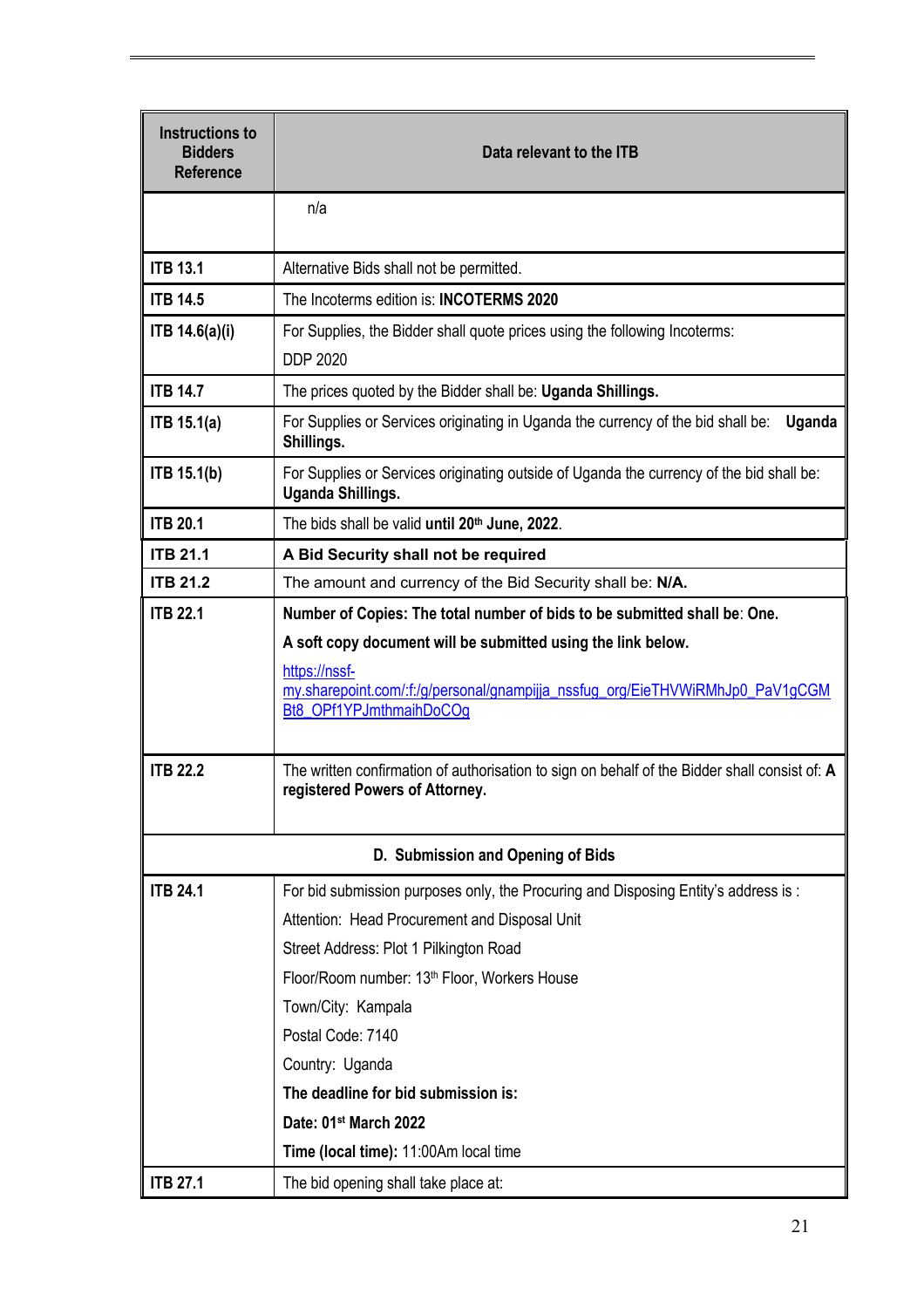| <b>Instructions to</b><br><b>Bidders</b><br><b>Reference</b> | Data relevant to the ITB                                                                                                                                           |  |  |  |  |
|--------------------------------------------------------------|--------------------------------------------------------------------------------------------------------------------------------------------------------------------|--|--|--|--|
|                                                              | Street Address: Plot 1 Pilkington Road                                                                                                                             |  |  |  |  |
|                                                              | Floor/Room number: 13th Floor, Workers House Meeting Room                                                                                                          |  |  |  |  |
|                                                              | Town/City: Kampala                                                                                                                                                 |  |  |  |  |
|                                                              | Country: Uganda                                                                                                                                                    |  |  |  |  |
|                                                              | Date: 01st March 2022                                                                                                                                              |  |  |  |  |
|                                                              | Time: 11:30Am                                                                                                                                                      |  |  |  |  |
|                                                              | <b>E.</b> Evaluation of Bids                                                                                                                                       |  |  |  |  |
| <b>ITB 34.1</b>                                              | The currency that shall be used for financial comparison purposes to convert all bid<br>prices expressed in various currencies into a single currency is:          |  |  |  |  |
|                                                              | The source of exchange rate shall be: Bank of Uganda Website                                                                                                       |  |  |  |  |
|                                                              | The date for the exchange rate shall be: 01 <sup>st</sup> March 2022                                                                                               |  |  |  |  |
| <b>ITB 35.1</b>                                              | A margin of preference shall not apply.                                                                                                                            |  |  |  |  |
|                                                              | If a margin of preference applies, the application methodology and the level of margin<br>shall be as stated in Section 3 Evaluation Methodology and Criteria. n/a |  |  |  |  |
|                                                              | F. Award of Contract                                                                                                                                               |  |  |  |  |
| <b>ITB 41.1</b>                                              | The percentage by which the estimated quantity or minimum value may be increased is:<br>15%                                                                        |  |  |  |  |
|                                                              | The percentage by which the estimated quantity or minimum value may be decreased is:<br>10%                                                                        |  |  |  |  |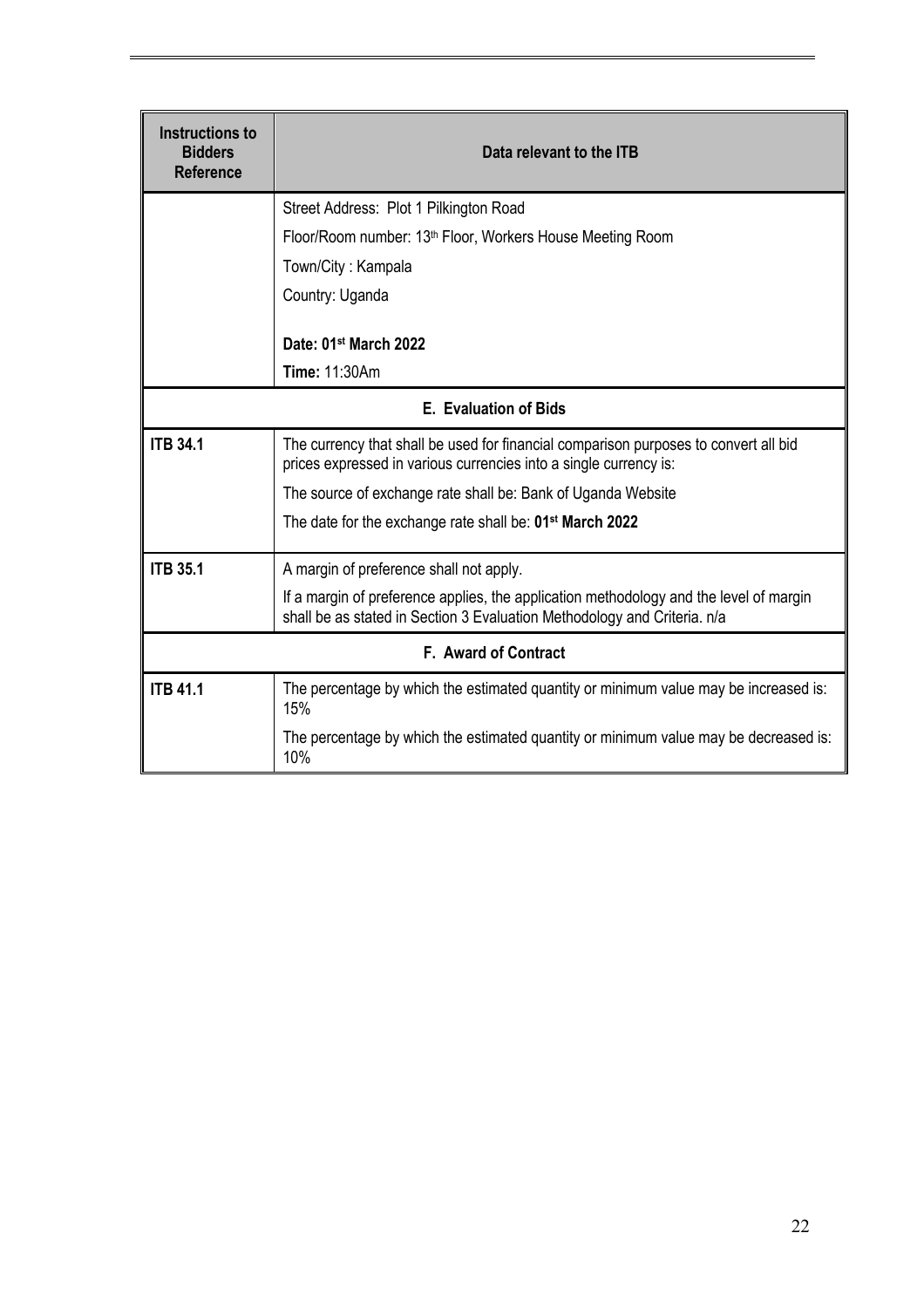# **Section 3. Evaluation Methodology and Criteria**

#### **Procurement Reference Number: NSSF/NCONS/2021-2022/00105**

# **A Evaluation Methodology**

#### **1 Methodology Used**

1.1 The evaluation methodology to be used for the evaluation of bids received shall be according to the type of procurement namely; Technical Compliance Selection for Supplies.

## **2 Summary of Methodology**

- 2.1 The Technical Compliance Selection methodology recommends the lowest priced bid, which is eligible, compliant and substantially responsive to the technical and commercial requirements of the Bidding Document, provided that the Bidder is determined to be qualified to perform the contract satisfactorily.
- 2.3 The evaluation shall be conducted in three sequential stages
	- (a) a preliminary examination to determine the eligibility of bidders and the administrative compliance of bids received;
	- (b) a detailed evaluation to determine the commercial and technical responsiveness of the eligible and compliant bids; and
	- (c) a financial comparison to compare costs of the eligible, compliant, responsive bids received and determine the best evaluated bid.
- 2.4 Failure of a bid at any stage of the evaluation shall prevent further consideration at the next stage of evaluation. Substantial responsiveness shall be considered a pass.

#### **B Preliminary Examination Criteria**

## **3 Eligibility Criteria**

- 3.1 The eligibility requirements shall be determined for:-
	- (a) Eligible Bidders in accordance with ITB Clause 4; and
	- (b) Eligible Supplies or Services in accordance with ITB Clause 5.
- 3.2 The documentation required to provide evidence of eligibility shall be:-
	- (a) **a copy of the Bidder's valid Trading licence for 2022;**
	- **(b) a copy of the Bidder's Certificate of incorporation or registration;**
	- **(c) a copy of the Bidder's valid income tax clearance certificate;**
	- **(d) a signed completed Price Schedule;**
	- **(e) a statement in the Bid Submission Sheet that the Bidder has no conflict of interest;**
	- **(f) Registered Powers of Attorney for companies registered in Uganda or notarised Power of attorney for companies outside Uganda and the appointed representative to sign the bid on behalf of the company.**
	- **(g) NSSF Clearance Certificate with the last month paid being November, 2021.**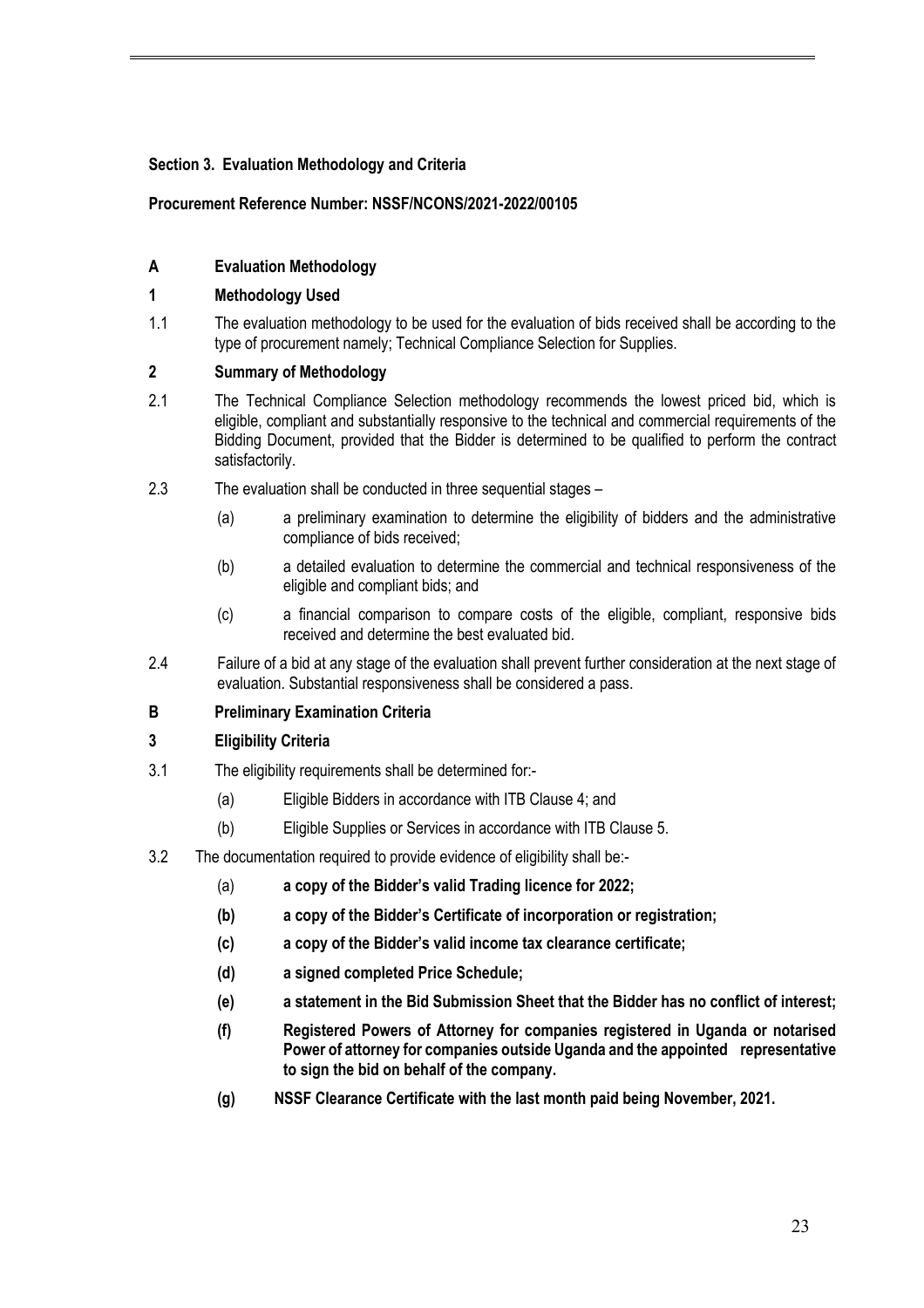- **Reservation scheme to promote local content shall apply. Since the procurement is below UGX. 1 Billion, we shall apply Exclusive reservation of public contracts by threshold to local providers.**
- **a) Documents to be submitted in the bid as proof of eligibility to be a local a provider. The following documents shall be submitted by a provider in addition to other administrative eligibility requirements.**
	- **i) Certificate of incorporation**
	- **ii) Return of allotment of shares**
	- **iii) Copies of the National Identity Cards or Passports of the majority shareholders.**
- **b) For partnerships or other associations (Joint Ventures or Consortiums or Cooperative Societies);**
	- **i) In the case of individuals, copies of the National Identity Card or Passport**
	- ii) **In the case of a company; The requirements as listed in a) above**

#### **4 Administrative Compliance Criteria**

4.1 The evaluation of Administrative Compliance shall be conducted in accordance with ITB Sub-Clauses 32.3 and 32.4.

#### **C Detailed Evaluation Criteria**

#### **5. Commercial Criteria**

- 5.1 The commercial responsiveness of bids shall be evaluated in accordance with ITB Clause 33. The criteria shall be:
	- (a) acceptance of the conditions of the proposed contract;
	- (b) acceptable response time to call-off orders;

#### **6 Technical Criteria**

The Detailed Technical Evaluation Criteria shall cover the following;

- Ø **The bidder's previous experience in print advertising shall be required. Evidence shall be at least one framework contract for print advertising services.**
- Ø **The bidder shall in addition attach at least one call off order/ LPO with a minimum value of UGX. 10,000,000.**
- Ø **Bidders must meet the minimum technical specifications of the list of items in sect. 6**
- Ø **Should be registered on the Electronic Government Portal (E-GP) system. Verification shall be done by the evaluation team to ascertain if bidders are registered on the E-GP system.**
- Ø **The firm should have experience in offering print advertising of at least ten (10) years.**
- **D Financial Comparison Criteria**
- **7. Costs to be included in Bid Price**
- **8 Non-cost Factors to be included in Evaluated Price**
- 8.1 The non-cost factors to be included in the evaluated price are: N/A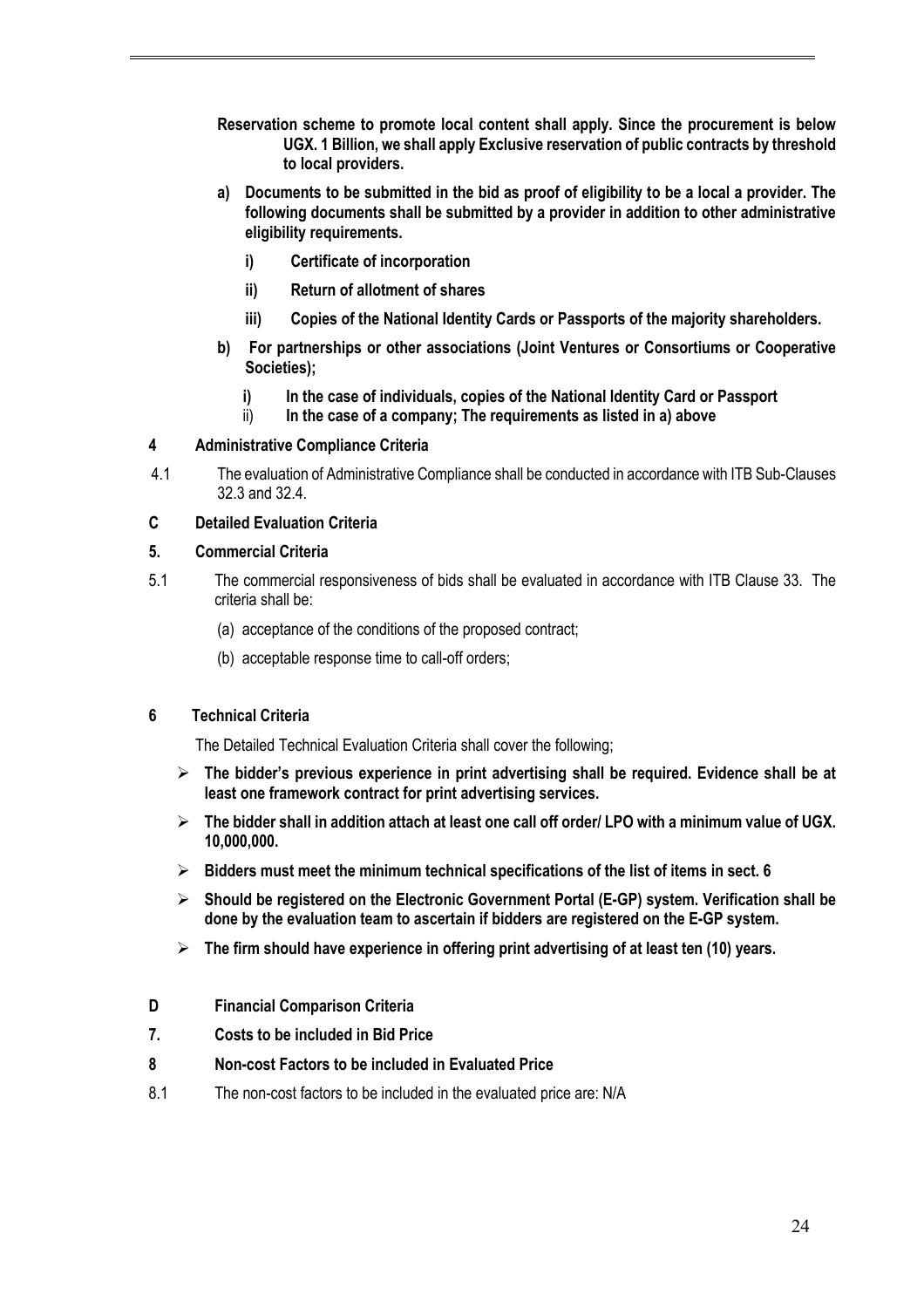# **9 Margin of Preference shall not apply.**

- 9.1 Unless otherwise specified in the BDS, a margin of preference shall apply. Where a Margin of Preference applies, its application and detail shall be specified in Section 3, Evaluation Methodology and Criteria.
- 9.2 For the purpose of granting a margin of domestic preference, bids will be classified in one of two groups, as follows:
	- (a) Group A: Goods manufactured in Uganda, for which (i) labour, raw materials, and components from within Uganda account for more than thirty (30) percent of the EXW price; and (ii) the production facility in which they will be produced or manufacture is in Uganda on the date of bid submission.
	- (b) Group B: Goods of foreign origin already imported or to be imported by the Purchaser directly or through the Supplier's local agent.
- 9.3 Bidders claiming eligibility for a Margin of Preference must provide documentary evidence that at least thirty percent of the labour, raw materials and components of the goods originate in Uganda and that the production facility in which the goods are to be assembled or processed is engaged in the manufacturing, assembling or processing of the goods at the time of submission of the bid.

#### **10 Determination of Best Evaluated Bid or Bids**

- 10.1 (a) for supplies; the bid with the lowest evaluated price, from among those which are eligible, compliant and substantially responsive shall be the best evaluated bid.
	- (b) for services, the bid achieving the highest combined technical and financial score shall be the Best Evaluated Bid.
- 10.2 Notwithstanding paragraph 10.1, if this Bidding Document allows Bidders to quote different prices for single lots and for the award to a single Bidder of multiple lots, the Procuring and Disposing Entity shall conduct a further financial comparison to apply any conditional discounts. The bid or bids offering the lowest priced combination of all the lots shall be the best evaluated bid or bids.

#### **E Post-qualification Criteria.**

Post qualification will be done on the best evaluated bidders.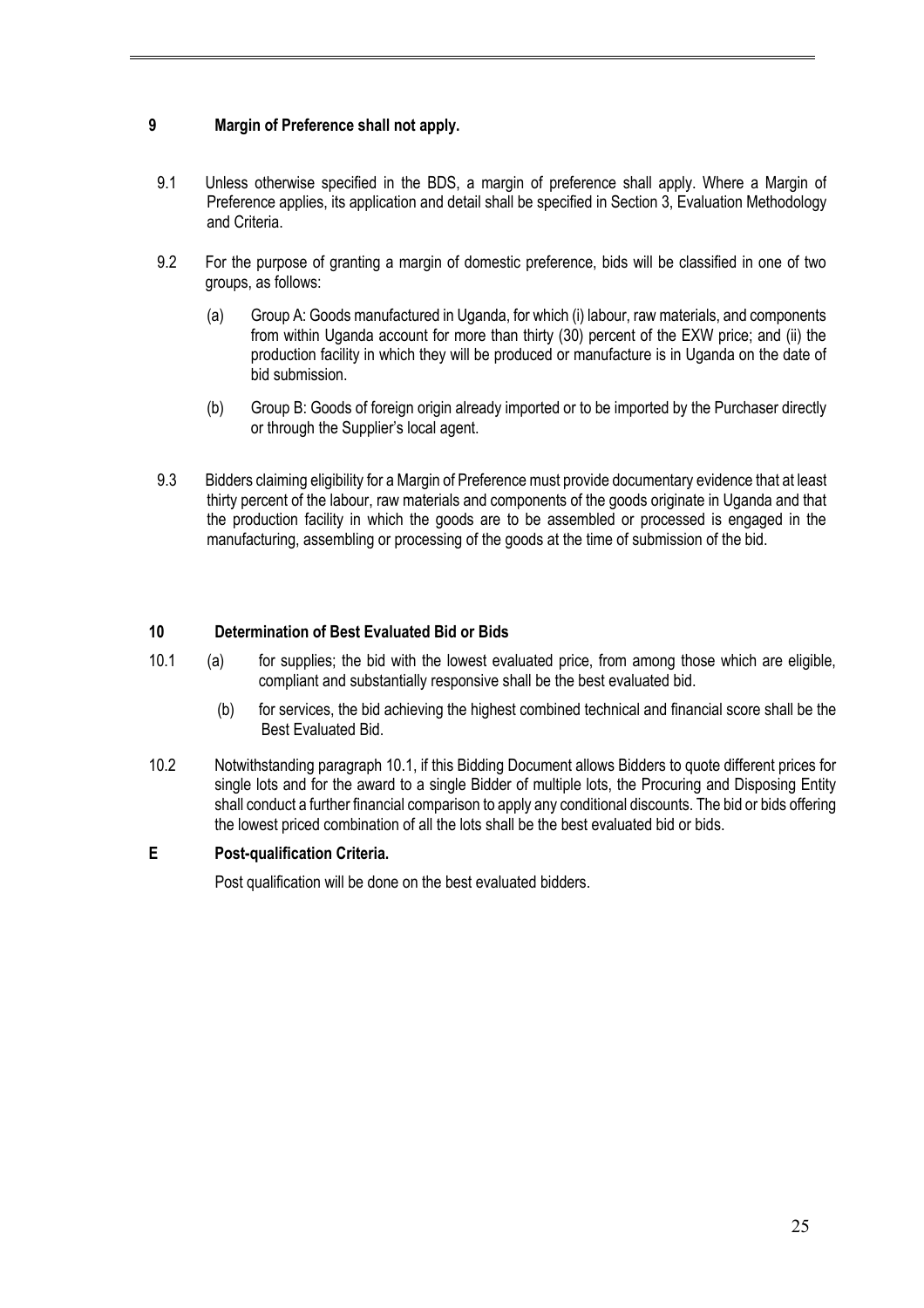# Section 4. Bidding Forms

# **Table of Forms**

| - 29                                |
|-------------------------------------|
| <b>Error! Bookmark not defined.</b> |
|                                     |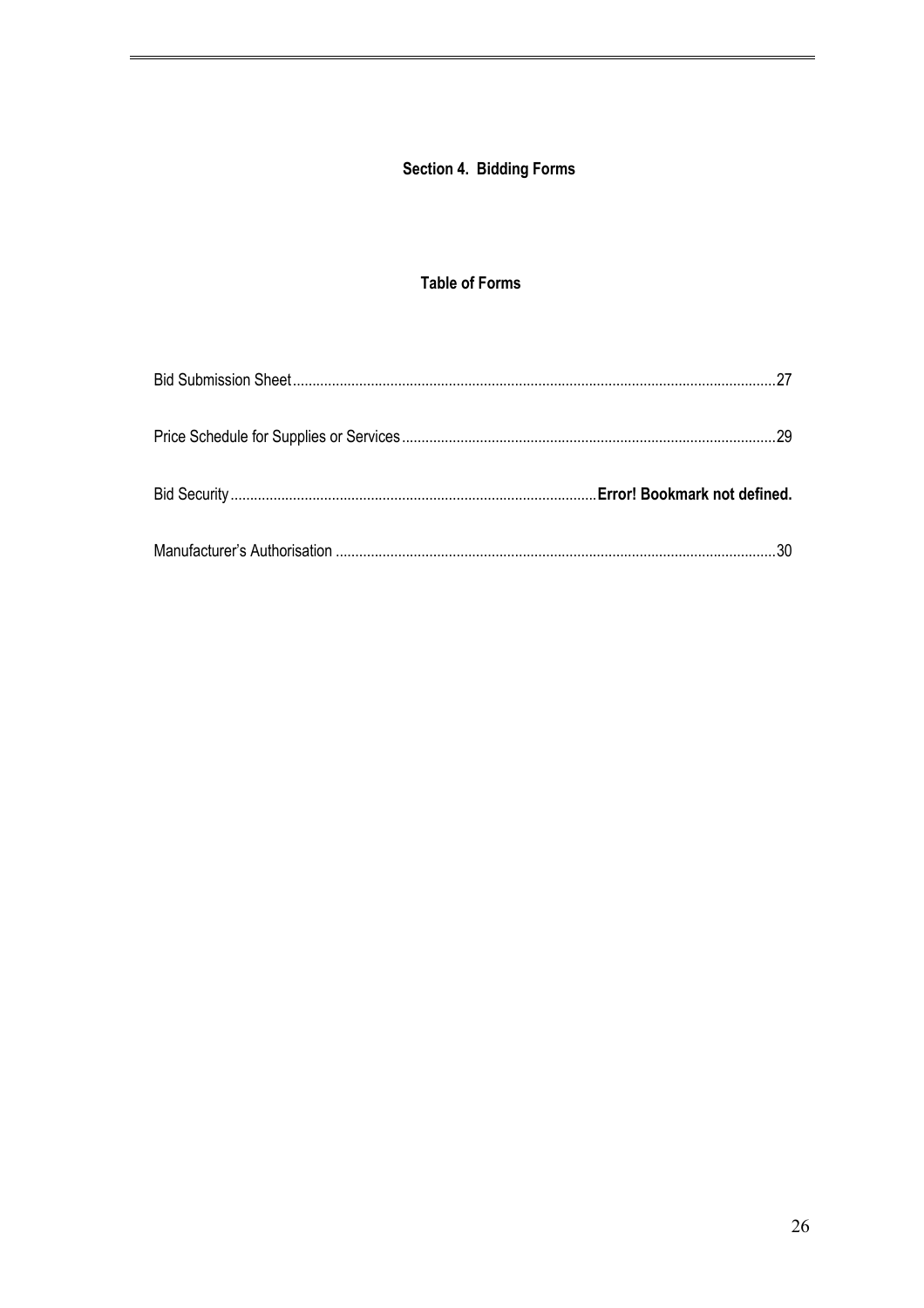*[This Bid Submission Sheet should be on the letterhead of the Bidder and should be signed by a person with the proper authority to sign documents that are binding on the Bidder]*

#### **Bid Submission Sheet**

Date: *[insert date (as day, month and year) of bid submission]*

Procurement Reference No: *[insert Procurement Reference number]*

To: *[insert complete name of Procuring and Disposing Entity]*

We, the undersigned, declare that:

- (a) We have examined and have no reservations to the Bidding Document, including Addenda No.: *[insert the number and issue date of each Addenda]*;
- (b) We offer to conform with the Bidding Document and in accordance with the response times specified in the Statement of Requirements, Bills of Quantities or Terms of Reference the following Supplies or Services under a framework contract arrangement *[insert a brief description of the Supplies or Services. Amend wording and attach relevant details if alternative response times are is proposed]*;
- (c) We understand that any resulting contract will be a framework contract, with estimated quantities, and that you will not be bound to purchase any Supplies or Services with the exception of any guaranteed minimum value;
- (d) The total price of our Bid, excluding any discounts offered in item (d) below, is: *[insert the total bid price in words and figures, indicating the various amounts and the respective currencies]*;
- (e) The discounts offered and the methodologies for their application are:

Unconditional discounts. If our bid is accepted, the following discounts shall apply. *[Specify in detail each discount offered (eg amount/percentage) and the specific item of the Statement of Requirements to which it applies.]*

Methodology of application of the unconditional discounts. The discounts shall be applied using the following method: *[Specify precisely the method that shall be used to apply the discounts]*;

Conditional discounts. If our bids for more than one lot are accepted, the following discounts shall apply. *[Specify precisely each discount offered (eg amount/percentage) and the conditions of the discount.]*

Methodology of application of the conditional discounts. The discounts shall be applied using the following method: *[Specify in detail the method that shall be used to apply the discounts]*;

- (f) Our bid shall be valid for a period of *[specify the number of calendar days]* calendar days from the date fixed for the bid submission deadline in accordance with the Bidding Document, and it shall remain binding upon us and may be accepted at any time before the expiration of that period;
- (g) We, including any subcontractors or providers for any part of the contract resulting from this procurement process, are eligible to participate in public procurement in accordance with ITB Clause 4.1
- (h) If our bid is accepted, we commit to obtain a Performance Security in accordance with the Bidding Document in the amount of *[insert amount and currency in words and figures of the performance security]* for the due performance of the Contract;
- (i) We, including any subcontractors or Providers for any part of the contract, have nationals from the following eligible countries *[insert the nationality of the Bidder, including that of all parties that comprise the Bidder, if the Bidder is a Joint Venture consortium or association, and the nationality of each subcontractor];*
- (j) We undertake to abide by the Code of Ethical Conduct for Bidders and Providers during the procurement process and the execution of any resulting contract;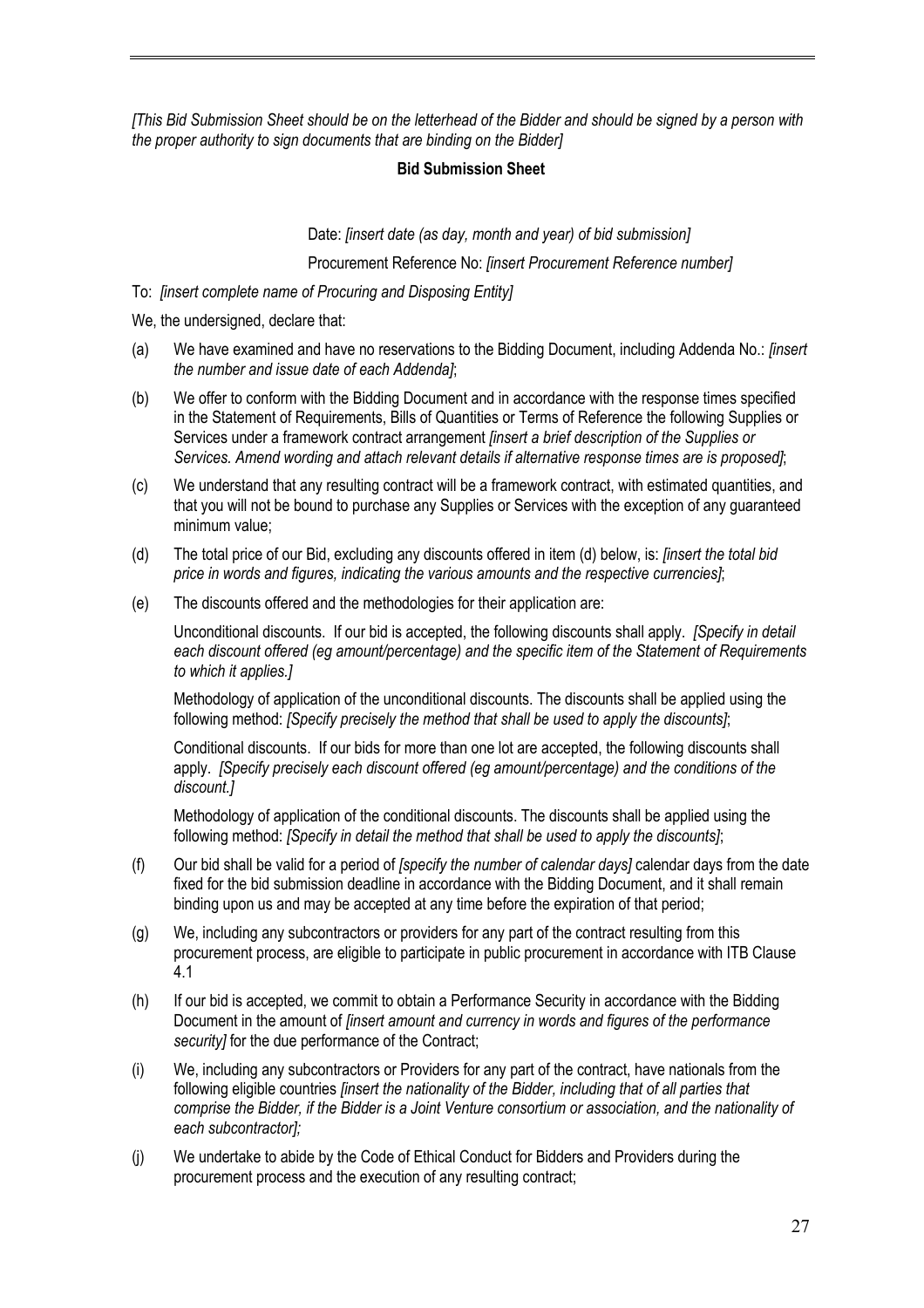- (k) We are not participating, as Bidders, in more than one bid in this bidding process, other than alternative bids in accordance with the Bidding Document;
- (l) We do not have any conflict of interest and have not participated in the preparation of the original Statement of Requirements for the Procuring and Disposing Entity;
- (m) We, our affiliates or subsidiaries, including any subcontractors or Providers for any part of the contract, have not been suspended by the Public Procurement and Disposal of Public Assets Authority in Uganda from participating in public procurement;
- (n) The following commissions, gratuities, or fees have been paid or are to be paid with respect to the bidding process or execution of the Contract: *[insert complete name of each Recipient, their full address, the reason for which each commission or gratuity was paid and the amount and currency of each such commission or gratuity. If none has been paid or is to be paid, indicate "none."] ]*

| <b>Name of Recipient</b> | <b>Address</b> | Reason | Amount &<br><b>Currency</b> |
|--------------------------|----------------|--------|-----------------------------|
|                          |                |        |                             |
|                          |                |        |                             |
|                          |                |        |                             |

- (l) We understand that this bid , together with your written acceptance thereof included in your Letter of Bid Acceptance, shall constitute a binding contract between us, until a formal contract is prepared and executed;
- (m) We understand that you are not bound to accept the lowest bid or any other bid that you may receive.

Signed: *[signature of person whose name and capacity are shown below ]*

Name: *[insert complete name of person signing the bid]*

In the capacity of *[insert legal capacity of person signing the bid]* 

Duly authorised to sign the bid for and on behalf of: *[insert complete name of Bidder]*

Dated on \_\_\_\_\_\_\_\_\_\_\_\_ day of \_\_\_\_\_\_\_\_\_\_\_\_\_\_\_\_\_\_, \_\_\_\_\_\_\_ *[insert date of signing]*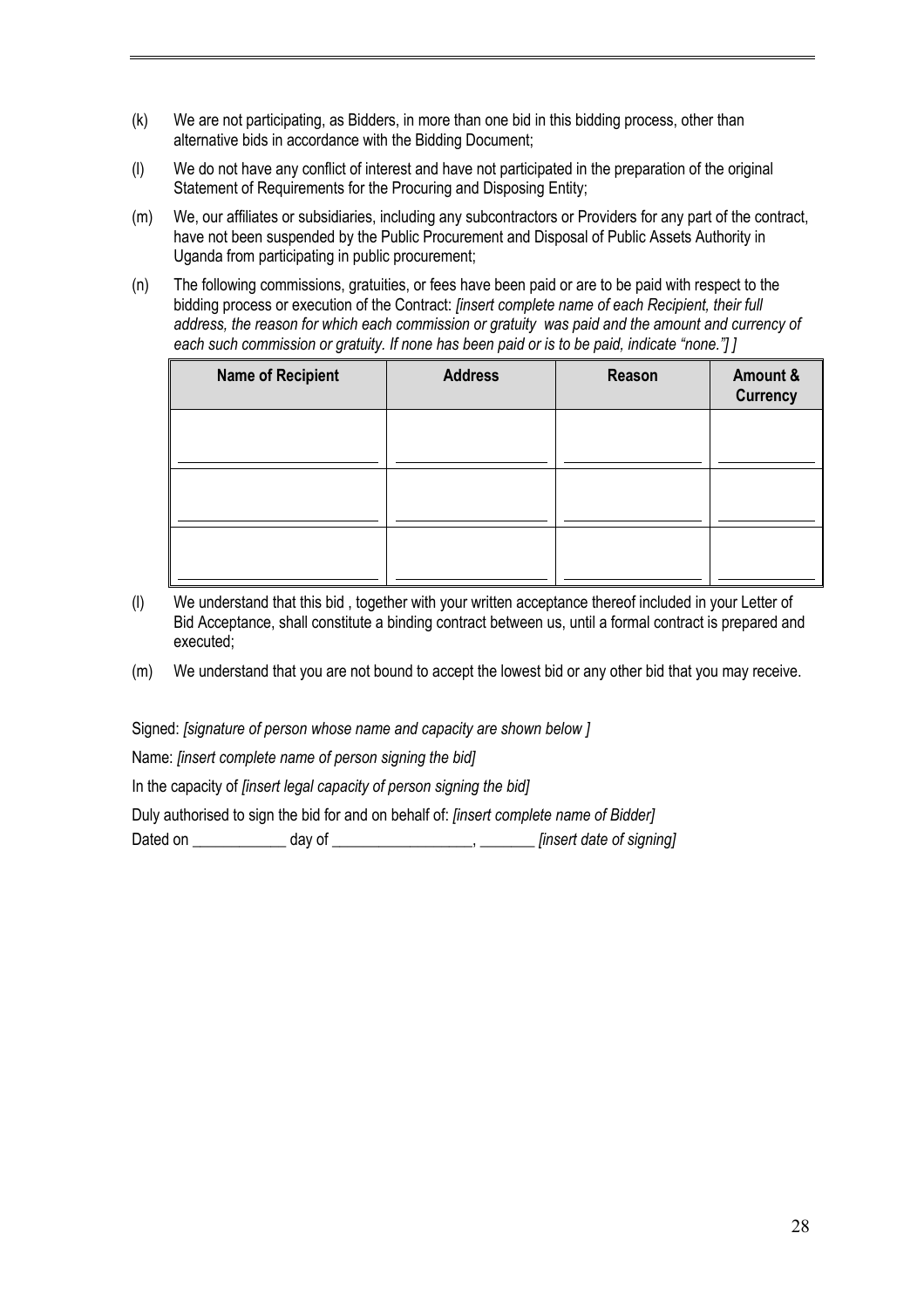*[This Price Schedule should be signed by a person with the proper authority to sign documents for the Bidder. It should be included by the Bidder in its bid. The Bidder may reproduce this in landscape format but is responsible for its accurate reproduction].*

# **Price Schedule for Supplies or Services**

Date: *[insert date (as day, month and year) of bid submission]*

Procurement Reference No: *[insert Procurement Reference number]*

Name of Bidder: *[Insert the name of the Bidder]*

| 1                                                                                        | $\overline{2}$                                                             | 3                                                                       | 4                                                                                                                          | 5                                                                                            | 6                                                                                                                                                                                                                                     | $\overline{7}$                                                                                              | 8                                                                                                                        |
|------------------------------------------------------------------------------------------|----------------------------------------------------------------------------|-------------------------------------------------------------------------|----------------------------------------------------------------------------------------------------------------------------|----------------------------------------------------------------------------------------------|---------------------------------------------------------------------------------------------------------------------------------------------------------------------------------------------------------------------------------------|-------------------------------------------------------------------------------------------------------------|--------------------------------------------------------------------------------------------------------------------------|
| Item No.                                                                                 | <b>Supplies</b><br><b>or</b><br><b>Services</b>                            | Country<br>of origin                                                    | <b>Percent of</b><br>Ugandan<br>origin $1$                                                                                 | <b>Estimated</b><br>Quantity<br>(No. of<br>units)                                            | Unit price <sup>2</sup>                                                                                                                                                                                                               | <b>Import</b><br>Duties,<br>Sales and<br>other<br>taxes per<br>unit $2$                                     | <b>Total</b><br><b>Price</b>                                                                                             |
| <i>linsert number</i><br>of item<br>corresponding<br>to Statement<br>οf<br>Requirements] | <i>linsert brief</i><br>description<br>name of<br>Supplies or<br>Services] | <i><b>finsert</b></i><br>country<br>of origin<br>of the<br><i>item]</i> | <i>lif the</i><br>margin of<br>preference<br>applies,<br>insert<br>percentage<br>οf<br>Ugandan<br>origin for<br>this item] | <i>linsert</i><br>estimated<br>number of<br>units of this<br><i>item to be</i><br>purchased] | <i>linsert the unit</i><br>price of this<br>item, including<br>delivery in<br>accordance with<br>the delivery<br>terms<br>(Incoterms)<br>stated, but<br>excluding all<br>import duties<br>and taxes, paid<br>or payable in<br>Uganda] | <i>finsert all</i><br>import<br>duties,<br>taxes paid<br>or payable<br>in Uganda<br>on this<br><i>item]</i> | <i><b>finsert</b></i><br>the total<br>price for<br>this item,<br>which<br>should<br>equate<br>tο<br>columns<br>$5x(6+7)$ |
|                                                                                          |                                                                            |                                                                         |                                                                                                                            |                                                                                              |                                                                                                                                                                                                                                       |                                                                                                             |                                                                                                                          |
|                                                                                          |                                                                            |                                                                         |                                                                                                                            |                                                                                              |                                                                                                                                                                                                                                       |                                                                                                             |                                                                                                                          |
|                                                                                          |                                                                            |                                                                         |                                                                                                                            |                                                                                              |                                                                                                                                                                                                                                       |                                                                                                             |                                                                                                                          |

Signed: *[signature of person whose name and capacity are shown below ]*

Name: *[insert complete name of person signing the bid]*

In the capacity of *[insert legal capacity of person signing the bid]* 

Duly authorised to sign the bid for and on behalf of: *[insert complete name of Bidder]*

Dated on \_\_\_\_\_\_\_\_\_\_\_\_ day of \_\_\_\_\_\_\_\_\_\_\_\_\_\_\_\_\_\_, \_\_\_\_\_\_\_ *[insert date of signing]*

<sup>&</sup>lt;sup>1</sup> In accordance with margin of preference ITB Clause 35, if applicable

<sup>&</sup>lt;sup>2</sup> In accordance with ITB Clauses 14 and 15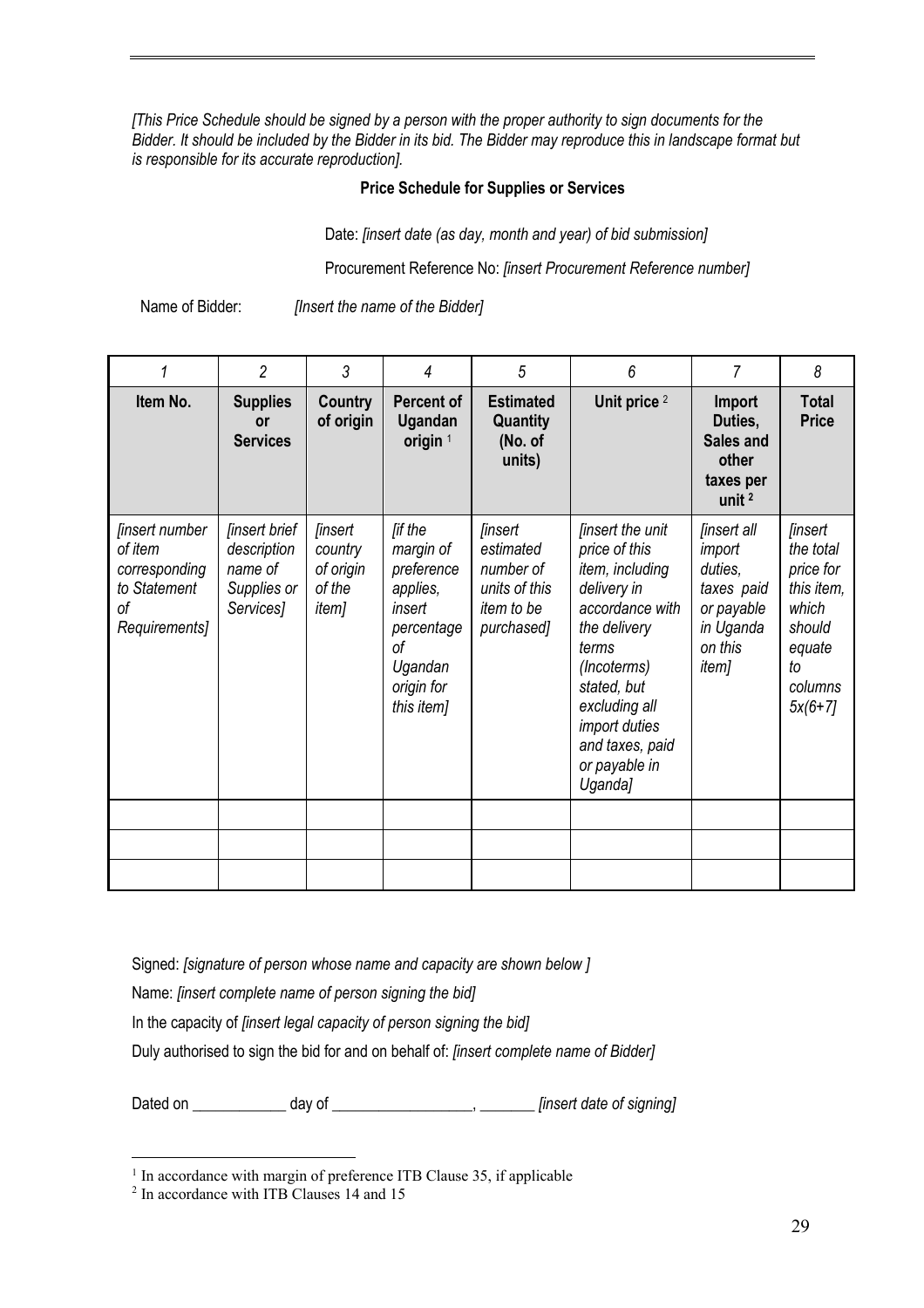*[This Authorisation should be on the letterhead of the Manufacturer and should be signed by a person with the proper authority to sign such an Authorisation. It should be included by the Bidder in its bid, if so indicated in the BDS].*

#### **Manufacturer's Authorisation**

Date: *[insert date (as day, month and year) of bid submission]*

Procurement Reference No.: *[insert Procurement Reference Number]*

To: *[insert complete name of Procuring and Disposing Entity]*

WHEREAS *[insert complete name of Manufacturer]*, who are official manufacturers of *[insert type of supplies manufactured]*, having factories at *[insert full address of Manufacturer]*, do hereby authorise *[insert complete name of Bidder]* to submit a bid in relation to the Bidding Document indicated above, the purpose of which is to provide the following Supplies, manufactured by us *[insert name or brief description of the Supplies],* and to subsequently negotiate and sign the Contract.

We hereby extend our full guarantee and warranty in accordance with Clause 28 of the General Conditions of Contract, with respect to the Supplies offered by the above firm in reply to the Invitation for Bids.

Signed: *[signature of person whose name and capacity are shown below]*

Name: *[insert complete name of person signing the Manufacturer's Authorisation ]*

In the capacity of *[insert legal capacity of person signing the Manufacturer's Authorisation]* 

Duly authorised to sign the Manufacturer's Authorisation for and on behalf of: *[insert complete name of Manufacturer]*

Dated on \_\_\_\_\_\_\_\_\_\_\_\_ day of \_\_\_\_\_\_\_\_\_\_\_\_\_\_\_\_\_\_, \_\_\_\_\_\_\_ *[insert date of signing]*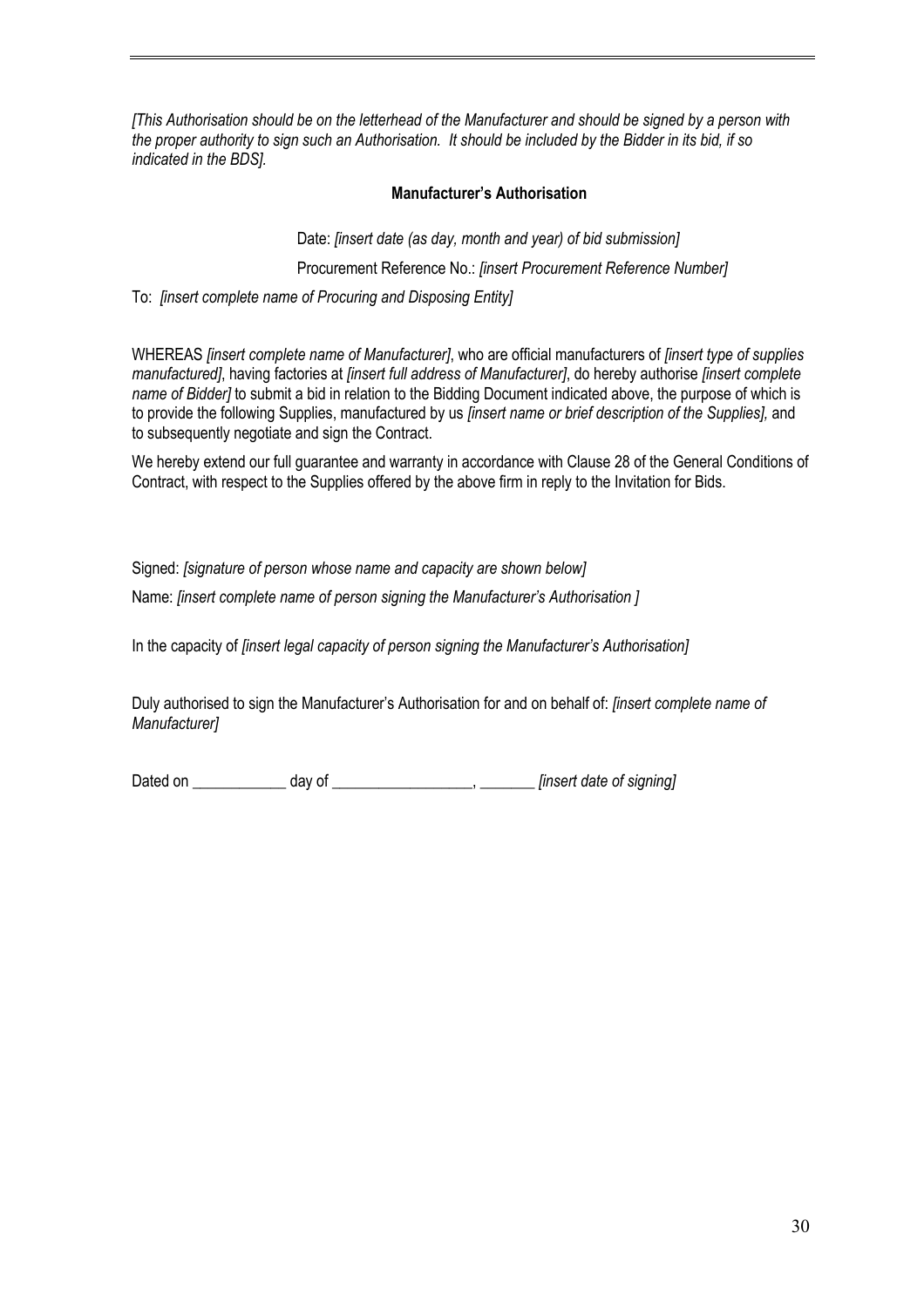#### **Section 5. Eligible Countries**

#### **Procurement Reference Number: NSSF/NCONS/2021-2022/00105**

All countries are eligible except countries subject to the following provisions.

A country shall not be eligible if:

- (a) as a matter of law or official regulation, the Government of Uganda prohibits commercial relations with that country, provided that the Government of Uganda is satisfied that such exclusion does not preclude effective competition for the provision of supplies or services required; or
- (b) by an act of compliance with a decision of the United Nations Security Council taken under Chapter VII of the Charter of the United Nations, the Government of Uganda prohibits any import of Supplies or Services from that country or any payments to persons or entities in that country.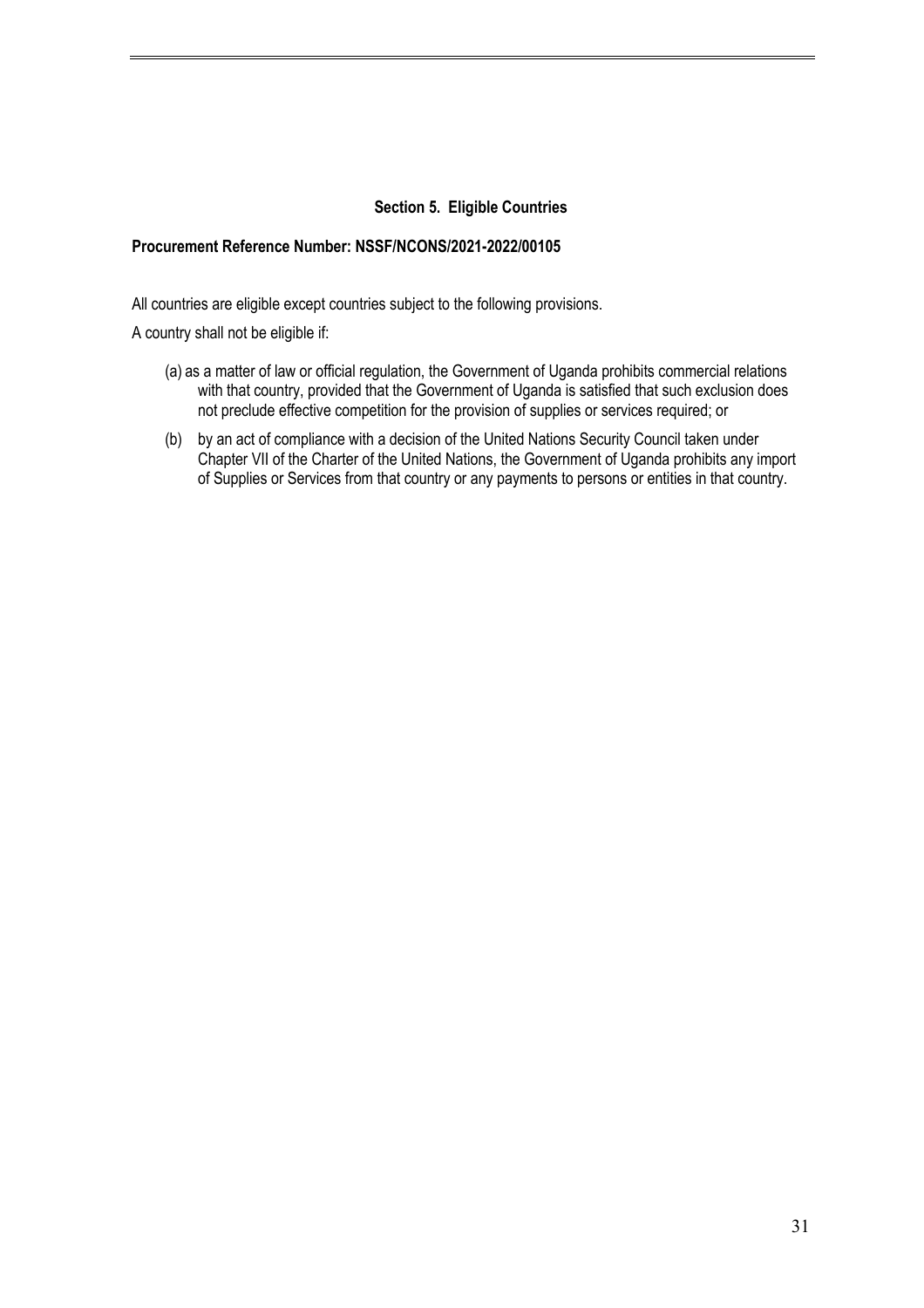# **PART 2 - Statement of Requirements**

# Section 6. Statement of Requirements

# **Contents**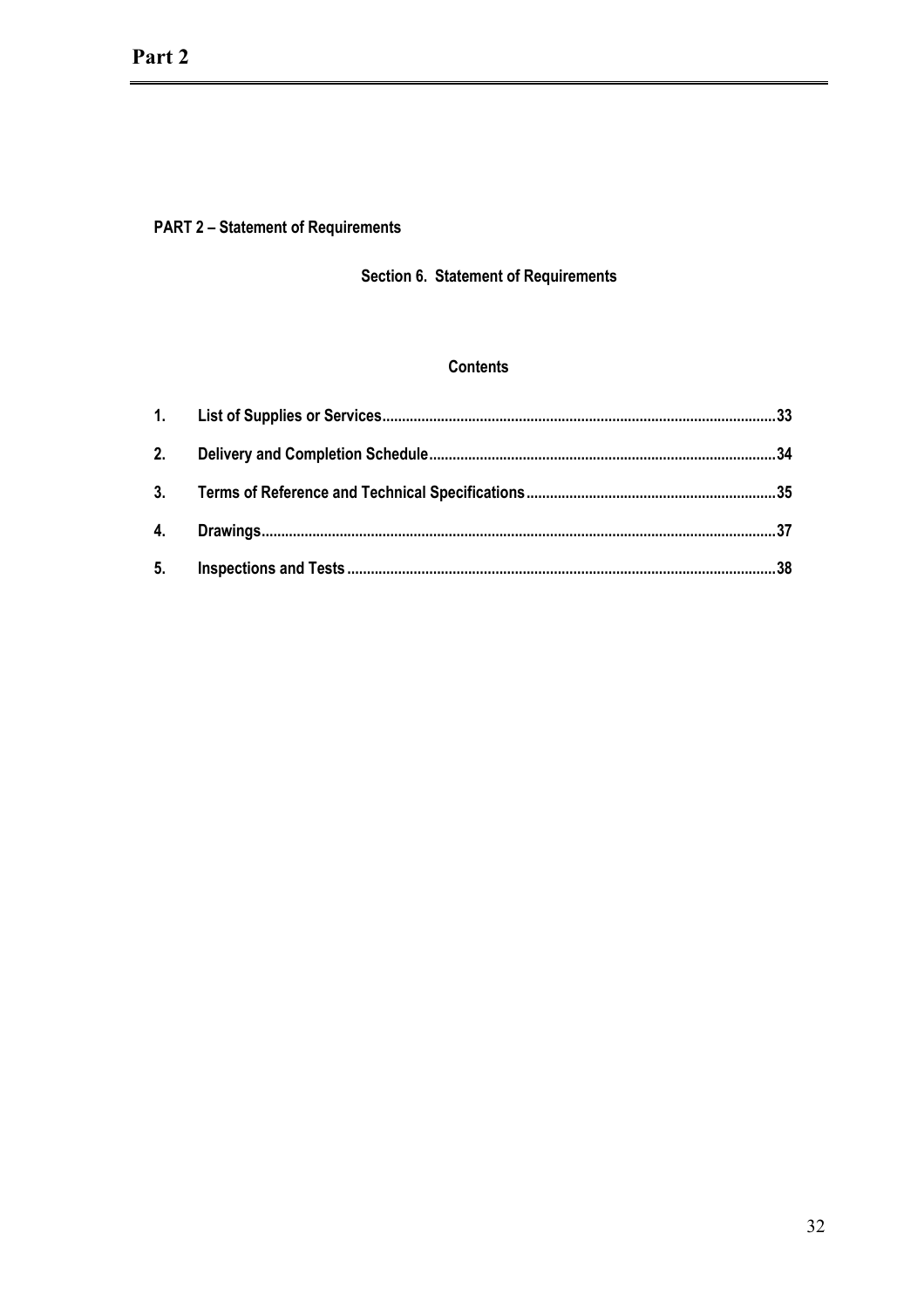# **1. List of Supplies or Services**

\_\_\_\_\_\_\_\_\_\_\_\_\_\_\_\_\_\_\_\_.

#### **Procurement Reference Number: NSSF/NCONS/2021-2022/00105**

The quantity shown below is the estimated quantity which will be purchased under the contract. Supplies or Services will be purchased by call-off orders in accordance with the contract.

The Procuring and Disposing Entity shall purchase Supplies or Services with a minimum value of:

#### **Lot 1: Provision of Printing Advertising services**

| <b>Item</b><br>numb<br>er | <b>Brief Description</b><br>of Supplies or Services | <b>Estimated</b><br>Quantity | <b>Unit price</b><br>including<br><b>VAT</b> | <b>Estimated</b><br>Quantity | <b>Unit price</b><br>including<br><b>VAT</b> | Unit of<br><b>Measure</b> |
|---------------------------|-----------------------------------------------------|------------------------------|----------------------------------------------|------------------------------|----------------------------------------------|---------------------------|
| <b>No</b>                 | <b>Description of Item</b>                          | <b>Full Colour</b>           |                                              | Black &<br>White             |                                              |                           |
| $\mathbf{1}$              | Full Page                                           | $\overline{1}$               |                                              | $\overline{1}$               |                                              | Piece                     |
| $\overline{2}$            | Half Page Horizontal Landscape                      | $\overline{1}$               |                                              | $\overline{1}$               |                                              | Piece                     |
| 3                         | <b>Half Page Vertical Portrait</b>                  | $\overline{1}$               |                                              | $\overline{1}$               |                                              | Piece                     |
| $\overline{4}$            | Quarter Page                                        | 1                            |                                              | $\mathbf 1$                  |                                              | Piece                     |
| 5                         | Percentile metre column                             | $\overline{1}$               |                                              | 1                            |                                              | Piece                     |
| $6\phantom{1}$            | Strip Adverts 10*6                                  | $\overline{1}$               |                                              | $\overline{1}$               |                                              | Piece                     |
| $\overline{7}$            | Strip Adverts 8*6                                   | $\overline{1}$               |                                              | $\overline{1}$               |                                              | Piece                     |
| 8                         | Centre Spread                                       | $\overline{1}$               |                                              | 1                            |                                              | Piece                     |
| 9                         | <b>Display Adverts</b>                              | $\overline{1}$               |                                              | $\overline{1}$               |                                              | Piece                     |
| 10                        | Inserts                                             | 1                            |                                              | $\mathbf 1$                  |                                              | Piece                     |
| 11                        | Ear Piece                                           | $\overline{1}$               |                                              | $\overline{1}$               |                                              | Piece                     |
| 12                        | $10*3$                                              | $\overline{1}$               |                                              | $\overline{1}$               |                                              | Piece                     |
| 13                        | Front Page Ear Piece                                | $\overline{1}$               |                                              | 1                            |                                              | Piece                     |
| 14                        | Page 1 Front Strip                                  | $\overline{1}$               |                                              | 1                            |                                              | Piece                     |
| 15                        | <b>Back Page Strip</b>                              | $\overline{1}$               |                                              | $\overline{1}$               |                                              | Piece                     |
| 16                        | <b>Back Ear Piece</b>                               | $\overline{1}$               |                                              | $\overline{1}$               |                                              | Piece                     |

The attached commodity specific conditions will form an integral part of any resulting contract.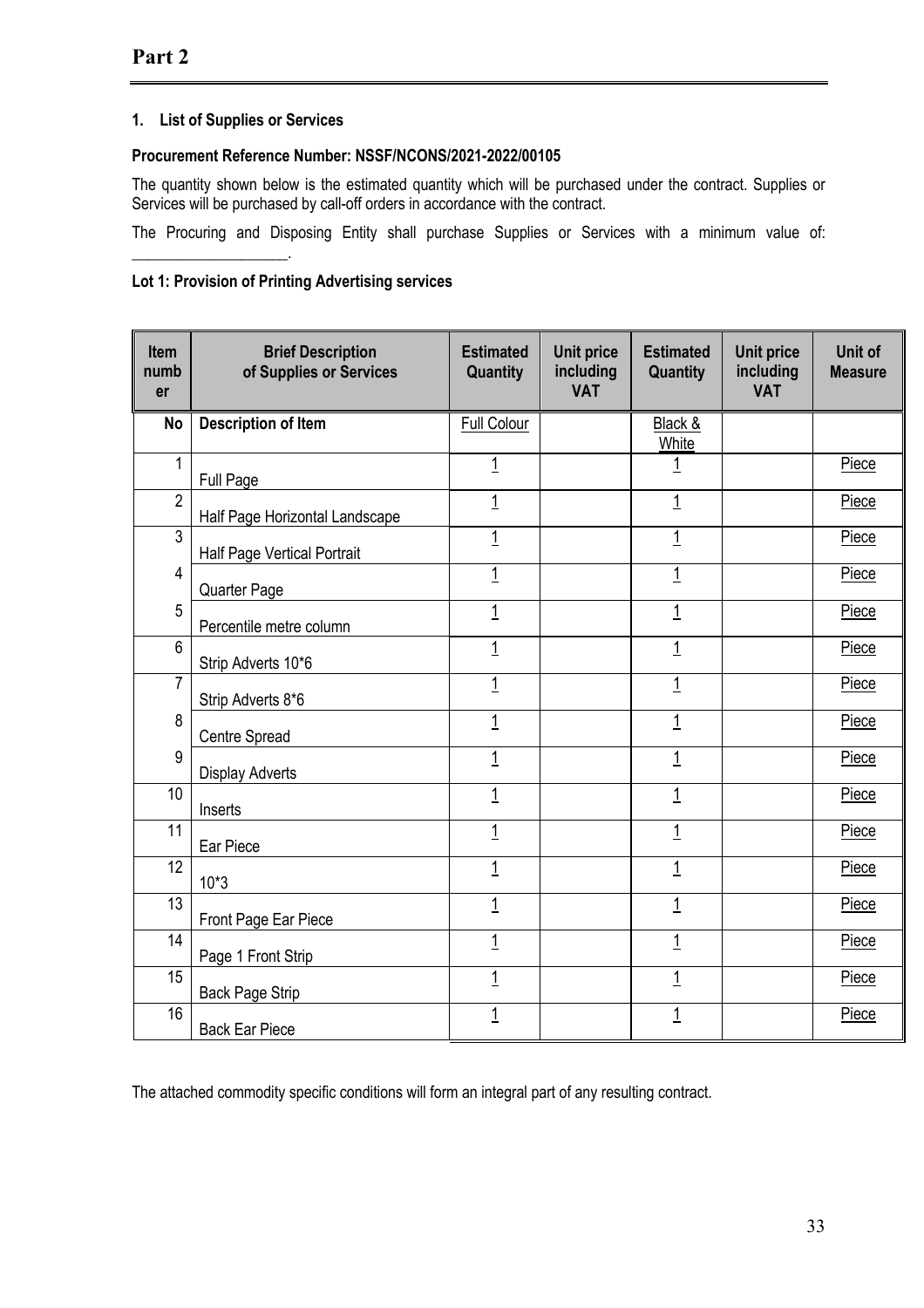# **2. Delivery and Completion Schedule**

# **Procurement Reference Number: NSSF/NCONS/2021-2022/00105**

The response time shall commence from the date of each call-off order. The Provider shall meet the response times for any call-off order, subject to the limitations in the contract.

Call-off orders may be issued at any time during a period of: 03 (Three) years from the date of contract signing.

| <b>Item</b> | <b>Brief Description</b>                       | <b>Response Time</b> | Delivery Point/                         |
|-------------|------------------------------------------------|----------------------|-----------------------------------------|
| number      | of Supplies or Services                        | (days/wks/mths)      | <b>Site</b>                             |
| 01          | <b>Provision of Print Advertising Services</b> | One (1) Working Day  | 13 <sup>th</sup> Floor Workers<br>House |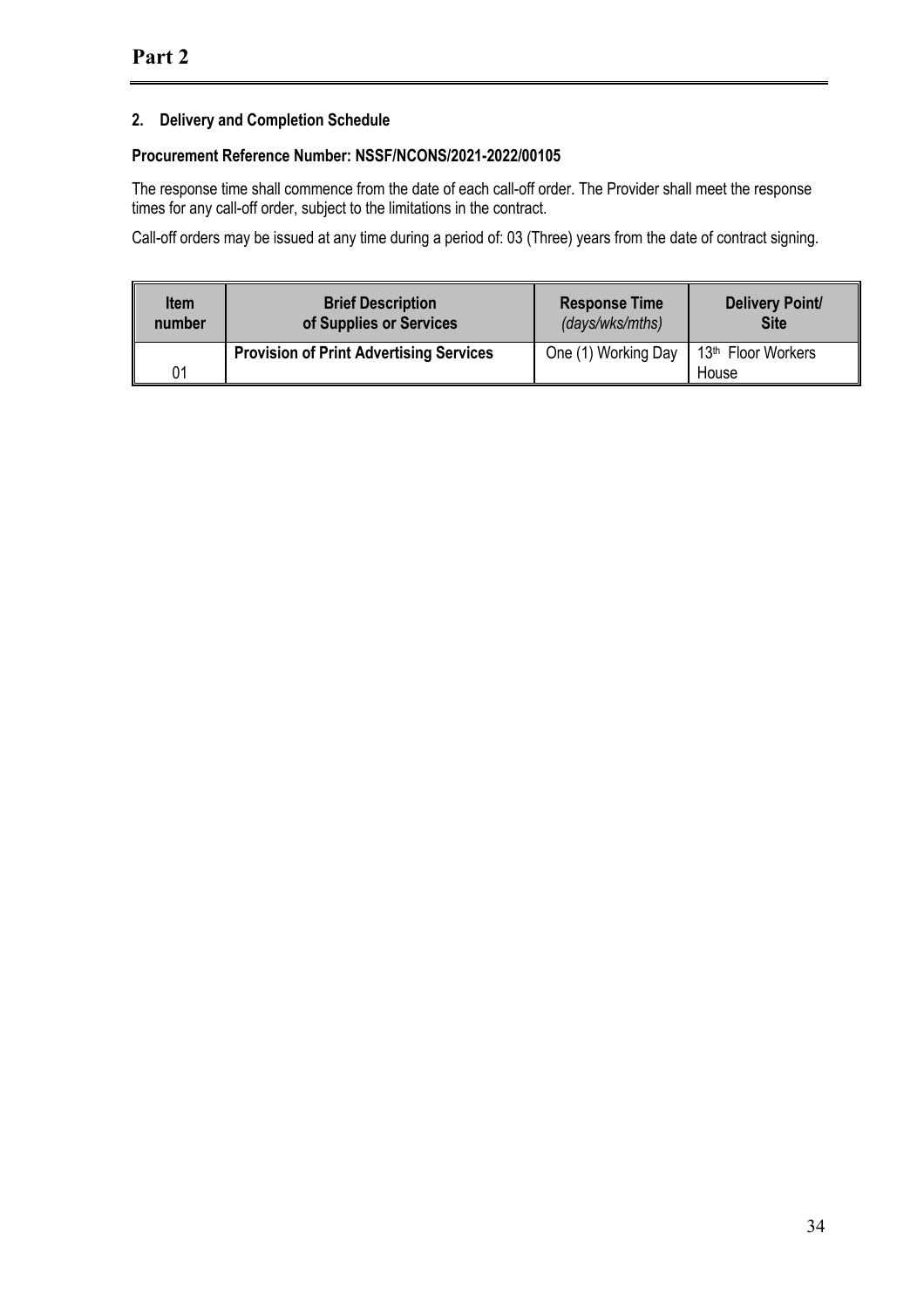# **3. Terms of Reference and Technical Specifications**

#### **Procurement Reference Number: NSSF/NCONS/2021-2022/00105**

*Column b states the minimum terms of reference and technical specifications of the item(s) required by the Procuring and Disposing Entity.*

*The Bidder is to complete column c with the terms of reference and technical specification of the item(s) offered and to state "comply" or "not comply" and give details of the areas of non-compliance.*

#### *TERMS OF REFERENCE FOR PRINT ADVERTISING*

#### **a) COMPLIANCE**

The Media Owner shall comply fully with the placement details as advised by the NSSF. The Media Owner shall notify the Fund of any missed adverts through written correspondence. All claims will be considered as long as they are received not later than two days from the disputed date of transmission.

#### **b) MAKE GOOD ADS**

In the event that the media owner does not follow the schedule or alters the ads without the knowledge of the Fund, 'Make goods' should then be agreed between the NSSF and the Media Owner. It is hereby acknowledged that 'make good' adverts agreed with the Client shall not be paid for when aired.

#### c) **RATE PROTECTION**

The Sponsorship package rate quoted in this contract shall be protected from any rate increase that may occur during the period of this agreement. All ads shall be run as per agreed and signed rate card

#### **d) COST EFFECTIVENESS**

The costs for the work done will be based on the rate cards availed by the Media owner in the contract. These will not change for the duration of the contract; they will be fixed as per the agency rate card. Over the contract period, the media owner rates will be cheaper compared to the usual one off rates.

#### **e) CONSISTENCY**

The Media owner will ensure the consistency of the communication messages shared and not alter any communication without the knowledge of NSSF. Our audience needs consistent and well-structured communication to avoid misunderstanding of the intended messages.

#### f) **VARIATION**

This Agreement shall be capable of being varied only by a written instrument signed by a duly authorized officer or other representative of each of the parties.

#### g) **TIMELINES**

The Media owner shall ensure that schedule timelines are agreed and met and that adverts, all scheduled programs agreed with the Fund are run as per the schedules.

#### **h) REPORTS**

The Media owner shall share monthly reports and confirmation of adverts run of all airings if any and also share the consumer and media trends when available.

#### i) **MEDIA MONITORING**

NSSF may employ the services of an independent Media Monitoring agency to monitor all its airings with the Media Owner. The Media Owner shall be allowed access to verify the monitoring records in comparison with the shared reports in the event of any disagreement with the monitoring report.

#### **j) CLIENT'S (NSSF) ROLE**

- v Provide approved adverts for placement
- v Provide schedules for different programs
- $\cdot \cdot$  Provide relevant information, plans, policies and guidelines
- $\div$  Sign off respective approvals
- ❖ Monitor Media owner work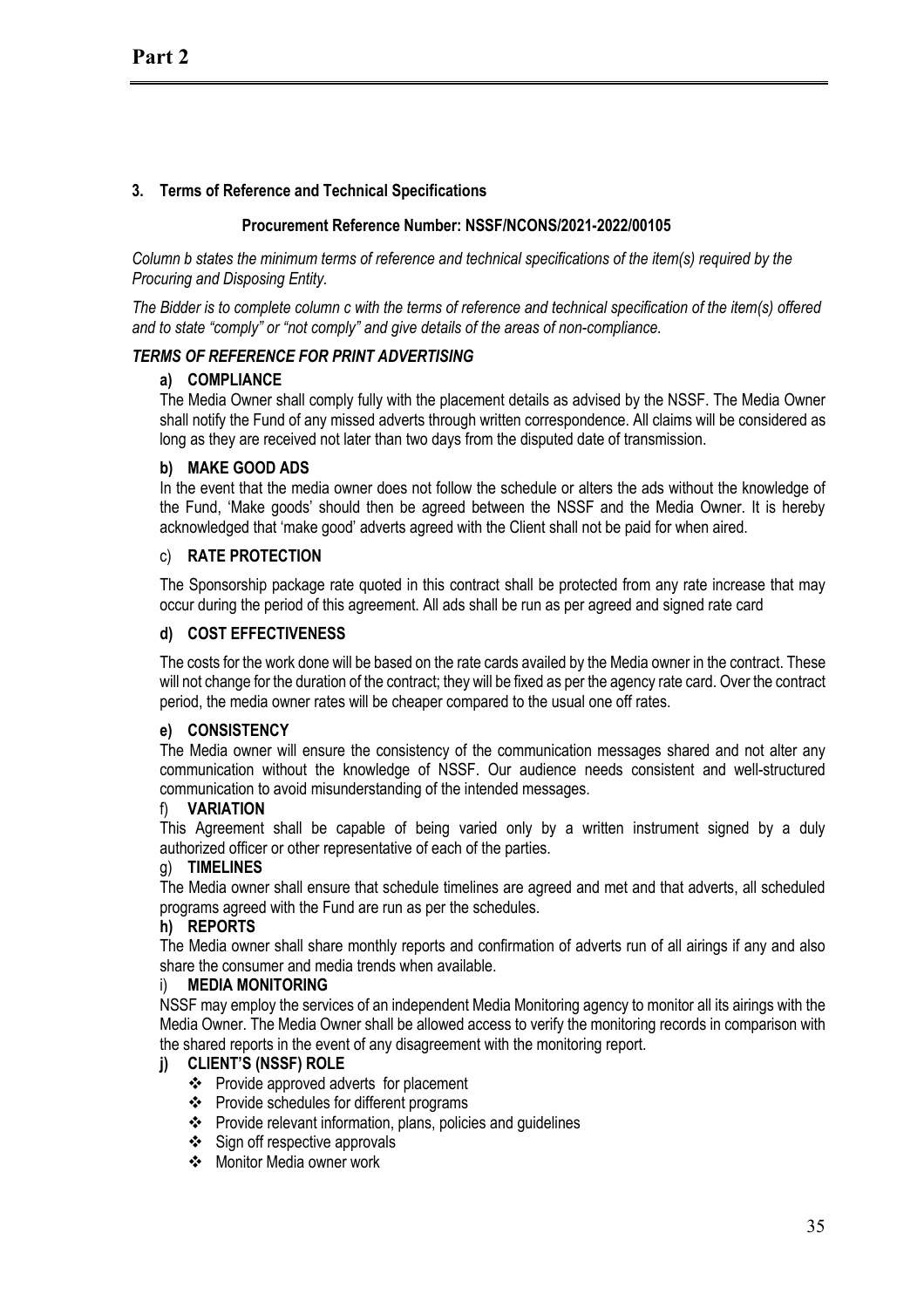| <b>Item</b><br>No. | Terms of Reference and Technical Specifications required<br>including applicable standards | <b>Compliance of Terms of Reference</b><br>and specifications<br>offered |
|--------------------|--------------------------------------------------------------------------------------------|--------------------------------------------------------------------------|
| $\mathbf{a}$       | $\boldsymbol{b}$                                                                           | C                                                                        |
| <b>No</b>          | <b>Description of Item</b>                                                                 |                                                                          |
| 1                  | Full Page                                                                                  |                                                                          |
| $\overline{2}$     | Half Page Horizontal Landscape                                                             |                                                                          |
| $\overline{3}$     | Half Page Vertical Portrait                                                                |                                                                          |
| $\overline{4}$     | Quarter Page                                                                               |                                                                          |
| 5                  | Percentile metre column                                                                    |                                                                          |
| $6\phantom{1}$     | Strip Adverts 10*6                                                                         |                                                                          |
| 7                  | Strip Adverts 8*6                                                                          |                                                                          |
| 8                  | Centre Spread                                                                              |                                                                          |
| 9                  | <b>Display Adverts</b>                                                                     |                                                                          |
| 10                 | Inserts                                                                                    |                                                                          |
| 11                 | Ear Piece                                                                                  |                                                                          |
| 12                 | $10*3$                                                                                     |                                                                          |
| 13                 | Front Page Ear Piece                                                                       |                                                                          |
| 14                 | Page 1 Front Strip                                                                         |                                                                          |
| 15                 | <b>Back Page Strip</b>                                                                     |                                                                          |
| 16                 | <b>Back Ear Piece</b>                                                                      |                                                                          |

#### *Provision of Print Adverting services*

The detailed technical evaluation will examine the terms of reference and technical specification of the items offered in column c and determine whether this meets the minimum specifications or terms of reference in column b. Bidders must complete column c or the bid will be rejected. **For supplies, bidders are required to include technical literature to support the details provided in column c.**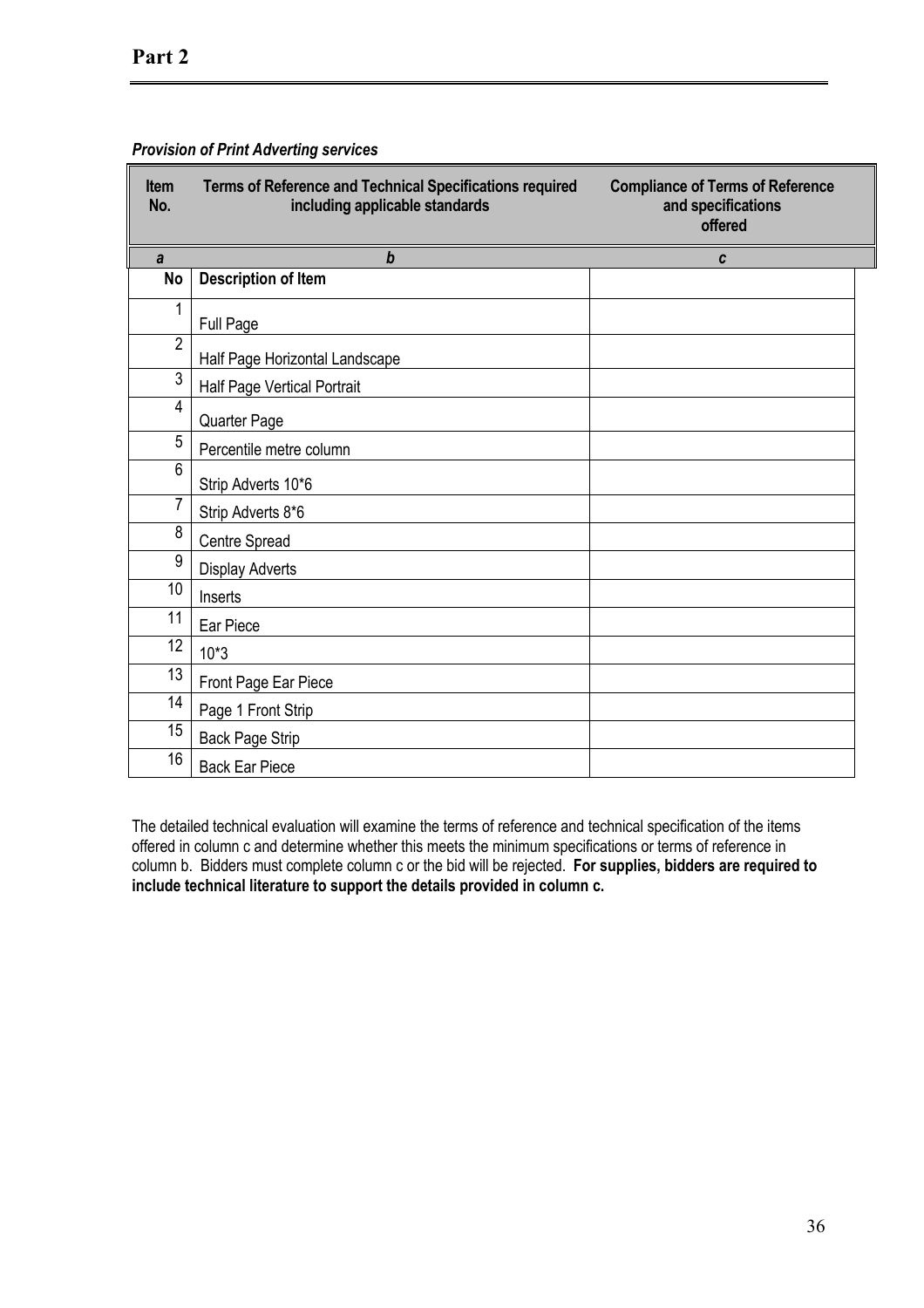# **4. Drawings; n/a**

# **Procurement Reference Number:**

| <b>List of related Drawings</b> |                     |                |  |  |  |
|---------------------------------|---------------------|----------------|--|--|--|
| <b>Drawing number</b>           | <b>Drawing name</b> | <b>Purpose</b> |  |  |  |
|                                 |                     |                |  |  |  |
|                                 |                     |                |  |  |  |
|                                 |                     |                |  |  |  |
|                                 |                     |                |  |  |  |
|                                 |                     |                |  |  |  |
|                                 |                     |                |  |  |  |
|                                 |                     |                |  |  |  |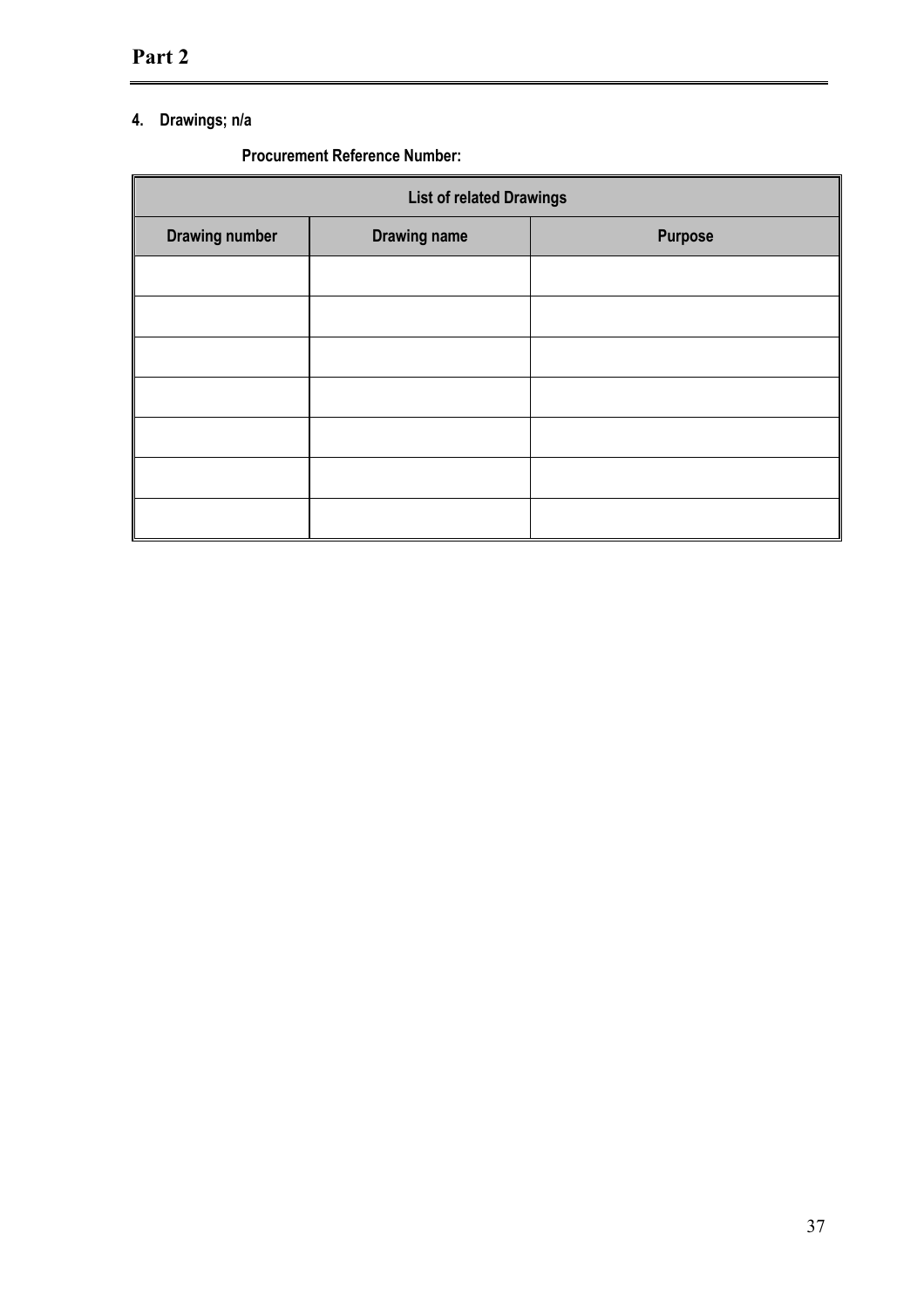# **5. Inspections and Tests:**

## **Procurement Reference Number:**

|                                                               | <b>List of Inspections and Tests</b> |
|---------------------------------------------------------------|--------------------------------------|
| Items subject to Inspection and Tests;                        |                                      |
| Type of inspection or tests and the<br>standards to be met;   |                                      |
| Location of the inspection or tests;                          |                                      |
| Inspection agency;                                            |                                      |
| Timing of the inspection;                                     |                                      |
| Notifications or documentation required<br>from the provider; |                                      |
| Provision of any samples for inspection;                      |                                      |
| Cost of the inspection;                                       |                                      |
| Arrangements and costs for any re-<br>inspection required;    |                                      |
| Any other relevant details.                                   |                                      |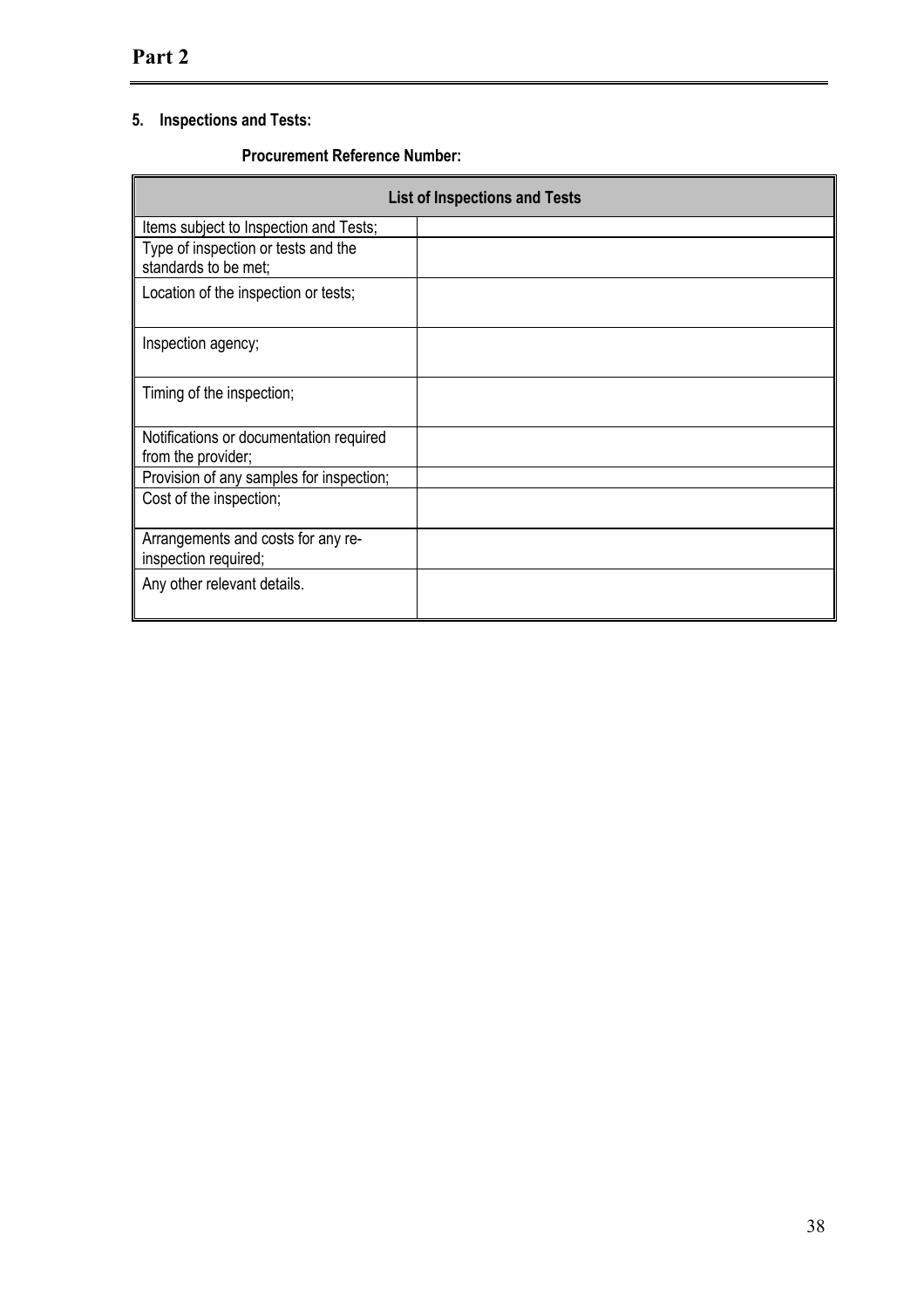# **PART 3 - Contract Forms**

# Section 7. General Conditions of Contract

# **Table of Clauses**

| 1.  |  |
|-----|--|
| 2.  |  |
| 3.  |  |
| 4.  |  |
| 5.  |  |
| 6.  |  |
| 7.  |  |
| 8.  |  |
| 9.  |  |
| 10. |  |
| 11. |  |
| 12. |  |
| 13. |  |
| 14. |  |
| 15. |  |
| 16. |  |
| 17. |  |
| 18. |  |
| 19. |  |
| 20. |  |
| 21. |  |
| 22. |  |
| 23. |  |
| 24. |  |
| 25. |  |
| 26. |  |
| 27. |  |
| 28. |  |
| 29. |  |
| 30. |  |
| 31. |  |
| 32. |  |
| 33. |  |
| 34. |  |
| 35. |  |
| 36. |  |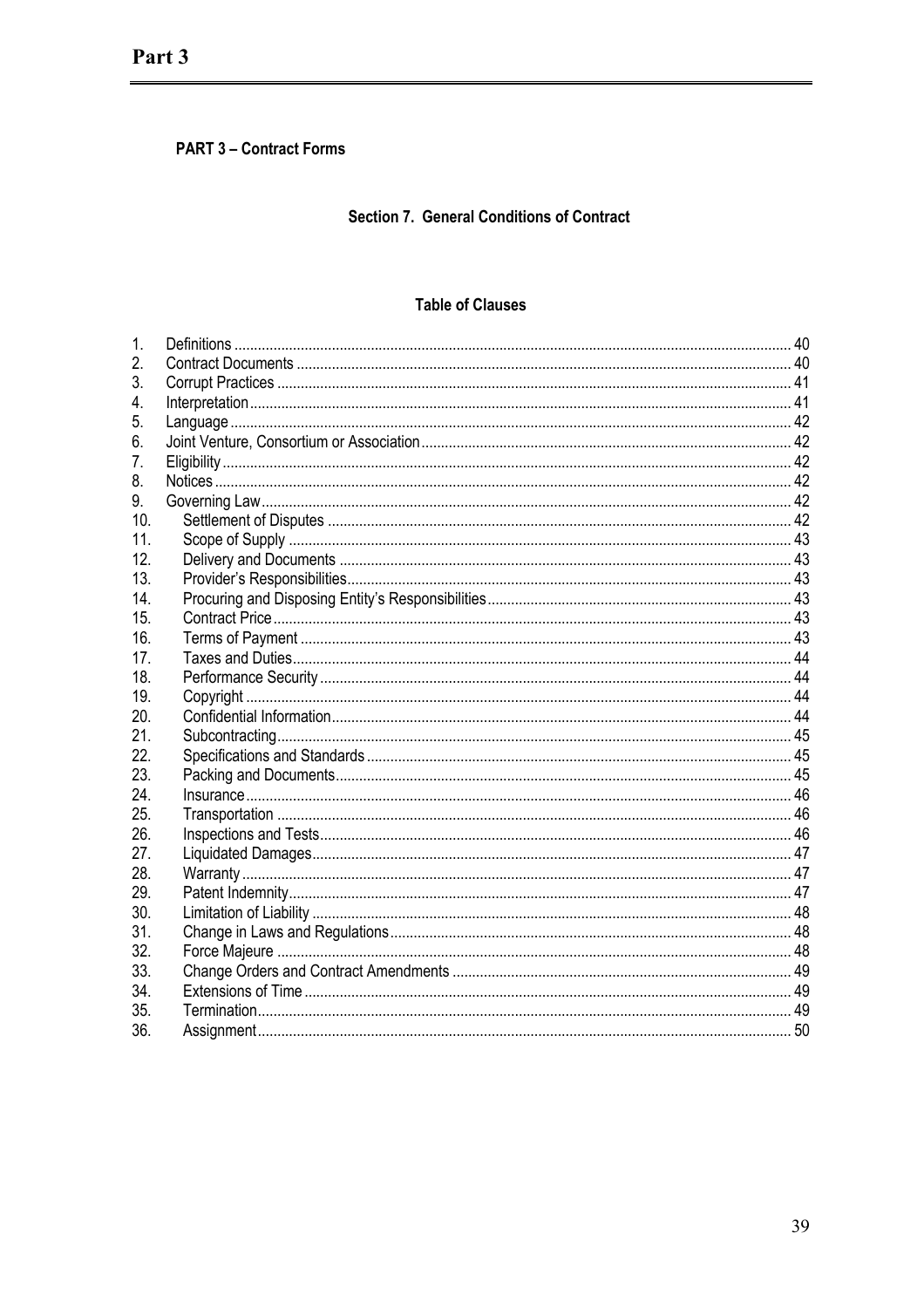# **Section 7. General Conditions of Contract**

#### **1. Definitions**

- 1.1 The following words and expressions shall have the meanings hereby assigned to them:
	- (a) "Completion" means the fulfilment of the Supplies or Services by the Provider in accordance with the terms and conditions set forth in the Contract.
	- (b) "Contract" means the Agreement entered into between the Procuring and Disposing Entity and the Provider, together with the Contract Documents referred to therein, including all attachments, appendices, and all documents incorporated by reference therein.
	- (c) "Contract Documents" means the documents listed in the Agreement, including any amendments thereto.
	- (d) "Contract Price" means the price payable to the Provider as specified in the Agreement, subject to such additions and adjustments thereto or deductions therefrom, as may be made pursuant to the **Contract.**
	- (e) "Day" means working day.
	- (f) "Delivery" means the transfer of the Supplies or Services from the Provider to the Procuring and Disposing Entity in accordance with the terms and conditions set forth in the Contract.
	- (g) "Eligible Countries" means the countries and territories eligible as listed in the SCC.
	- (h) "GCC" means the General Conditions of Contract.
	- (i) "Procuring and Disposing Entity" means the entity purchasing the Supplies or Services, as specified in the Agreement.
	- (j) "Provider" means the natural person, private or government entity, or a combination of the above, whose bid to perform the Contract has been accepted by the Procuring and Disposing Entity and is named as such in the Agreement, and includes the legal successors or permitted assigns of the **Provider**
	- (k) "SCC" means the Special Conditions of Contract.
	- (l) "Subcontractor" means any natural person, private or government entity, or a combination of the above, including its legal successors or permitted assigns, to whom any part of the Supplies to be provided or execution of any part of the Services is subcontracted by the Provider.
	- (m) "Supplies" means goods, raw materials, products, equipment or objects of any kind and description in solid, liquid or gaseous form, or in the form of electricity, or intellectual and proprietary rights as well as services incidental to the provision of such supplies where the value of such services does not exceed the value of the supplies.
	- (n) "The Site," where applicable, means the place named in the SCC.

#### **2. Contract Documents**

- 2.1 The documents forming the Contract shall be interpreted in the following order of priority:
	- (a) Agreement,
	- (b) any Letter of Bid Acceptance,
	- (c) The Provider's Bid, as amended by any clarifications,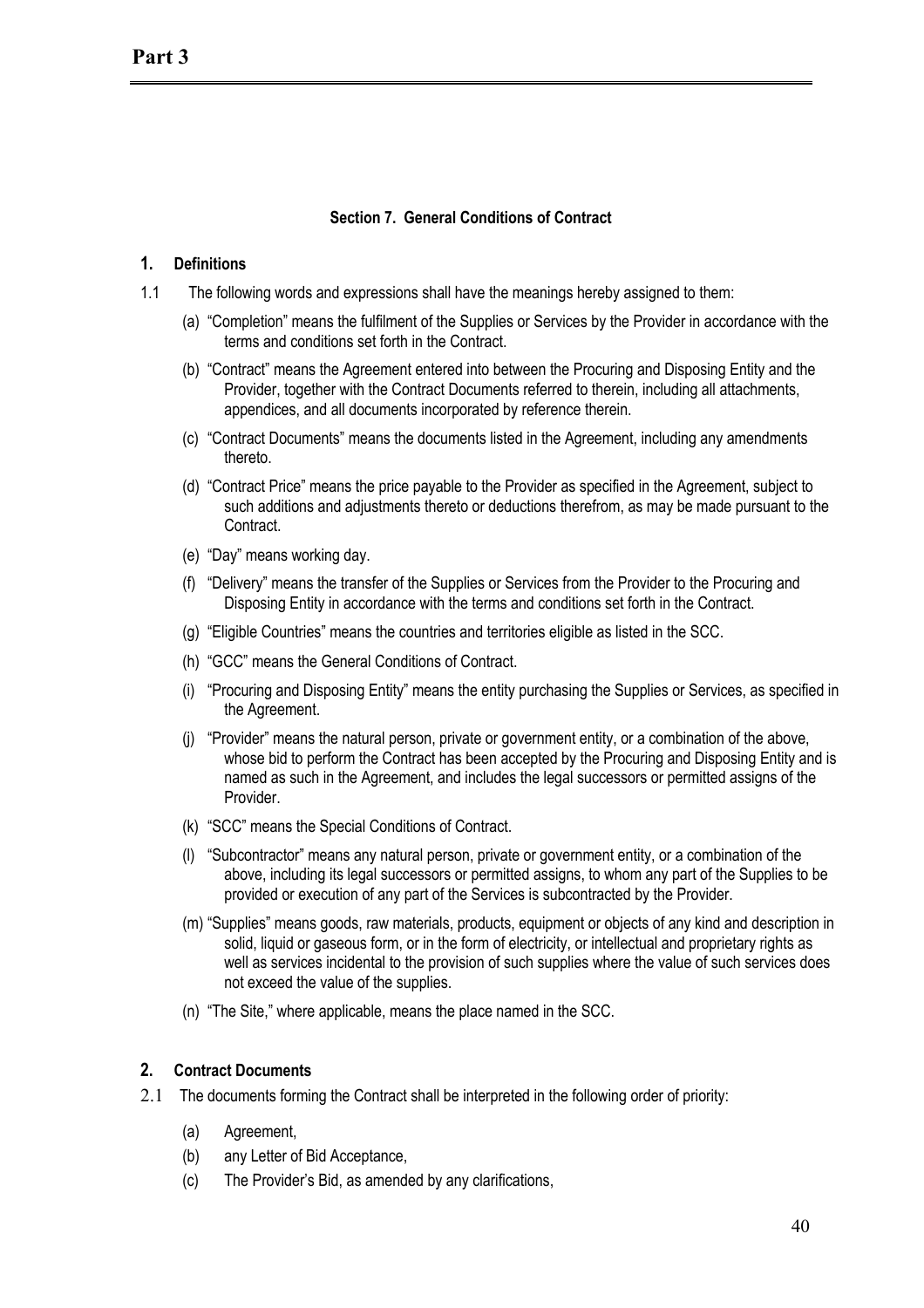- (d) Special Conditions of Contract,
- (e) General Conditions of Contract,
- (f) Statement of Requirements,
- (g) any other document listed in the SCC as forming part of the Contract.
- 2.2 Subject to the order of precedence set forth in Sub-Clause 2.1, all documents forming the Contract (and all parts thereof) are intended to be correlative, complementary, and mutually explanatory.

# **3. Corrupt Practices**

- 3.1 It is the Government of Uganda's policy to require that Procuring and Disposing Entities, as well as Bidders and Providers under Government financed contracts, observe the highest standard of ethics during the procurement and execution of such contracts. In pursuit of this policy, the Government of Uganda:
	- (a) defines, for the purposes of this provision, the terms set forth below as follows:
		- (i) "corrupt practice" means the offering, giving, receiving, or soliciting of anything of value to influence the action of a public official in the procurement process or in contract execution; and
		- (ii) "fraudulent practice" means a misrepresentation of facts in order to influence a procurement process or the execution of a contract to the detriment of the Procuring and Disposing Entity, and includes collusive practices among Bidders (prior to or after bid submission) designed to establish bid prices at artificial, non-competitive levels and to deprive the Procuring and Disposing Entity of the benefits of free and open competition;
	- (b) will suspend a firm, either indefinitely or for a stated period of time, from being awarded a Government funded contract if it at any time determines that the firm has engaged in corrupt or fraudulent practices in competing for, or in executing, a Government funded Contract.
- 3.2 The Provider shall permit the Government of Uganda to inspect the Provider's accounts and records relating to the performance of the Provider and to have them audited by auditors appointed by the Government of Uganda, if so required by the Government.
- 3.3 In pursuit of the policy defined in Sub-Clause 3.1, the Procuring and Disposing Entity may terminate a Contract for Supplies or Services if it at any time determines that corrupt or fraudulent practices were engaged in by representatives of the Procuring and Disposing Entity or of a Provider, during the procurement or the execution of that contract, without the Procuring and Disposing Entity having taken timely and appropriate action satisfactory to the Government of Uganda to remedy the situation.

# **4. Interpretation**

4.1 If the context so requires it, singular means plural and vice versa.

# 4.2 Incoterms

4.3 (a) Unless otherwise specified in the SCC,

the meaning of any trade term and the rights and obligations of parties thereunder shall be as prescribed by Incoterms.

- (b) EXW, CIF, CIP, and other similar terms, shall be governed by the rules prescribed in the edition of Incoterms, published by the International Chamber of Commerce as specified in the SCC.
- 4.3 Entire Agreement

The Contract constitutes the entire agreement between the Procuring and Disposing Entity and the Provider and supersedes all communications, negotiations and agreements (whether written or oral) of parties with respect thereto made prior to the date of Contract.

4.4 Amendment

No amendment or other variation of the Contract shall be valid unless it is in writing, is dated, expressly refers to the Contract, and is signed by a duly authorised representative of each party thereto.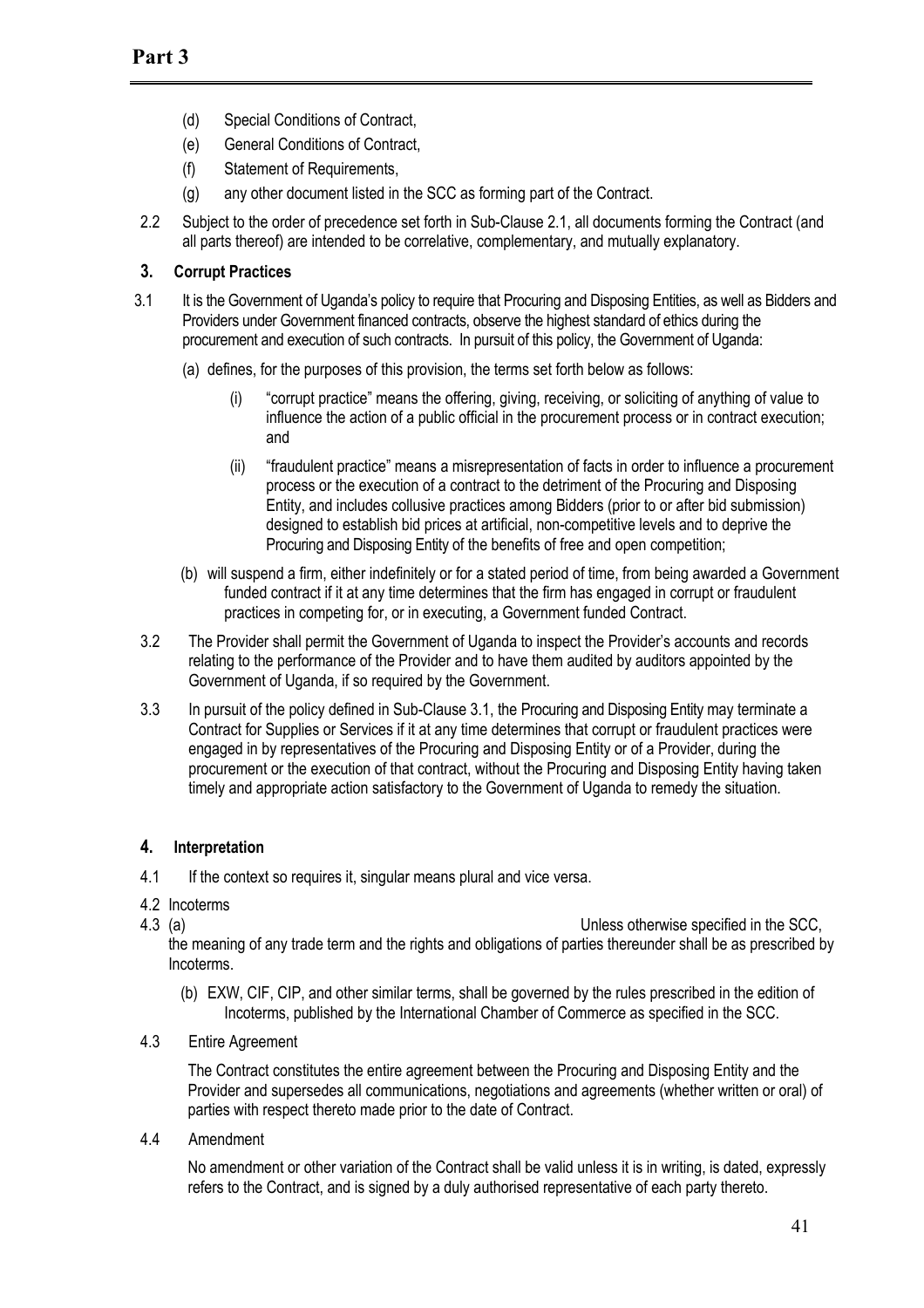# 4.5 Nonwaiver

- (a) Subject to GCC Sub-Clause 4.5(b) below, no relaxation, forbearance, delay, or indulgence by either party in enforcing any of the terms and conditions of the Contract or the granting of time by either party to the other shall prejudice, affect, or restrict the rights of that party under the Contract, neither shall any waiver by either party of any breach of Contract operate as waiver of any subsequent or continuing breach of Contract.
- (b) Any waiver of a party's rights, powers, or remedies under the Contract must be in writing, dated, and signed by an authorised representative of the party granting such waiver, and must specify the right and the extent to which it is being waived.

## 4.6 Severability

If any provision or condition of the Contract is prohibited or rendered invalid or unenforceable, such prohibition, invalidity or unenforceability shall not affect the validity or enforceability of any other provisions and conditions of the Contract.

# **5 Language**

- 5.1 The Contract as well as all correspondence and documents relating to the Contract exchanged by the Provider and the Procuring and Disposing Entity, shall be written in English unless specified otherwise in the SCC. Supporting documents and printed literature that are part of the Contract may be in another language provided they are accompanied by an accurate translation of the relevant passages in the language specified, in which case, for purposes of interpretation of the Contract, this translation shall govern.
- 5.2 The Provider shall bear all costs of translation to the governing language and all risks of the accuracy of such translation.

# **6 Joint Venture, Consortium or Association**

6.1 Unless otherwise specified in the SCC, if the Provider is a joint venture, consortium, or association, all of the parties shall be jointly and severally liable to the Procuring and Disposing Entity for the fulfillment of the provisions of the Contract and shall designate one party to act as a leader with authority to bind the joint venture, consortium, or association. The composition or the constitution of the joint venture, consortium, or association shall not be altered without the prior consent of the Procuring and Disposing Entity.

# **7 Eligibility**

- 7.1 The Provider and its Subcontractors shall have the nationality of an eligible country. A Provider or Subcontractor shall be deemed to have the nationality of a country if it is a citizen or constituted, incorporated, or registered, and operates in conformity with the provisions of the laws of that country.
- 7.2 All Supplies or Services to be provided under the Contract shall have their origin in Eligible Countries. For the purpose of this Clause, origin means the country where the Supplies have been grown, mined, cultivated, produced, manufactured, or processed, or through manufacture, processing, or assembly, another commercially recognised article results that differs substantially in its basic characteristics from its imported components.

#### **8 Notices**

- 8.1 Any notice given by one party to the other pursuant to the Contract shall be in writing to the address specified in the SCC. The term "in writing" means communicated in written form with proof of receipt.
- 8.2 A notice shall be effective when delivered or on the notice's effective date, whichever is later.

# **9 Governing Law**

9.1 The Contract shall be governed by and interpreted in accordance with the laws of Uganda unless otherwise specified in the SCC.

#### **10 Settlement of Disputes**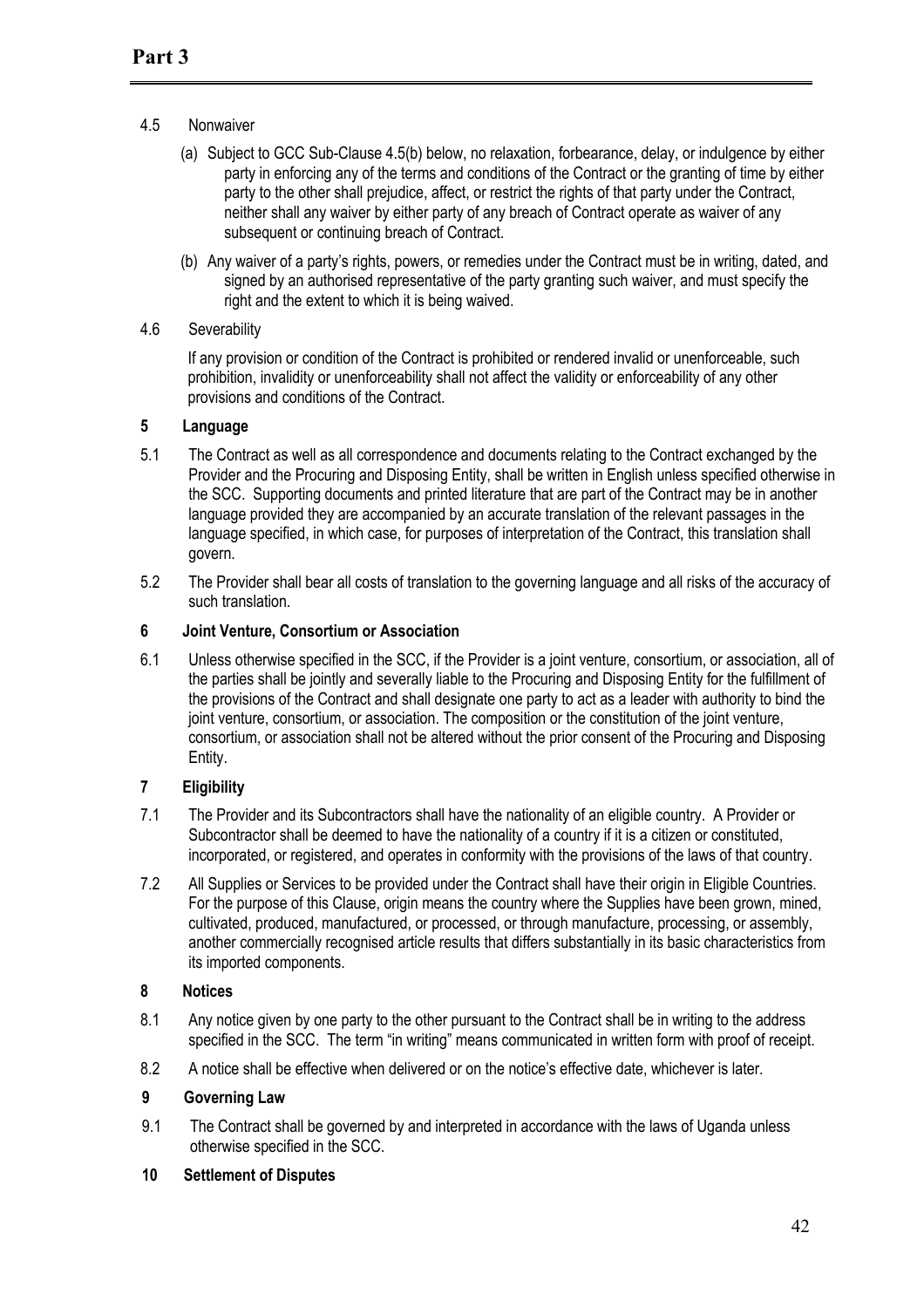- 10.1 The Procuring and Disposing Entity and the Provider shall make every effort to resolve amicably by direct informal negotiation any disagreement or dispute arising between them under or in connection with the Contract.
- 10.2 If the parties fail to resolve such a dispute or difference by mutual consultation within twenty-eight (28) days from the commencement of such consultation, either party may require that the dispute be referred for resolution under the Arbitration law of Uganda or such other formal mechanism specified in the SCC.

# **11 Scope of Supply**

- 11.1 The Supplies or Services to be provided shall be as specified in the Statement of Requirements.
- 11.2 The Supplies or Services shall include all such items not specifically mentioned in the Contract but that can be reasonably inferred from the Contract as being required for attaining Delivery and Completion of the Supplies or Services as if such items were expressly mentioned in the Contract.

#### **12 Delivery and Documents**

12.1 Subject to GCC Sub-Clause 33.1, the Delivery of the Supplies and Completion of the or Services shall be in accordance with the Bills of Quantities, Delivery and Completion Schedule specified in the Statement of Requirements. The details of shipping and other documents to be furnished by the Provider are specified in the SCC.

#### **13 Provider's Responsibilities**

13.1 The Provider shall provide all the Supplies or Services included in the Terms of Reference or Specifications in accordance with GCC Clause 11, and the Bills of Quantities, Delivery and Completion Schedule, as per GCC Clause 12.

#### **14 Procuring and Disposing Entity's Responsibilities**

- 14.1 Whenever the provision of Supplies or Services requires that the Provider obtain permits, approvals, and import and other licenses from local public authorities in Uganda, the Procuring and Disposing Entity shall, if so required by the Provider, make its best effort to assist the Provider in complying with such requirements in a timely and expeditious manner.
- 14.2 The Procuring and Disposing Entity shall pay all costs involved in the performance of its responsibilities, in accordance with GCC Sub-Clause 14.1.

# **15 Contract Price**

- 15.1 The Contract Price shall be as specified in the Agreement subject to any additions and adjustments thereto, or deductions therefrom, as may be made pursuant to the Contract.
- 15.2 Prices charged by the Provider for the Supplies delivered and Services performed under the Contract shall not vary from the prices quoted by the Provider in its bid, with the exception of any price adjustments authorised in the SCC.

#### **16 Terms of Payment**

- 16.1 The Contract Price shall be paid as specified in the SCC.
- 16.2 The Provider's request for payment shall be made to the Procuring and Disposing Entity in writing, accompanied by invoices describing, as appropriate, the Supplies delivered and Services performed, and by the documents submitted pursuant to GCC Clause 12 and upon fulfilment of all the obligations stipulated in the Contract.
- 16.3 Unless otherwise specified in the SCC, payments shall be made promptly by the Procuring and Disposing Entity, no later than thirty (30) days after submission of an invoice or request for payment by the Provider, and its certification by the Procuring and Disposing Entity. The Procuring and Disposing Entity shall certify or reject such invoices or payment requests within five (5) days from receipt. Where such invoices or payment requests are rejected, the Procuring and Disposing Entity shall advise the Provider of the reasons for rejection.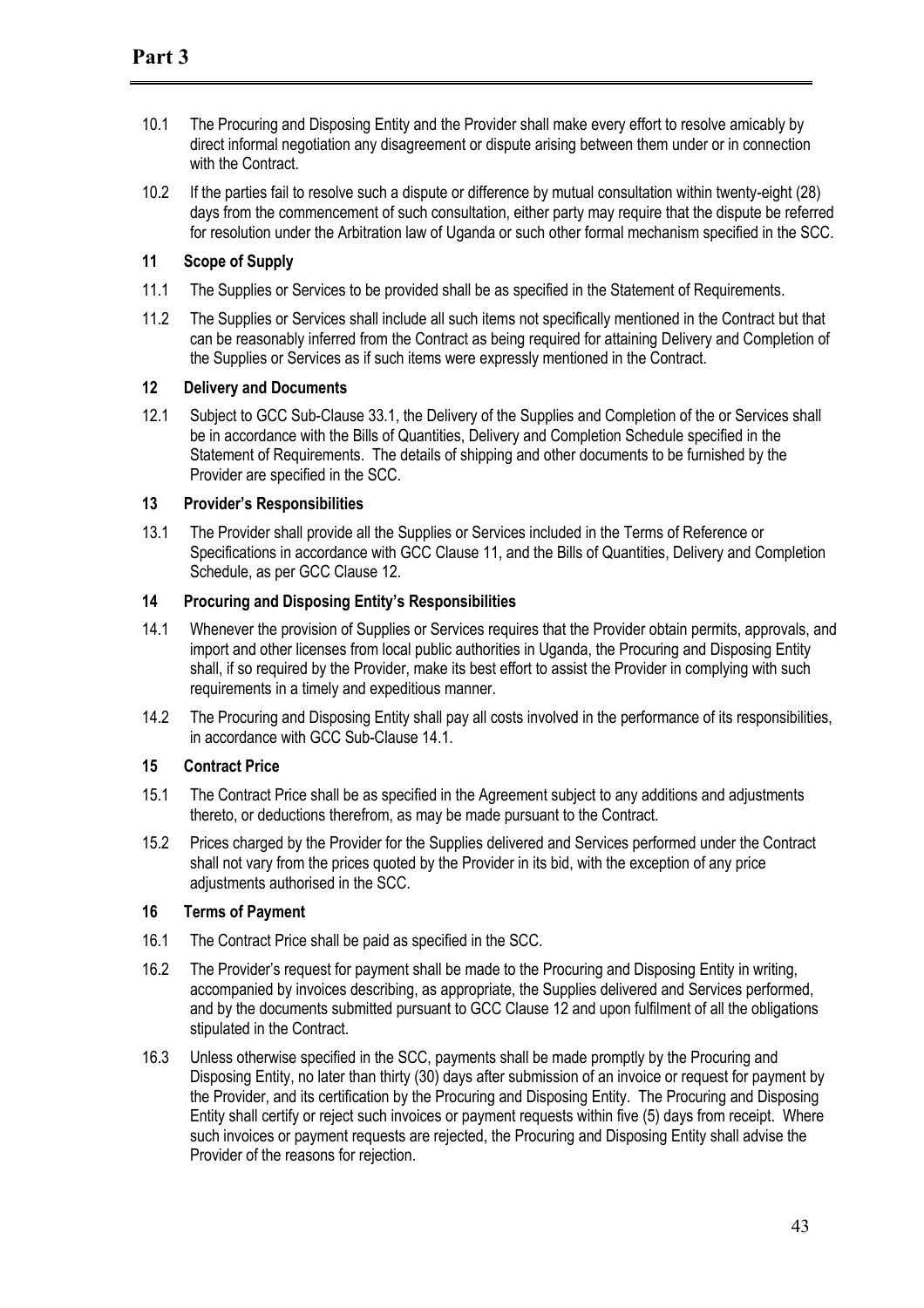16.4 The currency or currencies in which payments shall be made to the Provider under this Contract shall be specified in the SCC.

# **17 Taxes and Duties**

- 17.1 Except as otherwise specifically provided in the SCC, the Provider shall bear and pay all taxes, import duties, and levies imposed on the Provider, by all municipal, state or national government authorities, both within and outside Uganda, in connection with the Supplies or Services to be supplied under the Contract.
- 17.2 Notwithstanding GCC Sub-Clause 17.1, and unless otherwise specified in the SCC, the Procuring and Disposing Entity shall bear and promptly pay all taxes, import duties, and levies imposed by law in Uganda on the Supplies or Services when such Supplies or Services are supplied from and delivered or completed outside Uganda.
- 17.3 If any tax exemptions, reductions, allowances or privileges may be available to the Provider in Uganda, the Procuring and Disposing Entity shall use its best efforts to enable the Provider to benefit from any such tax savings to the maximum allowable extent.
- 17.4 For the purpose of the Contract, it is agreed that the Contract Price specified in the Agreement is based on the taxes, duties, levies, and charges prevailing at the date twenty-eight (28) days prior to the date of bid submission in Uganda (called "tax" in this sub-clause). If any tax rates are increased or decreased, a new tax is introduced, an existing tax is abolished, or any change in interpretation or application of any tax occurs in the course of the performance of the Contract, which was or will be assessed on the Provider, its Subcontractors, or their employees in connection with performance of the Contract, an equitable adjustment to the Contract Price shall be made to fully take into account any such change by addition to or reduction from the Contract Price, as the case may be.

#### **18 Performance Security**

- 18.1 If so stated in the SCC, the Provider shall, within twenty-eight (28) days of the notification of contract award, provide a Performance Security for the due performance of the Contract in the amount and currency specified in the SCC or in a freely convertible currency acceptable to the Procuring and Disposing Entity.
- 18.2 The proceeds of the Performance Security shall be payable to the Procuring and Disposing Entity as compensation for any loss resulting from the Provider's failure to complete its obligations under the Contract.
- 18.3 The Performance Security shall be in one of the forms stipulated by the Procuring and Disposing Entity in the SCC, or in another form acceptable to the Procuring and Disposing Entity.
- 18.4 The Performance Security shall be discharged by the Procuring and Disposing Entity and returned to the Provider not later than twenty-eight (28) days following the date of completion of the Provider's performance obligations under the Contract, including any warranty obligations, unless specified otherwise in the SCC.

# **19 Copyright**

19.1 The copyright in all drawings, documents, and other materials containing data and information furnished to the Procuring and Disposing Entity by the Provider herein shall remain vested in the Provider, or, if they are furnished to the Procuring and Disposing Entity directly or through the Provider by any third party, including Providers of materials, the copyright in such materials shall remain vested in such third party.

#### **20 Confidential Information**

20.1 The Procuring and Disposing Entity and the Provider shall keep confidential and shall not, without the written consent of the other party hereto, divulge to any third party any documents, data, or other information furnished directly or indirectly by the other party hereto in connection with the Contract, whether such information has been furnished prior to, during or following completion or termination of the Contract. Notwithstanding the above, the Provider may furnish to its Subcontractor such documents, data, and other information it receives from the Procuring and Disposing Entity to the extent required for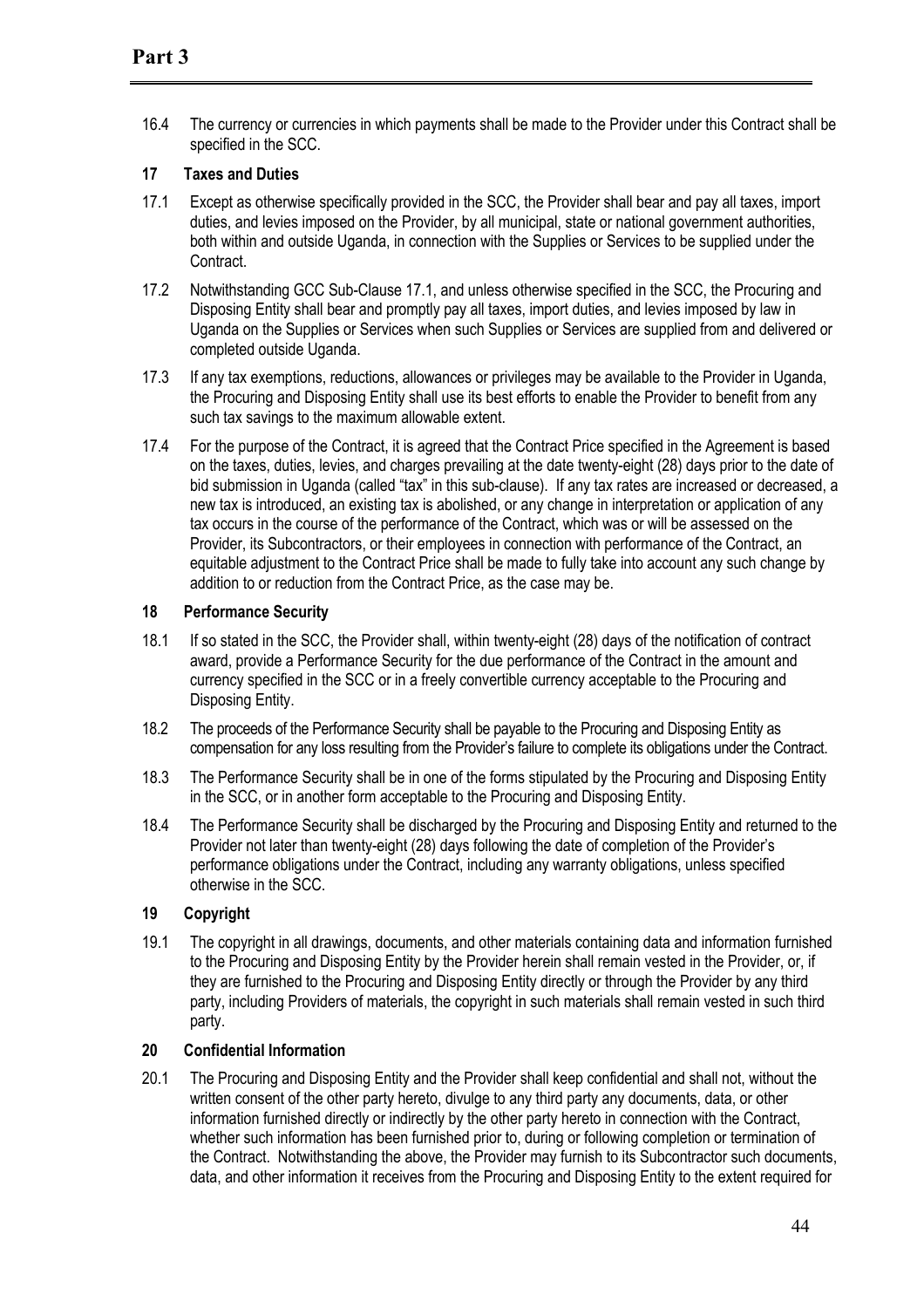the Subcontractor to perform its work under the Contract, in which event the Provider shall obtain from such Subcontractor an undertaking of confidentiality similar to that imposed on the Provider under GCC Clause 20.

- 20.2 The Procuring and Disposing Entity shall not use such documents, data, and other information received from the Provider for any purposes unrelated to the contract. Similarly, the Provider shall not use such documents, data, and other information received from the Procuring and Disposing Entity for any purpose other than the design, procurement, or other work and services required for the performance of the Contract.
- 20.3 The obligation of a party under GCC Sub-Clauses 20.1 and 20.2 above, however, shall not apply to information that:
	- (a) the Procuring and Disposing Entity or Provider need to share with any institution participating in the financing of the Contract;
	- (b) now or hereafter enters the public domain through no fault of that party;
	- (c) can be proven to have been possessed by that party at the time of disclosure and which was not previously obtained, directly or indirectly, from the other party; or
	- (d) otherwise lawfully becomes available to that party from a third party that has no obligation of confidentiality.
- 20.4 The above provisions of GCC Clause 20 shall not in any way modify any undertaking of confidentiality given by either of the parties hereto prior to the date of the Contract in respect of the Supply or any part thereof.
- 20.5 The provisions of GCC Clause 20 shall survive completion or termination, for whatever reason, of the Contract.

#### **21 Subcontracting**

- 21.1 The Provider shall notify the Procuring and Disposing Entity in writing of all subcontracts awarded under the Contract if not already specified in the bid. Subcontracting shall in no event relieve the Provider from any of its obligations, duties, responsibilities, or liability under the Contract.
- 21.2 Subcontracts shall comply with the provisions of GCC Clauses 3 and 7.

#### **22 Specifications and Standards**

- 22.1 Technical Specifications and Drawings
	- (a) The Provider shall ensure that the Supplies or Services comply with the Statement of Requirements and other provisions of the Contract.
	- (b) The Provider shall be entitled to disclaim responsibility for any design, data, drawing, specification or other document, or any modification thereof provided or designed by or on behalf of the Procuring and Disposing Entity, by giving a notice of such disclaimer to the Procuring and Disposing Entity.
	- (c) The Supplies and Services completed, delivered or performed under this Contract shall conform to the standards mentioned in the Statement of Requirements and, when no applicable standard is mentioned, the standard shall be equivalent or superior to the official standards whose application is appropriate to the country of origin of the Supplies or Services.
- 22.2 Wherever references are made in the Contract to codes and standards in accordance with which it shall be executed, the edition or the revised version of such codes and standards shall be those specified in the Statement of Requirements. During Contract execution, any changes in any such codes and standards shall be applied only after approval by the Procuring and Disposing Entity and shall be treated in accordance with GCC Clause 33.

#### **23 Packing and Documents**

23.1 The Provider shall provide such packing of the Supplies as is required to prevent their damage or deterioration during transit to their final destination, as indicated in the Contract. During transit, the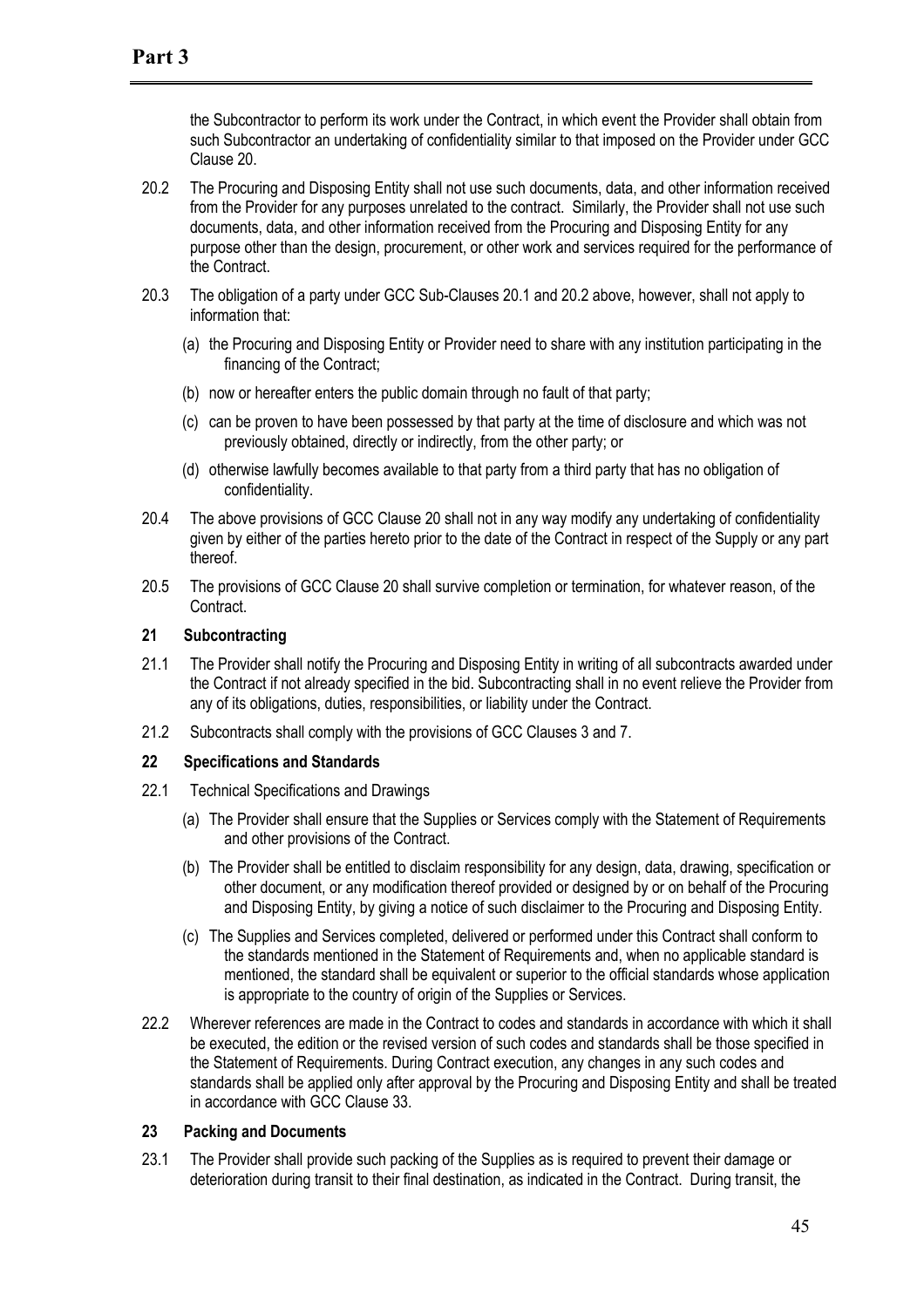packing shall be sufficient to withstand, without limitation, rough handling and exposure to extreme temperatures, salt and precipitation, and open storage. Packing case size and weights shall take into consideration, where appropriate, the remoteness of the Supplies' final destination and the absence of heavy handling facilities at all points in transit.

23.2 The packing, marking, and documentation within and outside the packages shall comply strictly with such special requirements as shall be expressly provided for in the Contract, including additional requirements, if any, specified in the SCC, and in any other instructions ordered by the Procuring and Disposing Entity.

#### **24 Insurance**

24.1 Unless otherwise specified in the SCC, the Supplies or Services provided under the Contract shall be fully insured, in a freely convertible currency from an eligible country, against loss, personal injury or death or damage of Plant, and Materials and supplies incidental to manufacture or acquisition, transportation, storage, and delivery, in accordance with the applicable Incoterm or in the manner specified in the SCC.

#### **25 Transportation**

25.1 Responsibility for transportation of the Supplies shall be in accordance with the Incoterm specified in the SCC.

#### **26 Inspections and Tests**

- 26.1 The Provider shall at its own expense and at no cost to the Procuring and Disposing Entity carry out all such tests and/or inspections of the Supplies or Services as are specified in the Statement of Requirements.
- 26.2 The inspections and tests may be conducted at the site, on the premises of the Provider or its Subcontractor, at point of delivery, and/or at the Supplies' final destination, or in another place in Uganda as specified in the SCC. Subject to GCC Sub-Clause 26.3, if conducted on the premises of the Provider or its Subcontractor, all reasonable facilities and assistance, including access to drawings and production data, shall be furnished to the inspectors at no charge to the Procuring and Disposing Entity.
- 26.3 The Procuring and Disposing Entity or its designated representative shall be entitled to attend the tests and/or inspections referred to in GCC Sub-Clause 26.2, provided that the Procuring and Disposing Entity bears all of its own costs and expenses incurred in connection with such attendance including, but not limited to, all travelling and board and lodging expenses.
- 26.4 Whenever the Provider is ready to carry out any such test and inspection, it shall give a reasonable advance notice, including the place and time, to the Procuring and Disposing Entity. The Provider shall obtain from any relevant third party or manufacturer any necessary permission or consent to enable the Procuring and Disposing Entity or its designated representative to attend the test and/or inspection.
- 26.5 The Procuring and Disposing Entity may require the Provider to carry out any test and/or inspection not required by the Contract but deemed necessary to verify that the characteristics and performance of the Supplies or Services comply with the Statement of Requirements' codes and standards under the Contract, provided that the Provider's reasonable costs and expenses incurred in the carrying out of such test and/or inspection shall be added to the Contract Price. Further, if such test and/or inspection impedes the progress of manufacturing and/or the Provider's performance of its other obligations under the Contract, due allowance will be made in respect of the Delivery Dates and Completion Dates and the other obligations so affected.
- 26.6 The Provider shall provide the Procuring and Disposing Entity with a report of the results of any such test and/or inspection.
- 26.7 The Procuring and Disposing Entity may reject any Supplies or Services that fail to pass any test and/or inspection or do not conform to the terms of reference and technical specifications. The Provider shall either rectify or replace such rejected Supplies or parts thereof or make alterations necessary to meet the specifications or correct the notified Defect at no cost to the Procuring and Disposing Entity, and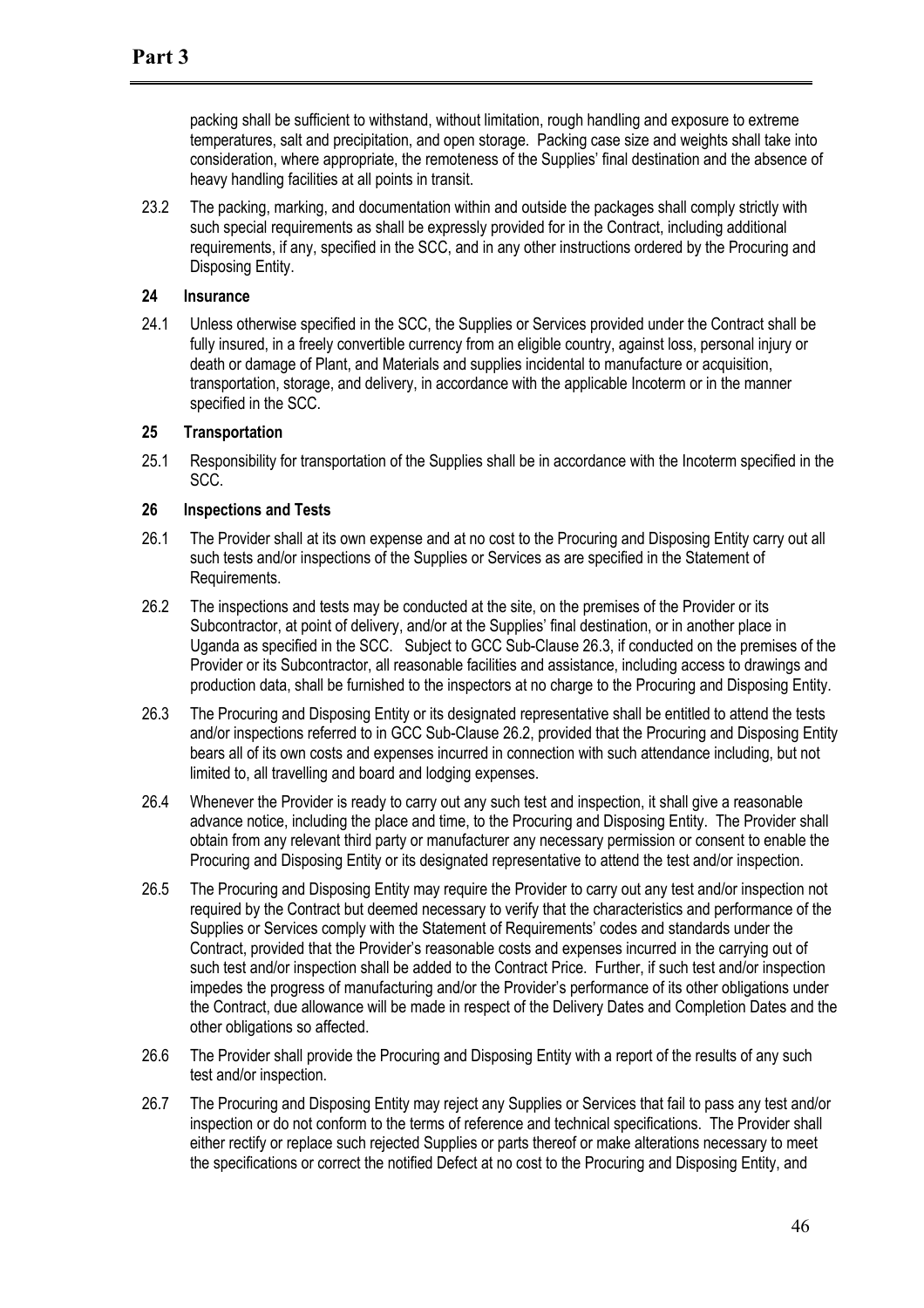shall repeat the test and/or inspection, at no cost to the Procuring and Disposing Entity, upon giving a notice pursuant to GCC Sub-Clause 26.4.

26.8 The Provider agrees that neither the execution of a test and/or inspection of the Supplies or Service, nor the attendance by the Procuring and Disposing Entity or its representative, nor the issue of any report pursuant to GCC Sub-Clause 26.6, shall release the Provider from any warranties or other obligations under the Contract.

# **27 Liquidated Damages**

27.1 If so stated in the SCC and except as provided under GCC Clause 32, if the Provider fails to deliver any or all of the Supplies or perform the Services within the period specified in the Contract, the Procuring and Disposing Entity may without prejudice to all its other remedies under the Contract, deduct from the Contract Price, as liquidated damages, a sum equivalent to the percentage specified in the SCC of the Contract Price for each week or part thereof of delay until actual delivery or performance, up to a maximum deduction of the percentage specified in those SCC. Once the maximum is reached, the Procuring and Disposing Entity may terminate the Contract pursuant to GCC Clause 35.

# **28 Warranty**

- 28.1 The Provider warrants that all the Supplies are new, unused, and of the most recent or current models, and that they incorporate all recent improvements in design and materials, unless provided otherwise in the Contract.
- 28.2 Subject to GCC Sub-Clause 22.1, the Provider further warrants that the Supplies shall be free from defects arising from any act or omission of the Provider or arising from design, materials, and workmanship, under normal use in the conditions prevailing in Uganda.
- 28.3 Unless otherwise specified in the SCC, the warranty shall remain valid for twelve (12) months after the Supplies, or any portion thereof as the case may be, have been delivered to and accepted at the final destination indicated in the SCC, or for eighteen (18) months after the date of shipment or loading in the country of origin, whichever period concludes earlier. The Defects Liability Period shall be specified in the SCC and extended for as long as the Defects remain to be corrected.
- 28.4 The Procuring and Disposing Entity shall give notice to the Provider stating the nature of any such defects together with all available evidence thereof, promptly following the discovery thereof. The Procuring and Disposing Entity shall afford all reasonable opportunity for the Provider to inspect such defects.
- 28.5 Upon receipt of such notice, the Provider shall, within two weeks or such other period specified in the SCC, expeditiously repair or replace the Supplies or parts thereof, at no cost to the Procuring and Disposing Entity.
- 28.6 If having been notified, the Provider fails to remedy the defect within the period specified in Sub-Clause 28.5, the Procuring and Disposing Entity may proceed to take within a reasonable period such remedial action as may be necessary, at the Provider's risk and expense and without prejudice to any other rights which the Procuring and Disposing Entity may have against the Provider under the Contract.

#### **29 Patent Indemnity**

- 29.1 The Provider shall, subject to the Procuring and Disposing Entity's compliance with GCC Sub-Clause 29.2, indemnify and hold harmless the Procuring and Disposing Entity and its employees and officers from and against any and all suits, actions or administrative proceedings, claims, demands, losses, damages, costs, and expenses of any nature, including attorney's fees and expenses, which the Procuring and Disposing Entity may suffer as a result of any infringement or alleged infringement of any patent, utility model, registered design, trademark, copyright, or other intellectual property right registered or otherwise existing at the date of the Contract by reason of:
	- (a) the installation of the Supplies by the Provider or their use in Uganda or where the Site is located; and
	- (b) the sale in any country of the products produced by the Supplies.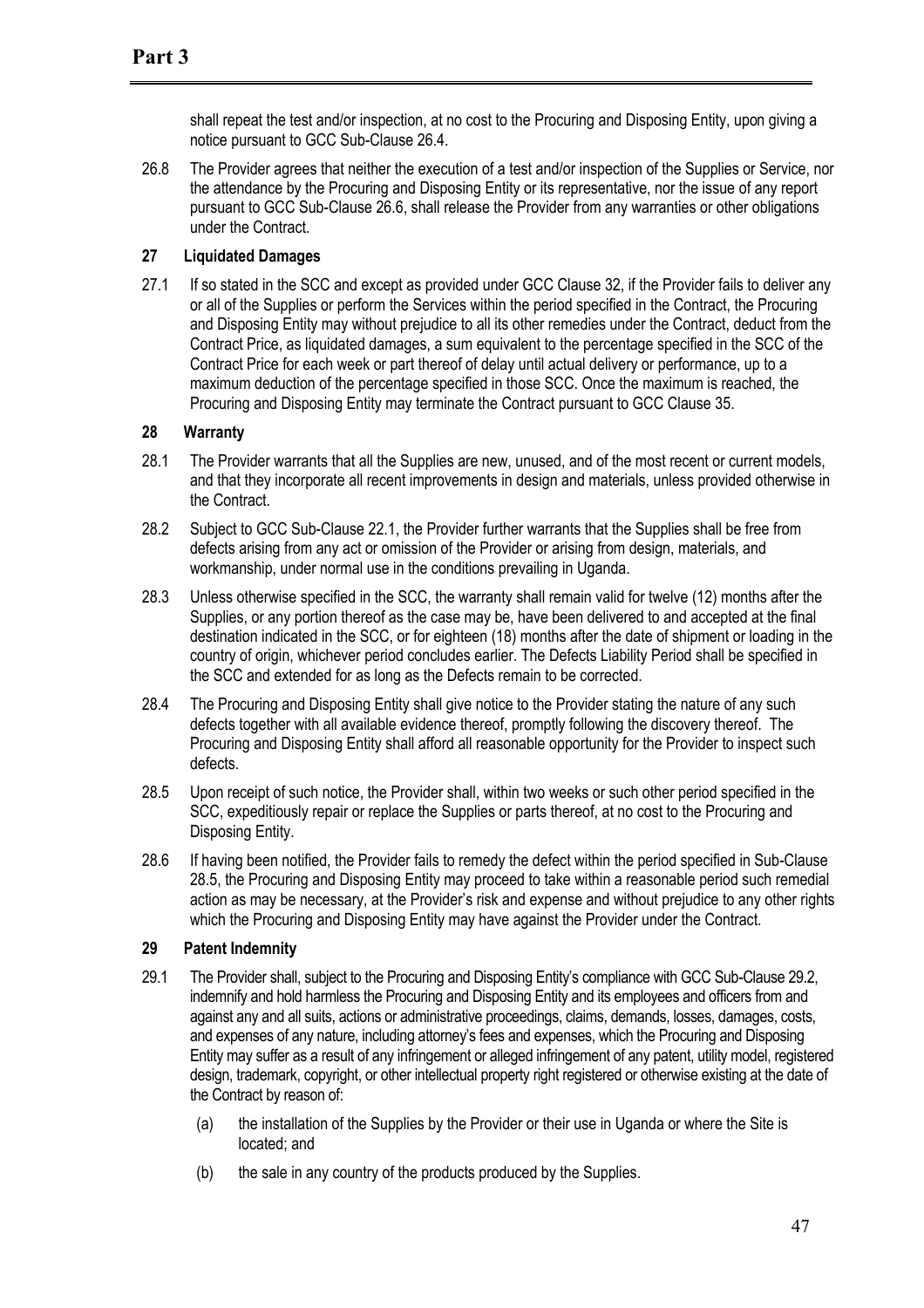Such indemnity shall not cover any Supplies or Services or any part thereof other than for the purpose indicated by or to be reasonably inferred from the Contract, neither any infringement resulting from the Supplies or Services or any part thereof, or any products produced thereby in association or combination with any other equipment, plant, or materials not supplied by the Provider, pursuant to the Contract.

- 29.2 If any proceedings are brought or any claim is made against the Procuring and Disposing Entity arising out of the matters referred to in GCC Sub-Clause 29.1, the Procuring and Disposing Entity shall promptly give the Provider a notice thereof, and the Provider may at its own expense and in the Procuring and Disposing Entity's name conduct such proceedings or claim and any negotiations for the settlement of any such proceedings or claim.
- 29.3 If the Provider fails to notify the Procuring and Disposing Entity within twenty-eight (28) days after receipt of such notice that it intends to conduct any such proceedings or claim, then the Procuring and Disposing Entity shall be free to conduct the same on its own behalf.
- 29.4 The Procuring and Disposing Entity shall, at the Provider's request, afford all available assistance to the Provider in conducting such proceedings or claim, and shall be reimbursed by the Provider for all reasonable expenses incurred in so doing.
- 29.5 The Procuring and Disposing Entity shall indemnify and hold harmless the Provider and its employees, officers, and Subcontractors from and against any and all suits, actions or administrative proceedings, claims, demands, losses, damages, costs, and expenses of any nature, including attorney's fees and expenses, which the Provider may suffer as a result of any infringement or alleged infringement of any patent, utility model, registered design, trademark, copyright, or other intellectual property right registered or otherwise existing at the date of the Contract arising out of or in connection with any design, data, drawing, specification, or other documents or materials provided or designed by or on behalf of the Procuring and Disposing Entity.

#### **30 Limitation of Liability**

- 30.1 Except in cases of gross negligence or willful misconduct:
	- (a) neither party shall be liable to the other party for any indirect or consequential loss or damage, loss of use, loss of production, or loss of profits or interest costs, provided that this exclusion shall not apply to any obligation of the Provider to pay liquidated damages to the Procuring and Disposing Entity; and
	- (b) the aggregate liability of the Provider to the Procuring and Disposing Entity, whether under the Contract, in tort, or otherwise, shall not exceed the total contract value or such other amount specified in the SCC, provided that this limitation shall not apply to the cost of repairing or replacing defective equipment, or to any obligation of the Provider to indemnify the Procuring and Disposing Entity with respect to patent infringement.

#### **31 Change in Laws and Regulations**

31.1 Unless otherwise specified in the Contract, if after the date of the Bidding Document, any law, regulation, ordinance, order or bylaw having the force of law is enacted, promulgated, abrogated, or changed in Uganda or where the Site is located (which shall be deemed to include any change in interpretation or application by the competent authorities) that subsequently affects the Delivery Date and/or the Contract Price, then such Delivery Date and/or Contract Price shall be correspondingly increased or decreased, to the extent that the Provider has thereby been affected in the performance of any of its obligations under the Contract. Notwithstanding the foregoing, such additional or reduced cost shall not be separately paid or credited if the same has already been accounted for in the price adjustment provisions where applicable, in accordance with GCC Clause 15.

#### **32 Force Majeure**

32.1 The Provider shall not be liable for forfeiture of its Performance Security, liquidated damages, or termination for default if and to the extent that its delay in performance or other failure to perform its obligations under the Contract is the result of an event of Force Majeure.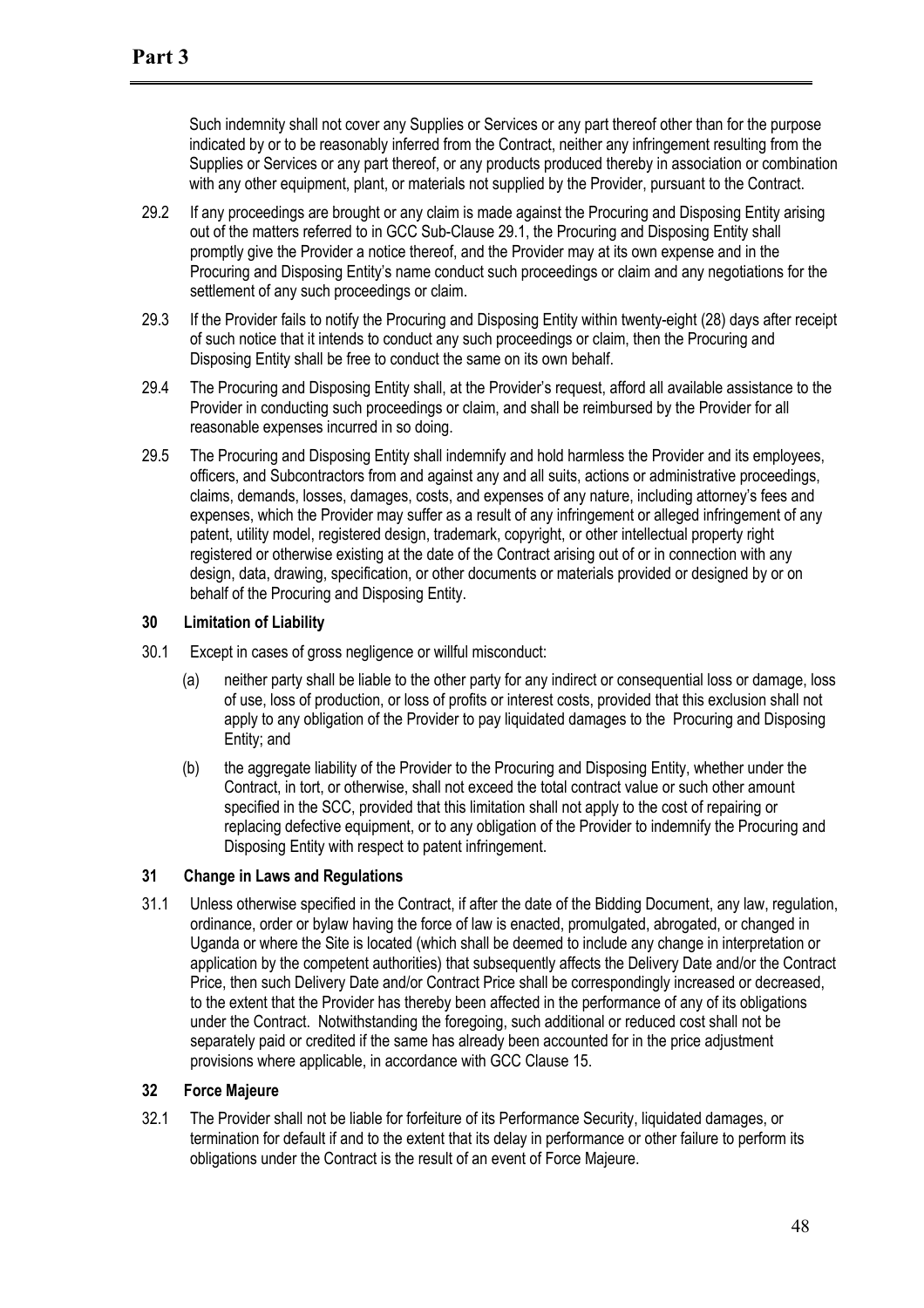- 32.2 For purposes of this Clause, "Force Majeure" means an event or situation beyond the control of the Provider that is not foreseeable, is unavoidable, and its origin is not due to negligence or lack of care on the part of the Provider. Such events may include, but not be limited to, acts of the Government of Uganda in its sovereign capacity, wars or revolutions, fires, floods, epidemics, quarantine restrictions, and freight embargoes.
- 32.3 If a Force Majeure situation arises, the Provider shall promptly notify the Procuring and Disposing Entity in writing of such condition and the cause thereof. Unless otherwise directed by the Procuring and Disposing Entity in writing, the Provider shall continue to perform its obligations under the Contract as far as is reasonably practical, and shall seek all reasonable alternative means for performance not prevented by the Force Majeure event.

#### **33 Change Orders and Contract Amendments**

- 33.1 The Procuring and Disposing Entity may at any time order the Provider through notice in accordance with GCC Clause 8, to make changes within the general scope of the Contract in any one or more of the following:
	- (a) drawings, designs, or specifications, where Supplies to be furnished under the Contract are to be specifically manufactured for the Procuring and Disposing Entity;
	- (b) the method of shipment or packing;
	- (c) the place of delivery; and
	- (d) the Related Services to be provided by the Provider.
- 33.2 If any such change causes an increase or decrease in the cost of, or the time required for, the Provider's performance of any provisions under the Contract, an equitable adjustment shall be made in the Contract Price or in the Delivery/Completion Schedule, or both, and the Contract shall accordingly be amended. Any claims by the Provider for adjustment under this Clause must be asserted within twentyeight (28) days from the date of the Provider's receipt of the Procuring and Disposing Entity's change order.
- 33.3 Prices to be charged by the Provider for any Related Services that might be needed but which were not included in the Contract shall be agreed upon in advance by the parties and shall not exceed the prevailing rates charged to other parties by the Provider for similar services.

#### **34 Extensions of Time**

- 34.1 If at any time during performance of the Contract, the Provider or its subcontractors should encounter conditions impeding timely delivery of the Supplies or Services pursuant to GCC Clause 12, the Provider shall promptly notify the Procuring and Disposing Entity in writing of the delay, its likely duration, and its cause. As soon as practicable after receipt of the Provider's notice, the Procuring and Disposing Entity shall evaluate the situation and may at its discretion extend the Provider's time for performance, in which case the extension shall be ratified by the parties by amendment of the Contract.
- 34.2 Except in case of Force Majeure, as provided under GCC Clause 32, a delay by the Provider in the performance of its Delivery and Completion obligations shall render the Provider liable to the imposition of liquidated damages pursuant to GCC Clause 27, unless an extension of time is agreed upon, pursuant to GCC Sub-Clause 34.1.

# **35 Termination**

- 35.1 Termination for Default
	- (a) The Procuring and Disposing Entity, without prejudice to any other remedy for breach of Contract, by notice of default sent to the Provider, may terminate the Contract in whole or in part if:
		- (i) the Provider fails to deliver, complete or perform any or all of the Supplies, and Services within the period specified in the Contract, or within any extension thereof granted by the Procuring and Disposing Entity pursuant to GCC Clause 34;
		- (ii) the Provider fails to perform any other obligation under the Contract; or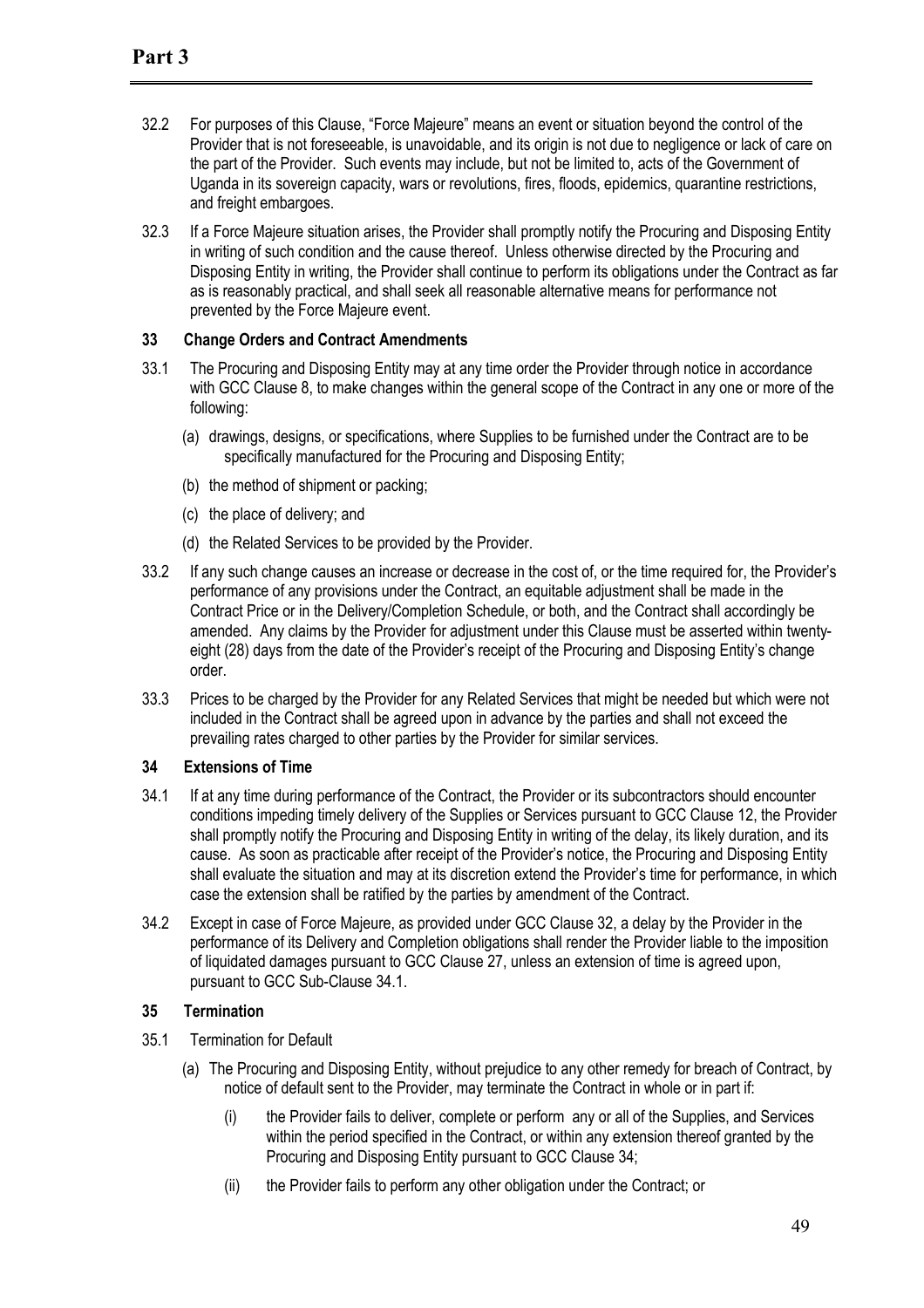- (iii) the Provider, in the judgment of the Procuring and Disposing Entity has engaged in corrupt or fraudulent practices, as defined in GCC 3, in competing for or in executing the Contract.
- (b) In the event the Procuring and Disposing Entity terminates the Contract in whole or in part, pursuant to GCC Clause 35.1(a), the Procuring and Disposing Entity may procure, upon such terms and in such manner as it deems appropriate Supplies or Services similar to those undelivered or not performed, and the Provider shall be liable to the Procuring and Disposing Entity for any additional costs for such similar Supplies or Services. However, the Provider shall continue performance of the Contract to the extent not terminated.
- 35.2 Termination for Insolvency
	- (a) The Procuring and Disposing Entity may at any time terminate the Contract by giving notice to the Provider if the Provider becomes bankrupt or otherwise insolvent. In such event, termination will be without compensation to the Provider, provided that such termination will not prejudice or affect any right of action or remedy that has accrued or will accrue thereafter to the Procuring and Disposing Entity.
- 35.3 Termination for Convenience
	- (a) The Procuring and Disposing Entity, by notice sent to the Provider, may terminate the Contract, in whole or in part, at any time for its convenience. The notice of termination shall specify that termination is for the Procuring and Disposing Entity's convenience, the extent to which performance of the Provider under the Contract is terminated, and the date upon which such termination becomes effective.
	- (b) The Supplies that are complete and ready for shipment within twenty-eight (28) days after the Provider's receipt of notice of termination shall be accepted by the Procuring and Disposing Entity at the Contract terms and prices. For the remaining Supplies, the Procuring and Disposing Entity may elect:
		- (i) to have any portion completed and delivered at the Contract terms and prices; and/or
		- (ii) to cancel the remainder and pay to the Provider an agreed amount for partially completed Supplies and Services and for materials and parts previously procured by the Provider.

#### **36 Assignment**

36.1 Neither the Procuring and Disposing Entity nor the Provider shall assign, in whole or in part, their obligations under this Contract, except with prior written consent of the other party.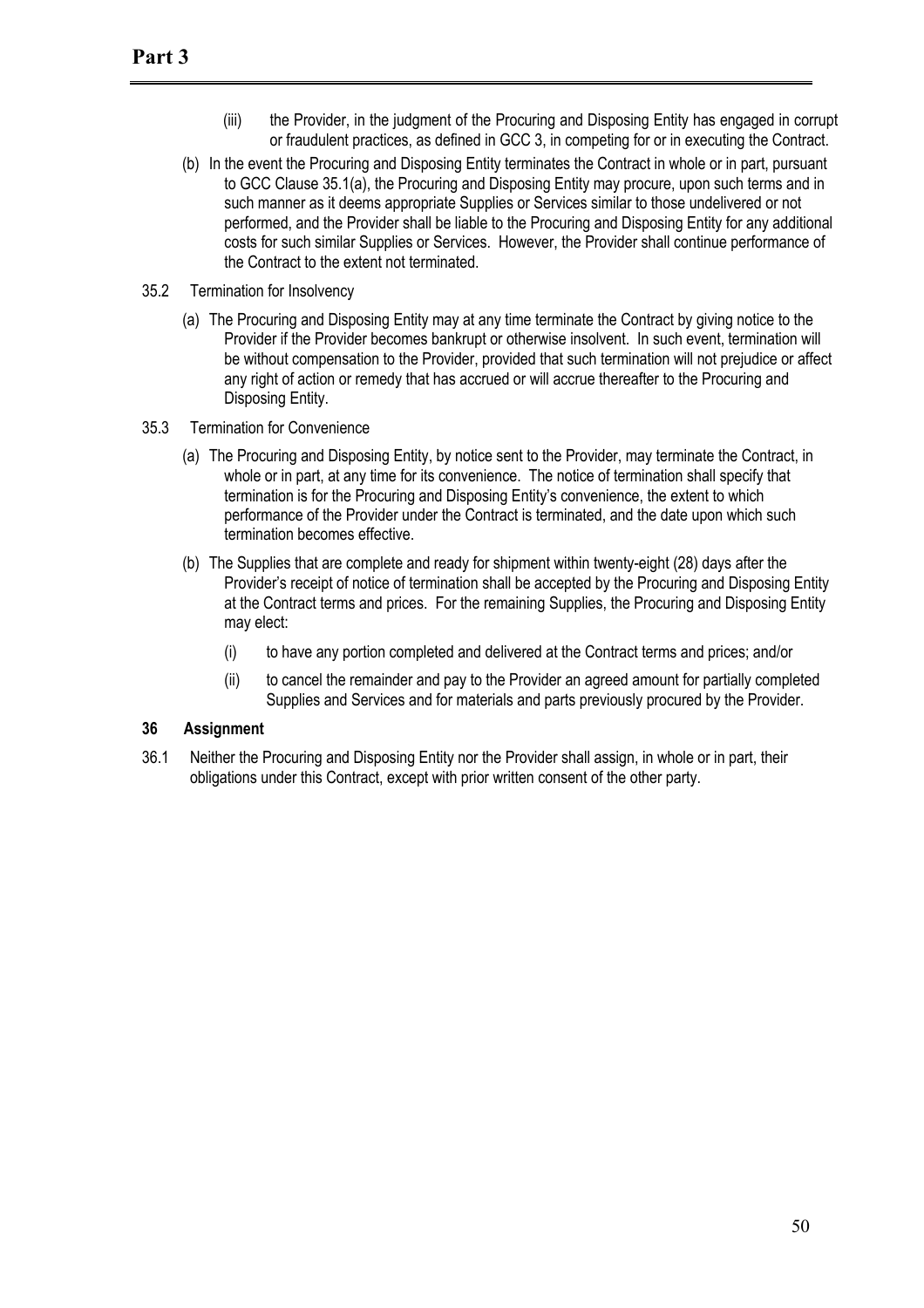# **Section 8. Special Conditions of Contract**

The following Special Conditions of Contract (SCC) shall supplement the General Conditions of Contract (GCC). Whenever there is a conflict, the provisions herein shall prevail over those in the GCC.

| <b>GCC clause</b><br>reference | <b>Special Conditions</b>                                                                                                          |                                                                                                                                                                                                                                                                          |                                                                               |  |  |  |
|--------------------------------|------------------------------------------------------------------------------------------------------------------------------------|--------------------------------------------------------------------------------------------------------------------------------------------------------------------------------------------------------------------------------------------------------------------------|-------------------------------------------------------------------------------|--|--|--|
|                                | The Procurement Reference Number is: NSSF/NCONS/2021-2022/00105                                                                    |                                                                                                                                                                                                                                                                          |                                                                               |  |  |  |
| <b>GCC 1.1(i)</b>              |                                                                                                                                    | The Procuring and Disposing Entity is: The National Social Security Fund                                                                                                                                                                                                 |                                                                               |  |  |  |
| GCC 1.1 (g)                    |                                                                                                                                    |                                                                                                                                                                                                                                                                          | The Eligible Countries are those listed in Section 5 of the Bidding Document. |  |  |  |
| GCC 1.1 (o)                    |                                                                                                                                    |                                                                                                                                                                                                                                                                          | The Site(s) is/are: 13 <sup>th</sup> Floor, NSSF Workers House.               |  |  |  |
| GCC 1.1                        | In addition to the definitions in GCC 1.1, the following words and expressions shall have<br>the meanings hereby assigned to them: |                                                                                                                                                                                                                                                                          |                                                                               |  |  |  |
|                                | (p)                                                                                                                                | "Framework Contract" means a contract arrangement for an estimated<br>quantity or minimum value of Supplies or Services at fixed rates, where<br>actual quantities are purchased by means of call-off orders and payment is<br>made for the actual quantities delivered. |                                                                               |  |  |  |
|                                | (q)                                                                                                                                | "Call-Off Order" means an order issued by the Procuring and Disposing<br>Entity for the purchase of specified quantities of the Supplies or Services<br>under a framework contract.                                                                                      |                                                                               |  |  |  |
|                                | "Response Time" means the period for delivery of the Supplies or Services,<br>(r)<br>calculated from the date of a call-off order. |                                                                                                                                                                                                                                                                          |                                                                               |  |  |  |
| GCC 2.1(g)                     | The other documents forming part of the Contract are the call-off orders issued under the<br>Contract.                             |                                                                                                                                                                                                                                                                          |                                                                               |  |  |  |
| GCC 4.2 (b)                    | The version of Incoterms shall be: INCOTERMS 2020                                                                                  |                                                                                                                                                                                                                                                                          |                                                                               |  |  |  |
| GCC 5.1                        | The language shall be: English.                                                                                                    |                                                                                                                                                                                                                                                                          |                                                                               |  |  |  |
| GCC 6.1                        | The individuals or firms in a joint venture, consortium or association be jointly and<br>severally liable.                         |                                                                                                                                                                                                                                                                          |                                                                               |  |  |  |
| GCC 8.1                        | For notices, and the issue of call-off orders, the Procuring and Disposing Entity's address<br>shall be:                           |                                                                                                                                                                                                                                                                          |                                                                               |  |  |  |
|                                |                                                                                                                                    | Attention: The Managing Director                                                                                                                                                                                                                                         |                                                                               |  |  |  |
|                                |                                                                                                                                    | Street Address: Plot 1, Pilkington Road                                                                                                                                                                                                                                  |                                                                               |  |  |  |
|                                | Floor/Room number:                                                                                                                 |                                                                                                                                                                                                                                                                          | 14th Floor Workers House                                                      |  |  |  |
|                                | Town/City:                                                                                                                         |                                                                                                                                                                                                                                                                          | Kampala                                                                       |  |  |  |
|                                | Postal Code/PO Box:                                                                                                                |                                                                                                                                                                                                                                                                          | 7140                                                                          |  |  |  |
|                                | Country:                                                                                                                           |                                                                                                                                                                                                                                                                          | Uganda                                                                        |  |  |  |
|                                | For notices, including call-off orders, the Provider's address shall be:                                                           |                                                                                                                                                                                                                                                                          |                                                                               |  |  |  |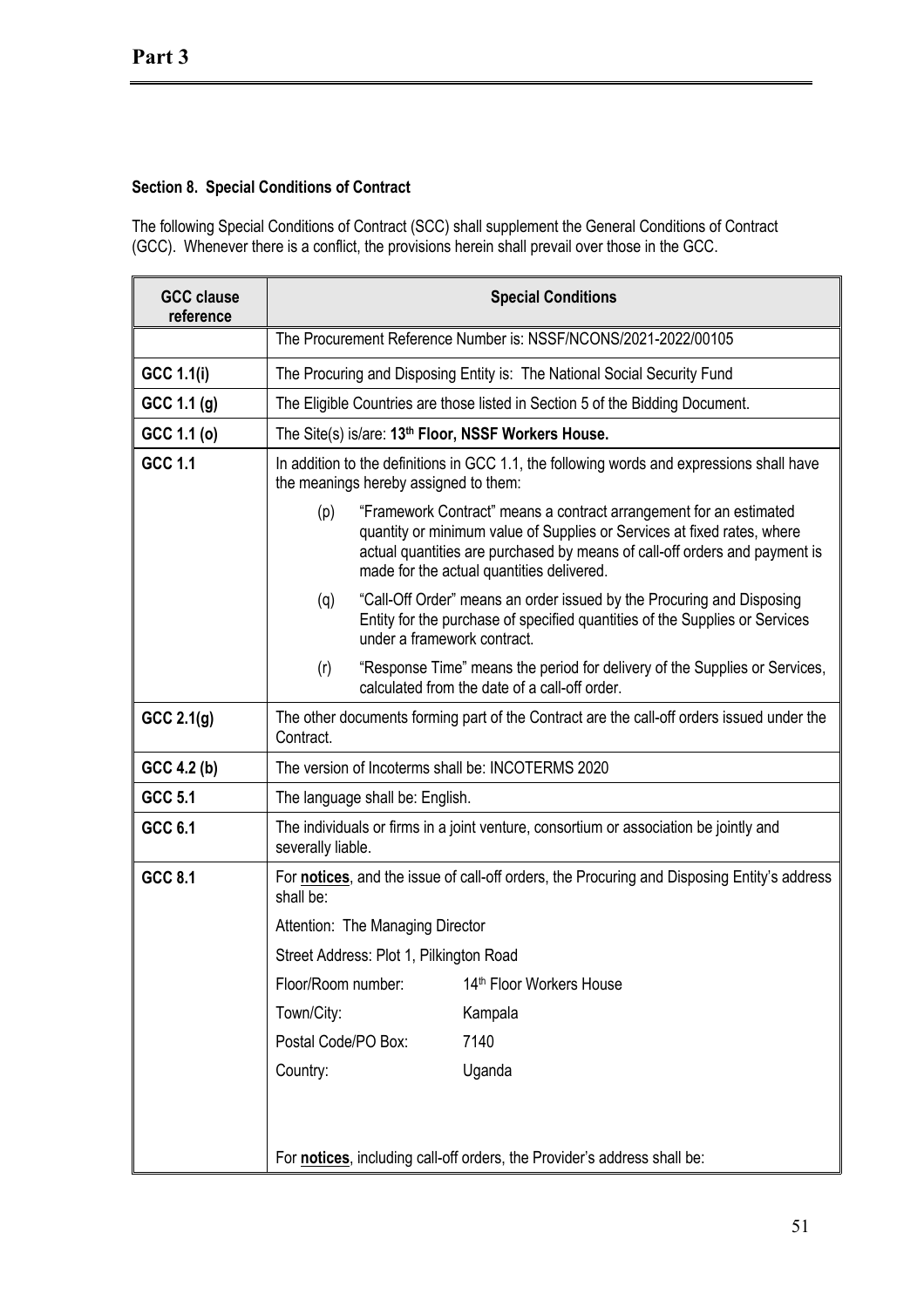| <b>GCC clause</b><br>reference | <b>Special Conditions</b>                                                                                                                                                                                                                                                                                                                                                                                                            |
|--------------------------------|--------------------------------------------------------------------------------------------------------------------------------------------------------------------------------------------------------------------------------------------------------------------------------------------------------------------------------------------------------------------------------------------------------------------------------------|
|                                | Attention:                                                                                                                                                                                                                                                                                                                                                                                                                           |
|                                | <b>Street Address:</b>                                                                                                                                                                                                                                                                                                                                                                                                               |
|                                | Floor/Room number:                                                                                                                                                                                                                                                                                                                                                                                                                   |
|                                | Town/City:                                                                                                                                                                                                                                                                                                                                                                                                                           |
|                                | Postal Code/PO Box:                                                                                                                                                                                                                                                                                                                                                                                                                  |
|                                | Country:                                                                                                                                                                                                                                                                                                                                                                                                                             |
|                                | Telephone:                                                                                                                                                                                                                                                                                                                                                                                                                           |
|                                | Facsimile number:                                                                                                                                                                                                                                                                                                                                                                                                                    |
|                                | Email address:                                                                                                                                                                                                                                                                                                                                                                                                                       |
| GCC 9.1                        | The Governing law shall be the law of Uganda.                                                                                                                                                                                                                                                                                                                                                                                        |
| GCC 10.2                       | The formal mechanism for the resolution of disputes shall be: Courts of Law.                                                                                                                                                                                                                                                                                                                                                         |
| GCC 11.1                       | Notwithstanding the provisions of GCC 11.1, the quantities specified in the Statement of<br>Requirements are estimated and are not purchased by this contract. The quantity of<br>Supplies or Services to be provided shall be as specified in call-off orders.                                                                                                                                                                      |
| GCC 12.1                       | The Delivery of the Supplies and Services shall be in accordance with each call-off order.<br>Delivery and Completion shall be within the response times specified in the Bills of<br>Quantities and Delivery and Completion Schedule specified in the Statement of<br>Requirements, calculated from the date of each call-off order.                                                                                                |
|                                | The shipping and other documents to be furnished by the Provider for each call-off order<br>are:                                                                                                                                                                                                                                                                                                                                     |
| GCC 15.1                       | Notwithstanding the provisions of GCC 15.1 and GCC 1.1(d), the Contract Price specified<br>in the Agreement shall be the estimated price payable to the Provider and the actual price<br>payable to the Provider shall be calculated on the basis of the unit prices specified in the<br>Price Schedule and the quantities specified in call-off orders, subject to any minimum<br>value specified in the Statement of Requirements. |
| <b>GCC 15.2</b>                | The price adjustment shall be: shall not be permitted.                                                                                                                                                                                                                                                                                                                                                                               |
| GCC 16.1                       | Payment shall be made in full for each call-off order following delivery of the Supplies or<br>Services specified in the call-off order and submission of an invoice and the documents<br>listed in clause 12.1.                                                                                                                                                                                                                     |
| GCC 16.3                       | The payment period shall be: 30 days from the date of submission of invoices.                                                                                                                                                                                                                                                                                                                                                        |
| GCC 16.4                       | The currency(ies) for payments shall be: Uganda Shillings                                                                                                                                                                                                                                                                                                                                                                            |
| GCC 17.1                       | The Provider shall be responsible for all taxes, import duties and levies imposed on the<br>Provider except for the following: n/a                                                                                                                                                                                                                                                                                                   |
| <b>GCC 17.2</b>                | The Procuring and Disposing Entity shall be responsible for all taxes, import duties and<br>levies imposed by law in Uganda on the Supplies or Services except for the following:<br>n/a                                                                                                                                                                                                                                             |
| GCC 18.1                       | A Performance Security shall not be required.                                                                                                                                                                                                                                                                                                                                                                                        |
|                                | The amount of the Performance Security shall be: n/a                                                                                                                                                                                                                                                                                                                                                                                 |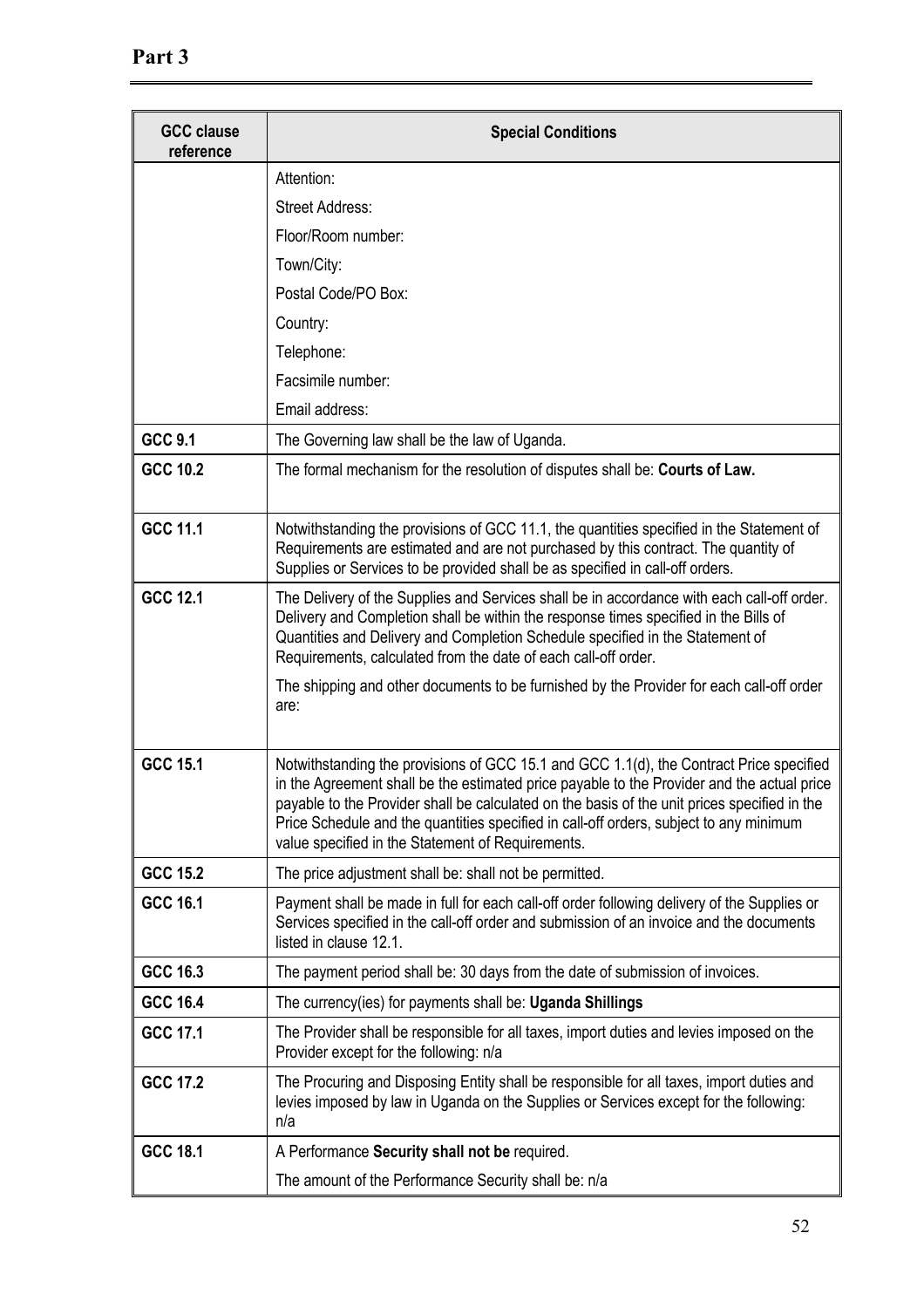| <b>GCC clause</b><br>reference | <b>Special Conditions</b>                                                                                                                                                                                                                                                                     |  |
|--------------------------------|-----------------------------------------------------------------------------------------------------------------------------------------------------------------------------------------------------------------------------------------------------------------------------------------------|--|
|                                | The currency shall be: n/a                                                                                                                                                                                                                                                                    |  |
| GCC 18.3                       | The forms of acceptable Performance Securities are: n/a                                                                                                                                                                                                                                       |  |
| GCC 18.4                       | Discharge of the Performance Security shall take place not later than twenty-eight (28)<br>days following the date of completion of the Provider's performance obligations under the<br>Contract.                                                                                             |  |
|                                | The Performance Security shall be reduced in value following completion of the<br>Provider's obligations under each call-off order, by an amount proportionate to the value<br>of the contract price represented by the call-off order.                                                       |  |
| GCC 23.2                       | The packing, marking and documentation within and outside the packages shall be: As<br>per the Packaging Standards.                                                                                                                                                                           |  |
| GCC 24.1                       | The insurance coverage shall be: 110%                                                                                                                                                                                                                                                         |  |
| GCC 25.1                       | The INCOTERM shall be: DDP NSSF stores.                                                                                                                                                                                                                                                       |  |
| GCC 26.2                       | The location for conducting inspections and tests shall be: n/a                                                                                                                                                                                                                               |  |
| GCC 27.1                       | Liquidated Damages shall not apply if the Provider fails to deliver any or all of the<br>Supplies and Services specified in any call-off order within the response times specified<br>in the Statement of Requirements.                                                                       |  |
|                                | Notwithstanding the provisions of GCC 27.1, the amount of liquidated damages shall be<br>calculated as a percentage of the value of the call-off order and shall apply only to the<br>call-off order under which the Provider has failed to delivery the Supplies or perform the<br>Services. |  |
|                                | The liquidated damage shall be: N/A                                                                                                                                                                                                                                                           |  |
|                                | The maximum amount of liquidated damages shall be: N/A                                                                                                                                                                                                                                        |  |
| GCC 28.3                       | The period of validity of the Warranty shall be: N/A                                                                                                                                                                                                                                          |  |
| GCC 28.5                       | The period within which the Provider shall repair or replace defective Supplies or Services<br>shall be: 3 days.                                                                                                                                                                              |  |
| GCC 30.1                       | The amount of aggregate liability shall be: n/a                                                                                                                                                                                                                                               |  |
| GCC 35.1                       | The print advertising services shall be offered for a period of three years subject to<br>renewal for more years upon satisfactory performance and agreement by both<br>parties.                                                                                                              |  |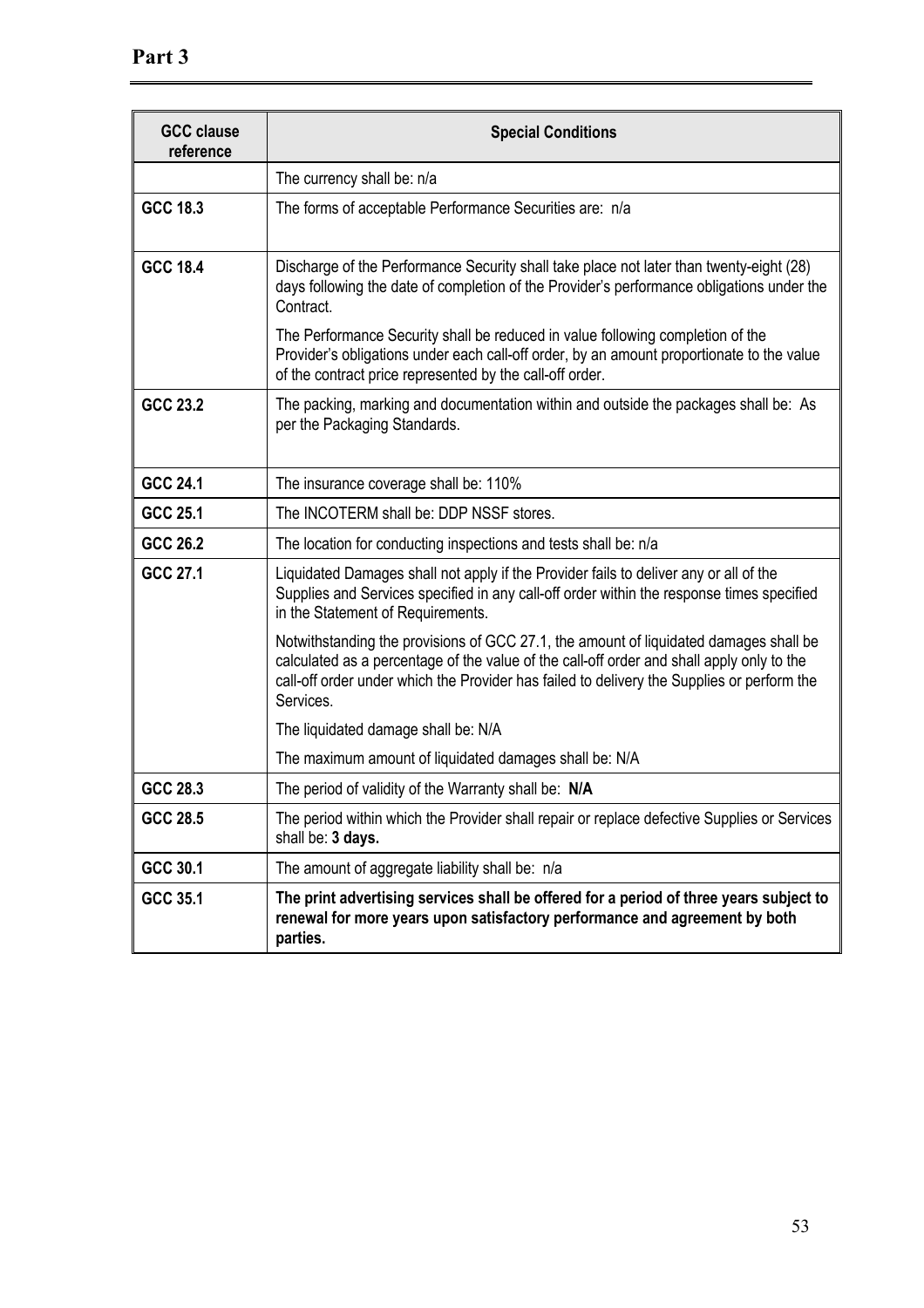# **Section 9. Contract Forms**

# **Table of Forms**

| 59 |
|----|
|    |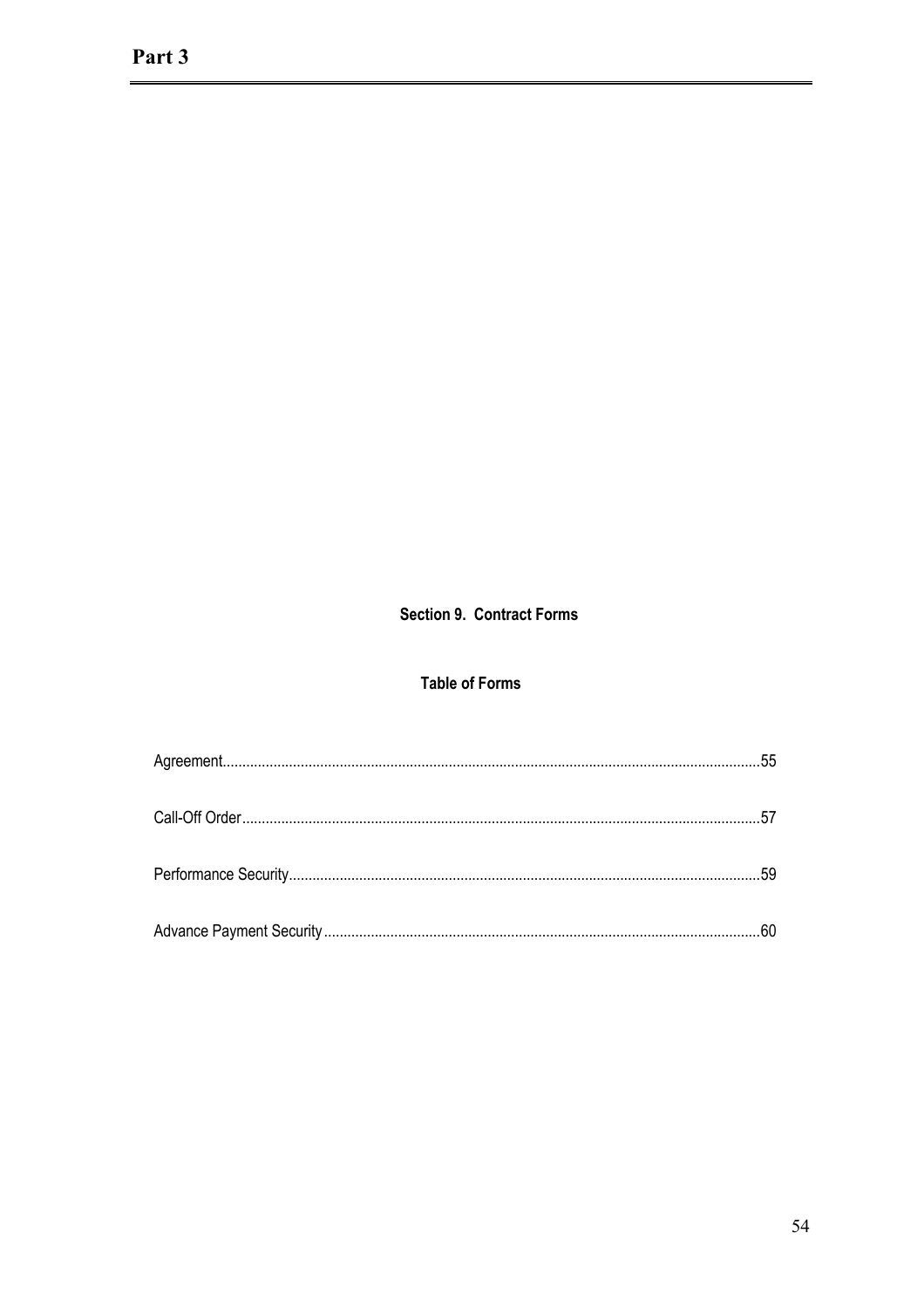#### **Agreement For a Framework Contract**

| <b>Procurement Reference No:</b>                 |  |  |                                                                                                          |                                     |                                 |  |         |  |
|--------------------------------------------------|--|--|----------------------------------------------------------------------------------------------------------|-------------------------------------|---------------------------------|--|---------|--|
| THIS AGREEMENT made the ________ day             |  |  | of                                                                                                       |                                     |                                 |  | between |  |
|                                                  |  |  |                                                                                                          |                                     | (hereinafter "the Procuring and |  |         |  |
|                                                  |  |  |                                                                                                          |                                     |                                 |  |         |  |
| (hereinafter "the Provider"), of the other part: |  |  |                                                                                                          |                                     |                                 |  |         |  |
|                                                  |  |  | WHEREAS the Procuring and Disposing Entity invited bids for certain Supplies and Related Services, viz., |                                     |                                 |  |         |  |
|                                                  |  |  |                                                                                                          |                                     | and has accepted a Bid by       |  |         |  |
|                                                  |  |  | the Provider for the provision of those Supplies and Related Services in the sum of                      |                                     |                                 |  |         |  |
|                                                  |  |  |                                                                                                          | (hereinafter "the Contract Price"). |                                 |  |         |  |

NOW THIS AGREEMENT WITNESSETH AS FOLLOWS:

- 1. In this Agreement words and expressions shall have the same meanings as are respectively assigned to them in the Contract referred to.
- 2. In consideration of the payments to be made by the Procuring and Disposing Entity to the Provider as indicated in this Agreement, the Provider hereby covenants with the Procuring and Disposing Entity to provide the Supplies and Related Services and to remedy defects therein in conformity in all respects with the provisions of the Contract.
- 3. The Procuring and Disposing Entity hereby covenants to pay the Provider in consideration of the provision of the Supplies and Related Services and the remedying of defects therein, the Contract Price or such other sum as may become payable under the provisions of the Contract at the times and in the manner prescribed by the Contract.
- 4. The quantities of Supplies specified in the Statement of Requirements are estimated quantities only and are not purchased by this contract. If the call-off orders under this contract do not result in total orders of the quantities described as estimates, that fact shall not constitute the basis for an equitable adjustment.
- 5. The Procuring and Disposing Entity shall order from the Provider all the Supplies specified in the contract that are required to be purchased by the Procuring and Disposing Entity during the period stated below, unless any Supplies are urgently required in an emergency situation and the Provider is unable to deliver such Supplies within the period required by the Procuring and Disposing Entity.
- 6. The Procuring and Disposing Entity guarantees to order at least the value of Supplies specified as the minimum value in the Statement of Requirements.
- 7. Any Supplies to be provided under this contract shall be ordered by the issue of call-off orders, which shall be issued by the Procuring and Disposing Entity as Notices in accordance with GCC Clause 8, using the format attached to this Agreement. The authorised signatory for call-off orders shall be the official named in SCC Clause 8.
- 8. Call-off orders may be issued at any time during a period of one year from the date of contract indicated above. Any call-off order issued, but not completed, during this period, shall be governed by the Contract in the same way as if it had been completed during that period.
- 9. Call-off orders are subject to the following limitations and exceptions:
	- (a) where the value of a call-off order is less than 2½% of the contract price, the Provider is not obliged to provide the Supplies, provided that the Provider gives the Procuring and Disposing Entity a notice, within three working days of the date of the call-off order, stating its intention not to provide the Supplies;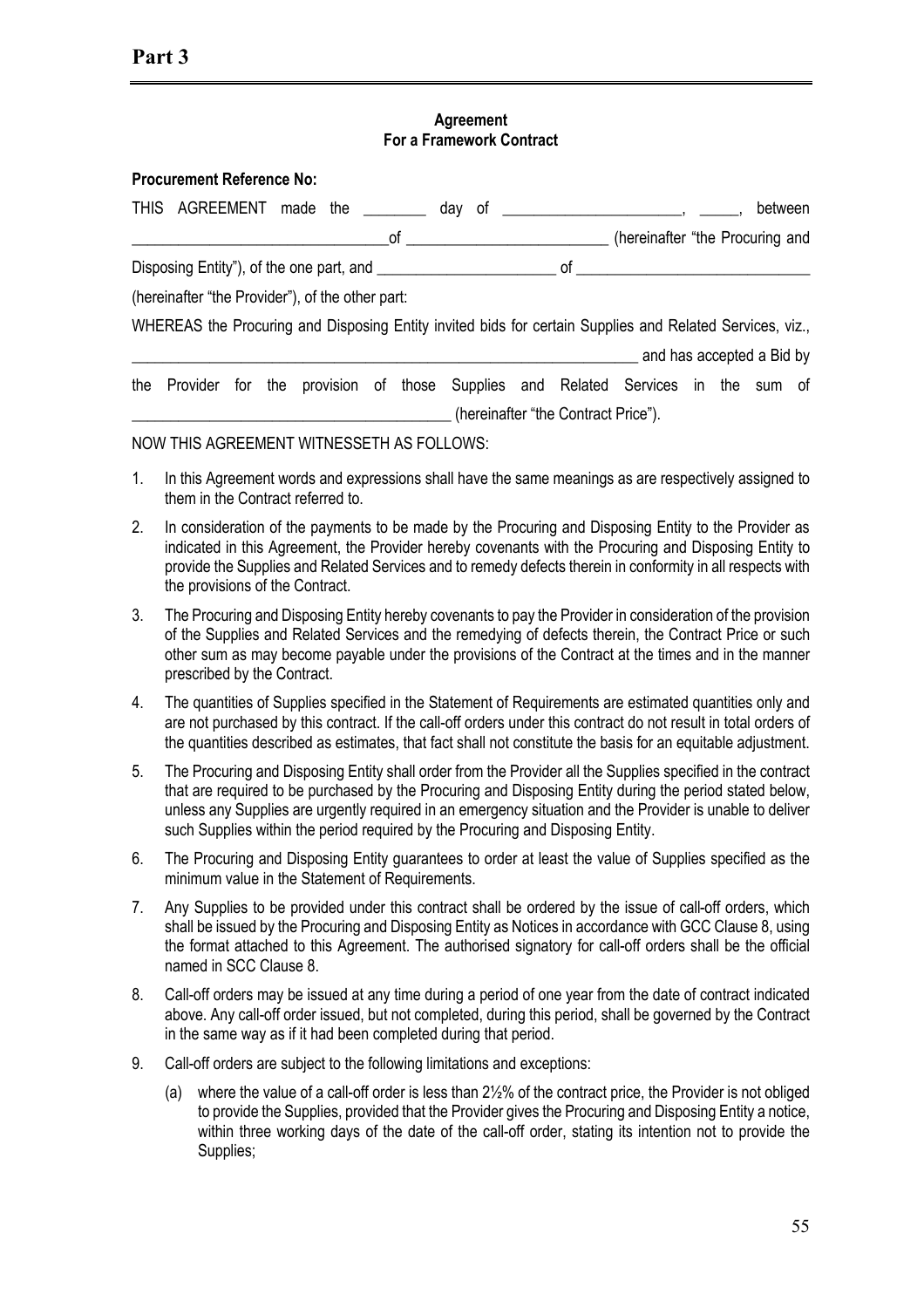(b) where the value of a call-off order, or the total value of all call-off orders within a period of one month, is more than 25% of the contract price, the Provider shall not be bound by the response times specified in the Statement of Requirements, provided that the Provider gives the Procuring and Disposing Entity a notice, within three working days of the date of the call-off order, stating its inability to deliver the Supplies within the response time and specifying the delivery period which will apply.

IN WITNESS whereof the parties hereto have caused this Agreement to be executed in accordance with the law specified in the Special Conditions of Contract on the day, month and year indicated above.

|       | (for the Procuring and Disposing Entity) |
|-------|------------------------------------------|
|       |                                          |
|       | (for the Provider)                       |
| Name: | Position: Position:                      |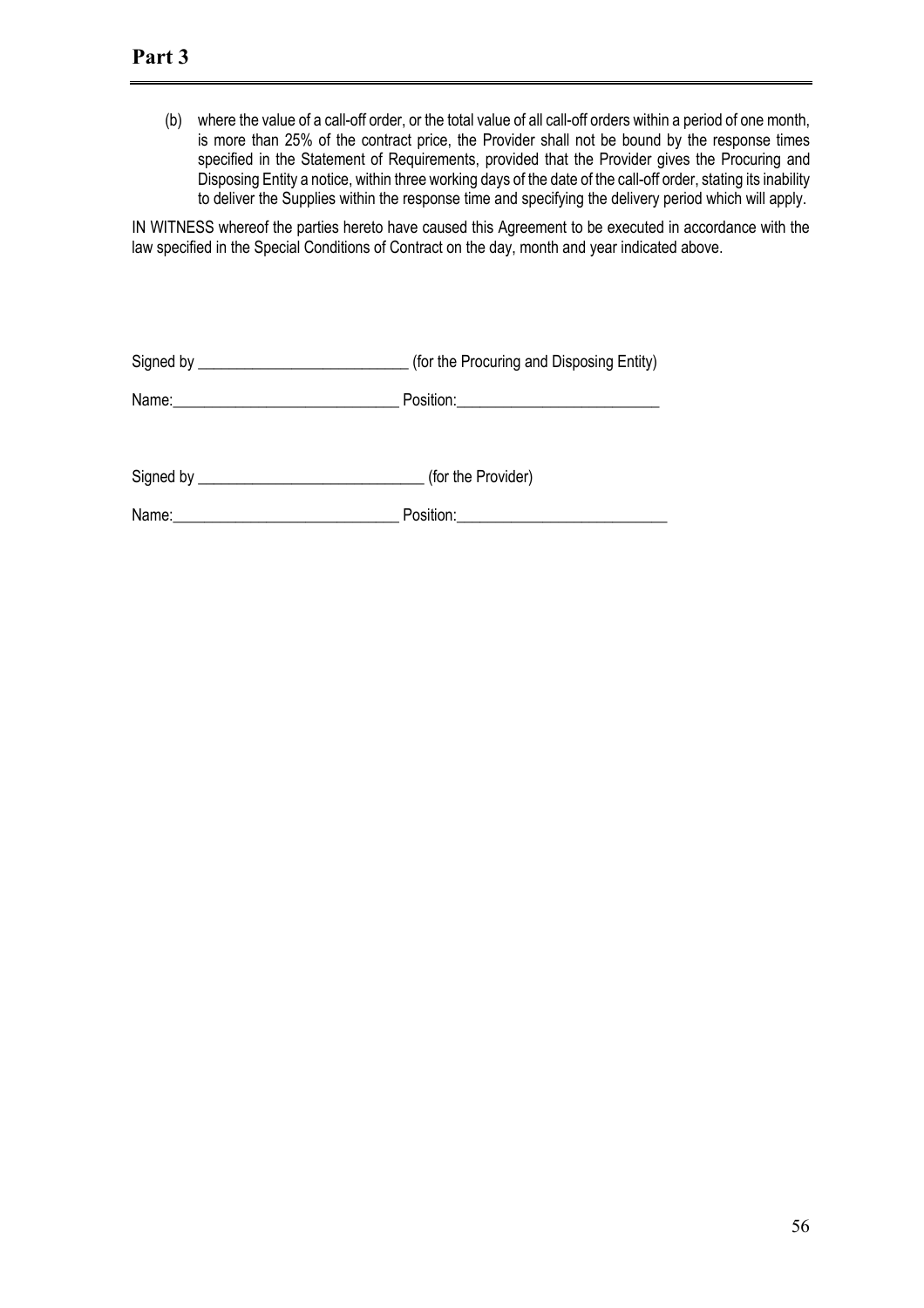#### **Call-Off Order Under a Framework Contract**

| <b>Procurement Reference No:</b>       |  |
|----------------------------------------|--|
| <b>Call-Off Order Reference No:</b>    |  |
| <b>Procuring and Disposing Entity:</b> |  |
| Provider:                              |  |
| Date of Call-Off Order:                |  |

The Procuring and Disposing Entity indicated above issues this call-off order under the framework contract referenced above.

This call-off order is subject to the terms and conditions of the framework contract referenced above. In the event of a conflict, between this call-off order and the contract, the contract shall prevail.

Please proceed with delivery of the Supplies detailed on the attached List of Supplies and Price Schedule, in accordance with the response times specified in the contract.

The total value of this call-off order is \_\_\_\_\_\_\_\_\_\_\_\_\_\_\_\_\_\_\_\_.

Please confirm your receipt of this call-off order and that you are proceeding with delivery of the Supplies, in accordance with the terms and conditions of the contract.

#### **Authorised by:**

| Signature: |  |
|------------|--|
| Name:      |  |
| Position:  |  |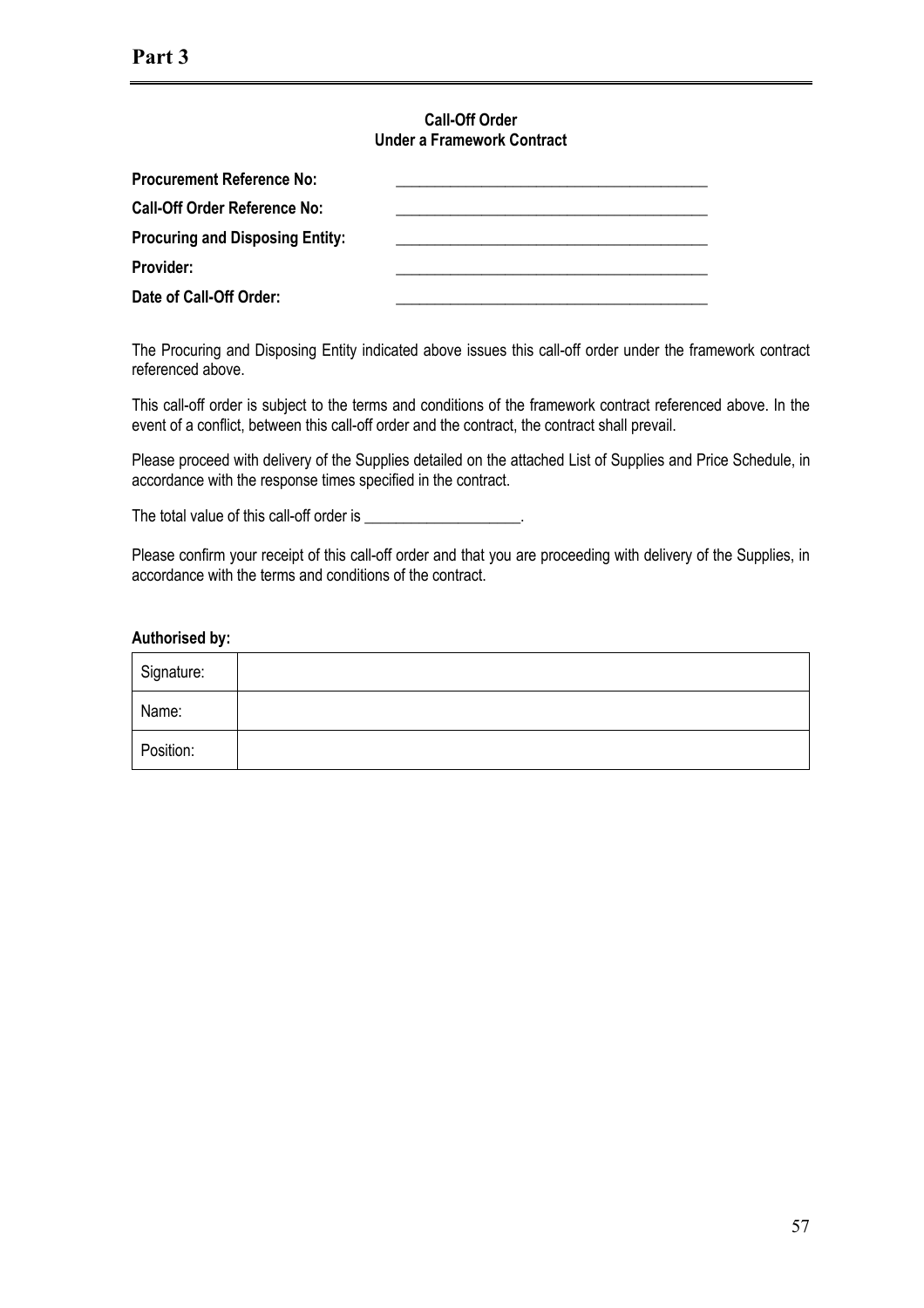# **List of Supplies and Price Schedule**

# **Procurement Reference No: \_\_\_\_\_\_\_\_\_\_\_\_\_\_\_\_\_\_\_\_\_\_\_\_\_\_\_\_\_\_\_\_\_\_\_\_\_\_\_\_**

**Call-Off Order Reference No: \_\_\_\_\_\_\_\_\_\_\_\_\_\_\_\_\_\_\_\_\_\_\_\_\_\_\_\_\_\_\_\_\_\_\_\_\_\_\_\_**

| Item<br>No | <b>Description of Supplies</b> | Quantity               | Unit of<br><b>Measure</b> | <b>Unit Price</b> | <b>Total Price</b> |
|------------|--------------------------------|------------------------|---------------------------|-------------------|--------------------|
|            |                                |                        |                           |                   |                    |
|            |                                |                        |                           |                   |                    |
|            |                                |                        |                           |                   |                    |
|            |                                |                        |                           |                   |                    |
|            |                                |                        |                           |                   |                    |
|            |                                |                        |                           |                   |                    |
|            |                                |                        |                           |                   |                    |
|            |                                |                        |                           |                   |                    |
|            |                                |                        |                           |                   |                    |
|            |                                |                        |                           |                   |                    |
|            |                                |                        |                           |                   |                    |
|            |                                |                        |                           |                   |                    |
|            |                                |                        |                           |                   |                    |
|            |                                |                        |                           |                   |                    |
|            |                                |                        |                           |                   |                    |
|            |                                | Other additional costs |                           |                   |                    |
|            |                                |                        | <b>Subtotal</b><br>VAT @  | $\%$              |                    |
|            |                                |                        | <b>Total Price</b>        |                   |                    |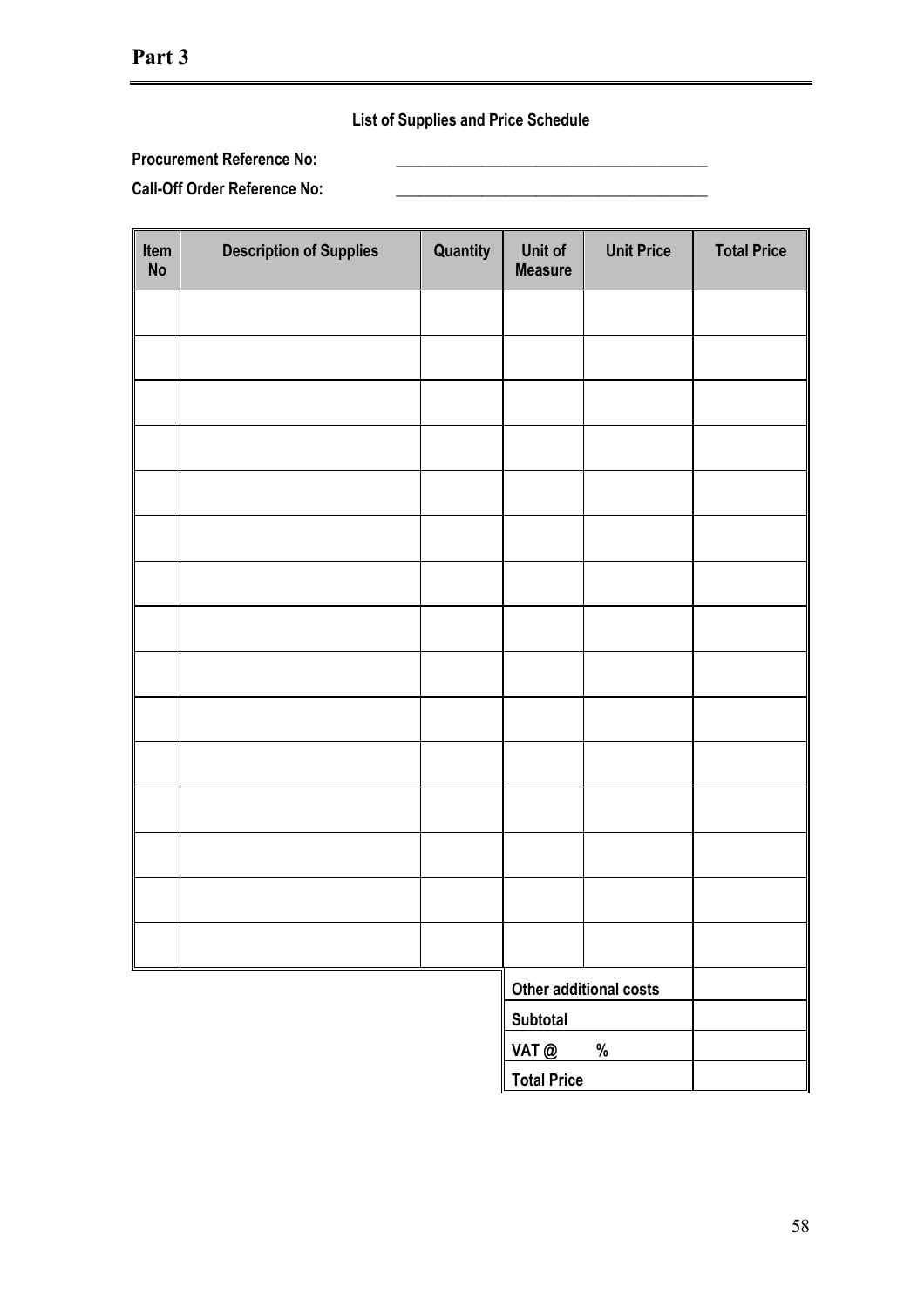# **Part 3**

*[The Performance Security should be on the letterhead of the issuing Financial Institution and should be*  signed by a person with the proper authority to sign documents that are binding on the Financial Institution] **Performance Security**

Date: *[insert date (as day, month, and year) of Performance Security]*

Procurement Reference No: *[insert Procurement Reference Number]*

To: *[insert complete name of Procuring and Disposing Entity]* 

WHEREAS *[insert name complete of Provider]* (hereinafter "the Provider") has undertaken, pursuant to Contract No. *[insert number]* dated *[insert day, month and year]* to supply *[brief description of the Supplies and Related Services]* (hereinafter "the Contract").

AND WHEREAS it has been stipulated by you in the aforementioned Contract that the Provider shall furnish you with a security *[insert type of security]* issued by a reputable guarantor for the sum specified therein as security for compliance with the Provider's performance obligations in accordance with the Contract.

AND WHEREAS the undersigned *[insert complete name of Guarantor]*, legally domiciled in *[insert complete address of Guarantor]*, (hereinafter the "Guarantor"), have agreed to give the Provider a security:

THEREFORE WE hereby affirm that we are Guarantors and responsible to you, on behalf of the Provider, up to a total of *[insert currency and amount of guarantee in words and figures]* and we undertake to pay you, upon your first written demand declaring the Provider to be in default under the Contract, without cavil or argument, any sum or sums within the limits of *[insert currency and amount of guarantee in words and figures]* as aforesaid, without your needing to prove or to show grounds or reasons for your demand or the sum specified therein.

This security is valid until the *[insert number]* day of *[insert month], [insert year]*.

This guarantee is subject to the Uniform Rules for Demand Guarantees, ICC Publication No. 458, except that subparagraph (ii) of Sub-article 20(a) is hereby excluded.

Name: *[insert complete name of person signing the Performance Security]*

In the capacity of *[insert legal capacity of person signing the Performance Security]* 

Signed: *[signature of person whose name and capacity are shown above]*

Duly authorised to sign the Performance Security for and on behalf of: *[insert complete name of Financial Institution]*

Dated on day of **Example 20** and the *contract of signing*